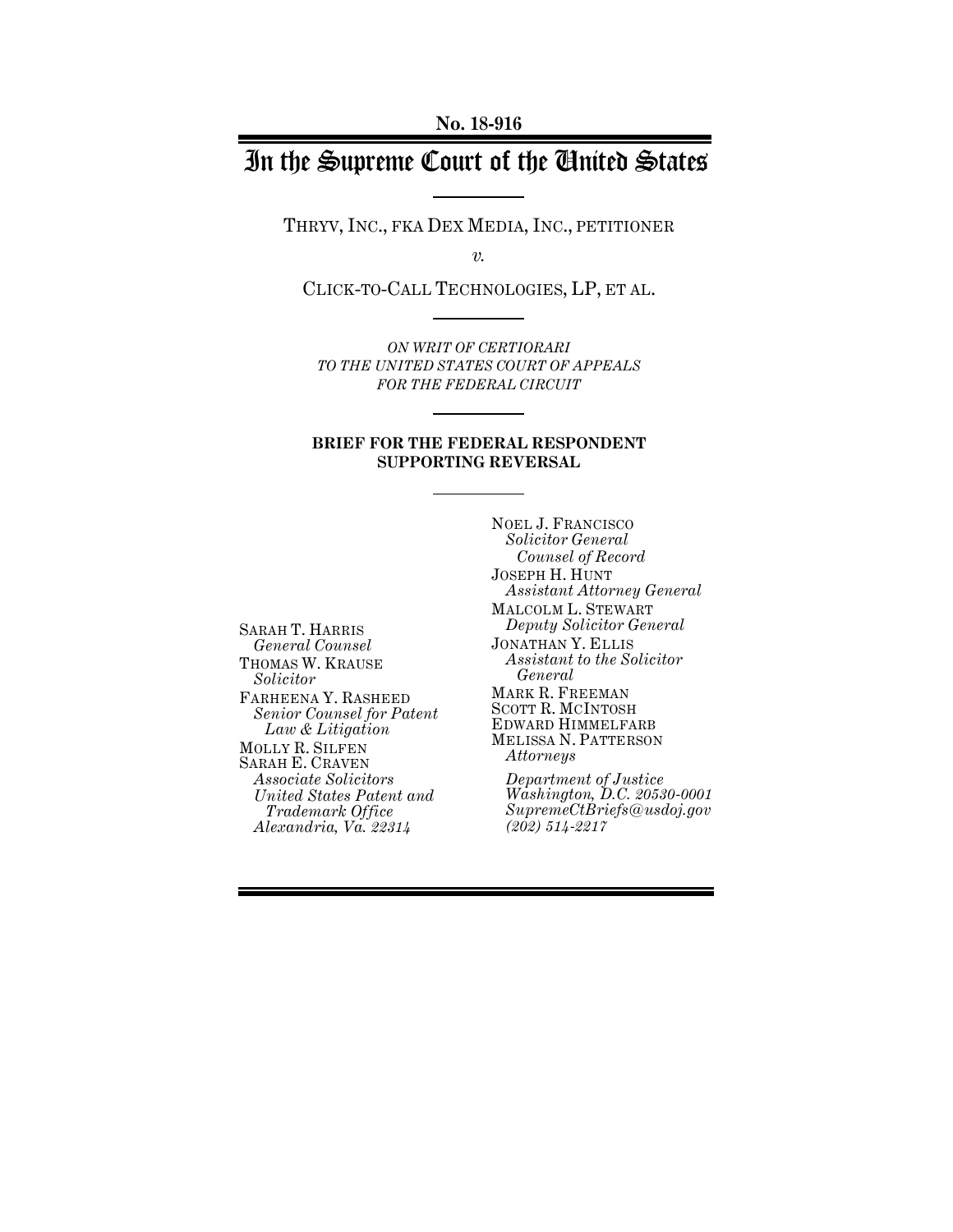## **QUESTION PRESENTED**

Whether, in an appeal from the final written decision of the Patent Trial and Appeal Board in an inter partes review, the Federal Circuit is authorized to vacate the Board's decision as to patentability on the ground that the review was improperly instituted because the petition was time-barred by 35 U.S.C. 315(b).

(I)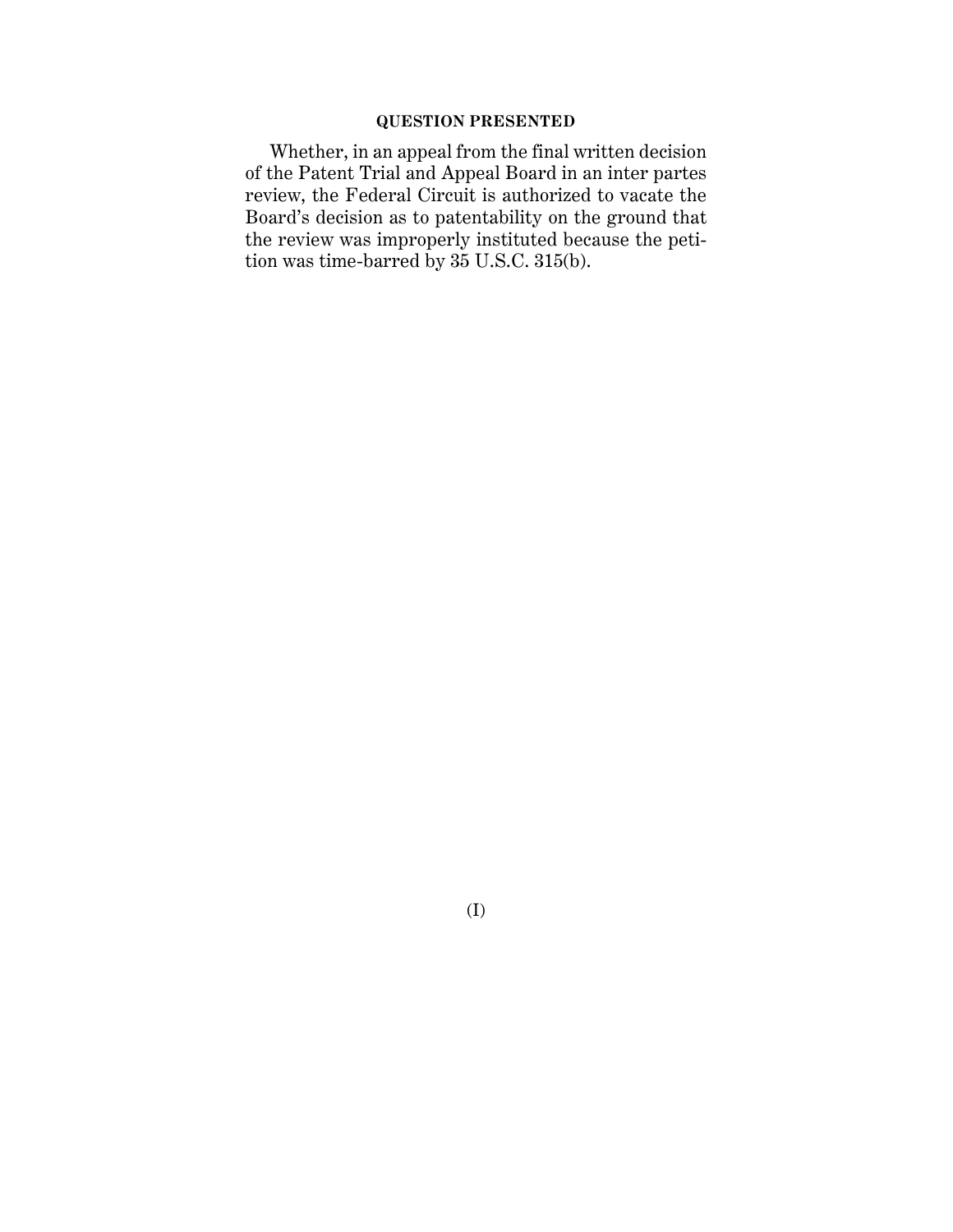## **TABLE OF CONTENTS**

Page

## **TABLE OF AUTHORITIES**

## Cases:

| Achates Reference Publ'g, Inc. v. Apple Inc.,    |  |
|--------------------------------------------------|--|
| 803 F.3d 652 (Fed. Cir. 2015), cert. dismissed,  |  |
|                                                  |  |
| Applications in Internet Time, LLC v. RPX Corp., |  |
| 897 F.3d 1336 (Fed. Cir. 2018), cert. denied,    |  |
|                                                  |  |

## (III)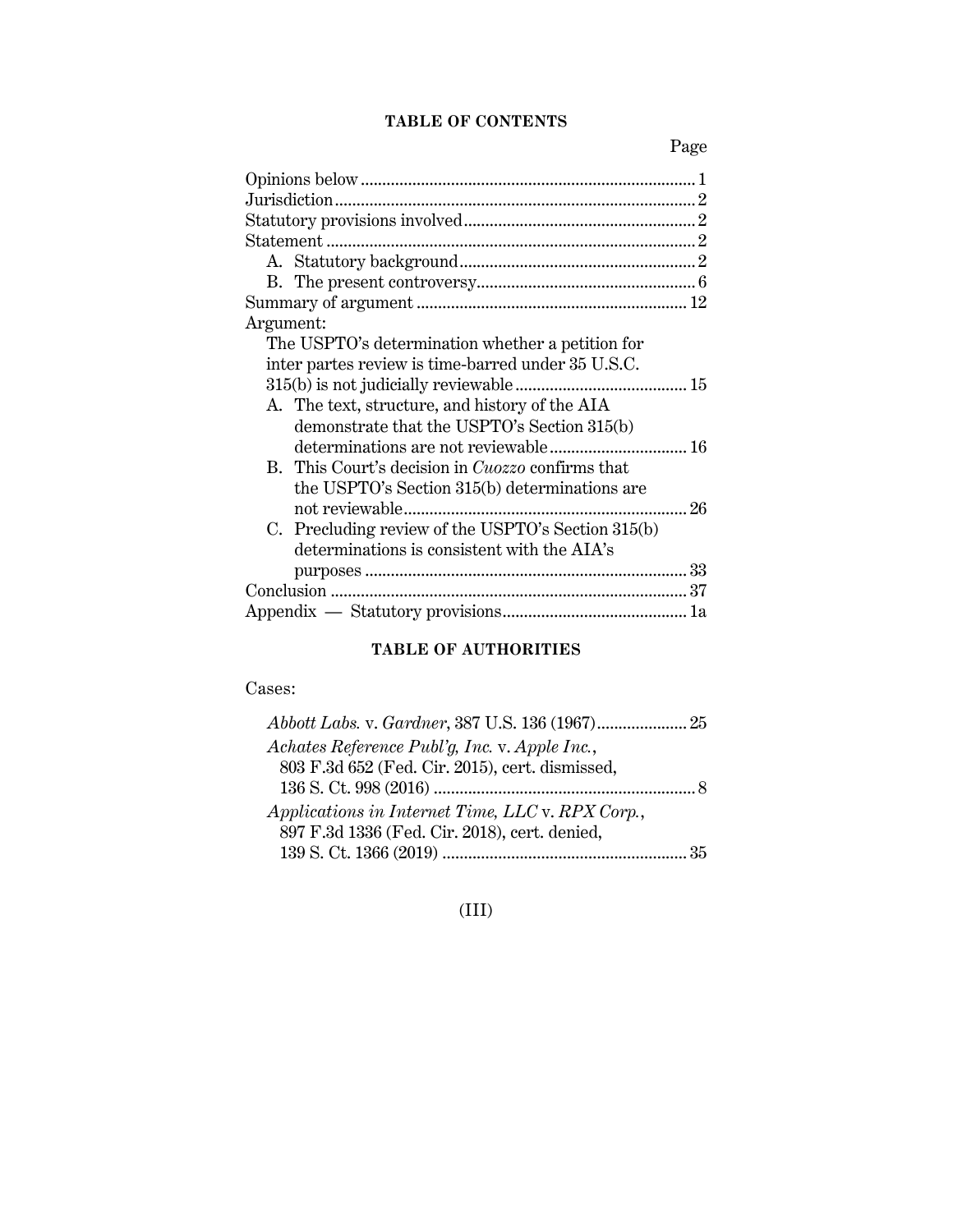| Cases—Continued:                                                                                  | Page |
|---------------------------------------------------------------------------------------------------|------|
| Belkin Int'l, Inc. v. Kappos, 696 F.3d 1379                                                       |      |
| $\label{thm:block} Block \text{ } \textsc{v. Community \;} \textit{Nutrition \;} \textit{Inst.},$ |      |
| Callaway Golf Co. v. Kappos, 802 F. Supp. 2d 678                                                  |      |
| Cuozzo Speed Techs., LLC v. Lee, 136 S. Ct. 2131                                                  |      |
|                                                                                                   |      |
|                                                                                                   |      |
| Gutierrez de Martinez v. Lamagno, 515 U.S. 417                                                    |      |
| Heinl v. Godici, 143 F. Supp. 2d 593                                                              |      |
|                                                                                                   |      |
| <i>Hiniker Co., In re, 150 F.3d 1362 (Fed. Cir. 1998)  21</i>                                     |      |
| Johnson v. Robison, 415 U.S. 361 (1974)  29, 31                                                   |      |
|                                                                                                   |      |
|                                                                                                   |      |
| Mach Mining, LLC v. EEOC, 135 S. Ct. 1645 (2015) 25, 26                                           |      |
| Oil States Energy Servs., LLC v. Greene's Energy                                                  |      |
|                                                                                                   |      |
| Portola Packaging, Inc., In re, 110 F.3d 786                                                      |      |
|                                                                                                   |      |
| SAS Inst. Inc. v. Iancu, 138 S. Ct. 1348 (2018)  passim                                           |      |
|                                                                                                   |      |
| Synopsys, Inc. v. Matal, 280 F. Supp. 3d 823<br>$(E.D. Va. 2017)$                                 |      |
| Traynor v. Turnage, 485 U.S. 535 (1988) 29, 31                                                    |      |
| University of Texas S.W. Med. Ctr. v. Nassar,                                                     |      |
| WesternGeco LLC v. ION Geophysical Corp.,                                                         |      |
| 889 F.3d 1308 (Fed. Cir. 2018), cert. denied,                                                     |      |
|                                                                                                   |      |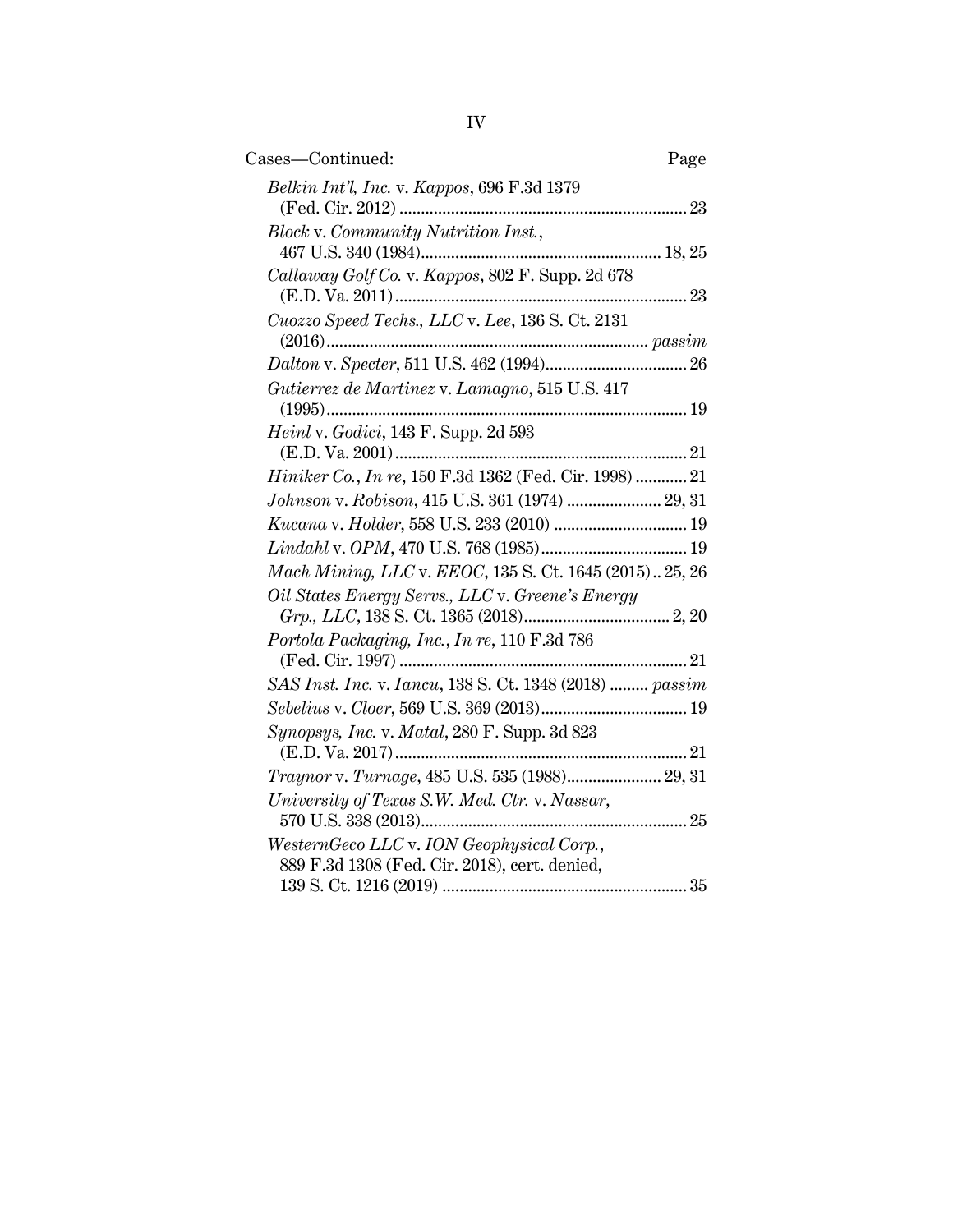| Case—Continued:                                      | Page |
|------------------------------------------------------|------|
| Wi-Fi One, LLC v. Broadcom Corp.:                    |      |
| 837 F.3d 1329 (Fed. Cir. 2016), vacated and          |      |
|                                                      |      |
| 878 F.3d 1364 (Fed. Cir. 2018) 9, 10, 17, 19, 25, 33 |      |
| 887 F.3d 1329 (Fed. Cir. 2018), cert. denied,        |      |
|                                                      |      |
| Constitution, statutes, and regulations:             |      |

| Act of Dec. 12, 1980, Pub. L. No. 96-517, 94 Stat.  |  |
|-----------------------------------------------------|--|
| 3015-3017 (35 U.S.C. 301-307 (Supp. IV 1980))  20   |  |
|                                                     |  |
|                                                     |  |
|                                                     |  |
|                                                     |  |
|                                                     |  |
|                                                     |  |
|                                                     |  |
| Leahy-Smith America Invents Act, Pub. L. No.        |  |
|                                                     |  |
|                                                     |  |
|                                                     |  |
|                                                     |  |
| Optional Inter Partes Reexamination Procedure Act   |  |
| of 1999, Pub. L. No. 106-113, Div. B, Tit. IV, Sub- |  |
| tit. F, §§ 4601-4608, 113 Stat. 1501A-567 to        |  |
|                                                     |  |
|                                                     |  |
|                                                     |  |
|                                                     |  |
|                                                     |  |
|                                                     |  |
|                                                     |  |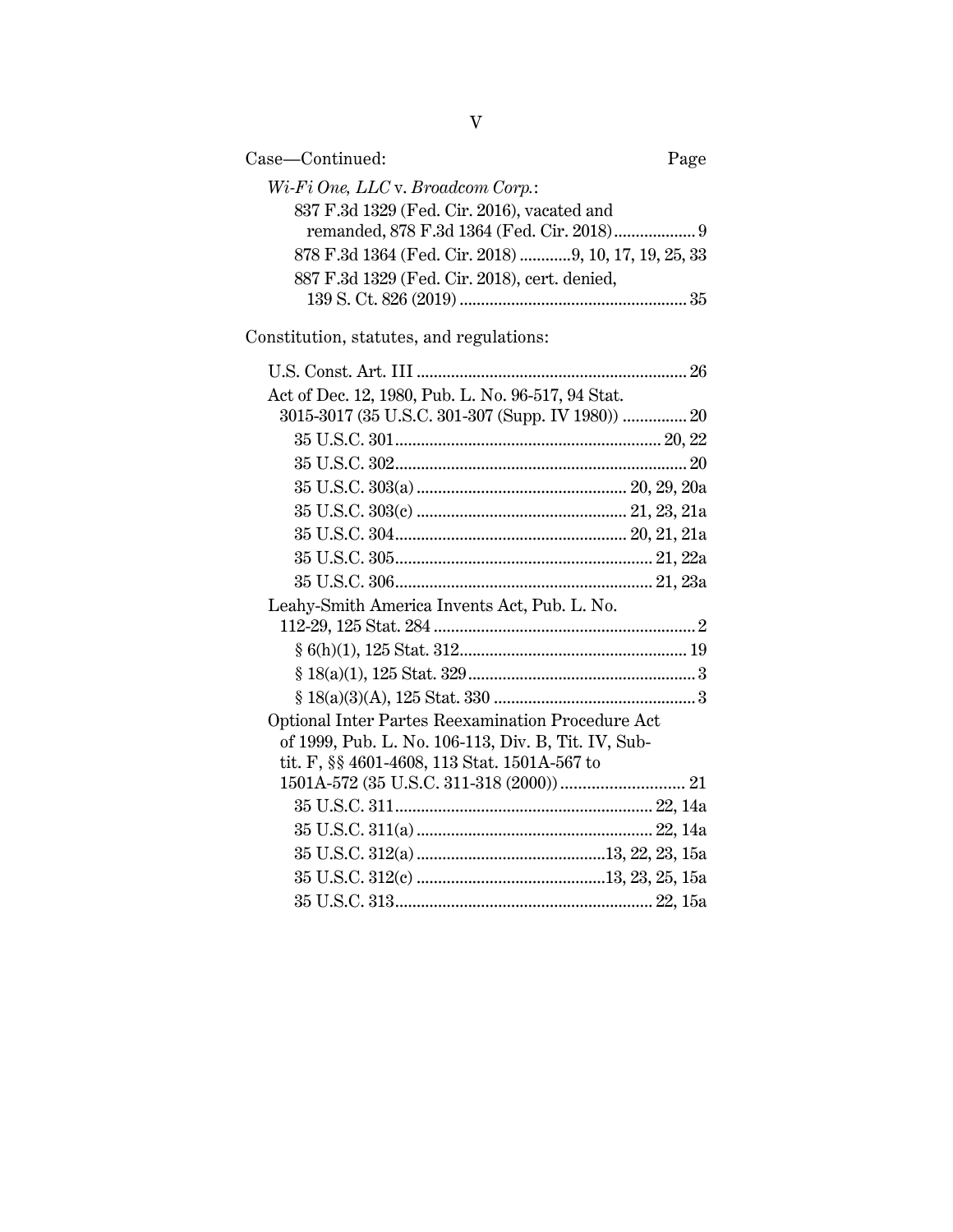| Statutes and regulations-Continued: | Page |
|-------------------------------------|------|
|                                     |      |
|                                     |      |
|                                     |      |
|                                     |      |
|                                     |      |
|                                     |      |
|                                     |      |
|                                     |      |
|                                     |      |
|                                     |      |
|                                     |      |
|                                     |      |
|                                     |      |
|                                     |      |
|                                     |      |
|                                     |      |
|                                     |      |
|                                     |      |
|                                     |      |
|                                     |      |
|                                     |      |
|                                     |      |
|                                     |      |
|                                     |      |
|                                     |      |
|                                     |      |
|                                     |      |
|                                     |      |
|                                     |      |
|                                     |      |
|                                     |      |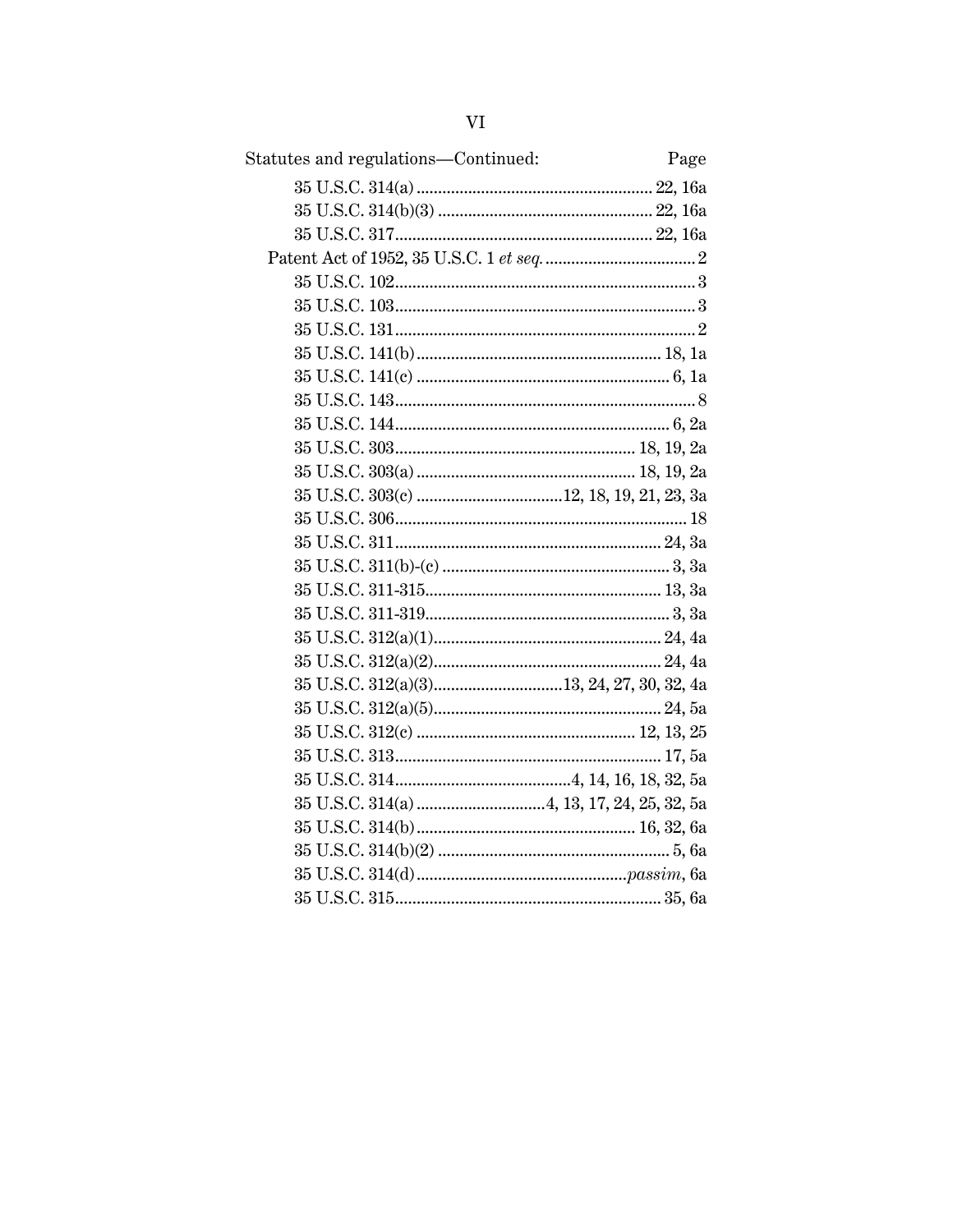| ×, |  |
|----|--|
|    |  |
|    |  |
|    |  |

| Statutes and regulations-Continued:                | Page |
|----------------------------------------------------|------|
|                                                    |      |
|                                                    |      |
|                                                    |      |
|                                                    |      |
|                                                    |      |
|                                                    |      |
|                                                    |      |
|                                                    |      |
|                                                    |      |
|                                                    |      |
|                                                    |      |
|                                                    |      |
|                                                    |      |
|                                                    |      |
|                                                    |      |
|                                                    |      |
|                                                    |      |
|                                                    |      |
|                                                    |      |
|                                                    |      |
|                                                    |      |
| 21st Century Department of Justice Appropriations  |      |
| Authorization Act, Pub. L. No. 107-273, Div. C,    |      |
| Tit. III, §§ 13106, 13202, 116 Stat. 1900-1902  23 |      |
| 37 C.F.R. Pt. 42:                                  |      |
|                                                    |      |
|                                                    |      |
|                                                    |      |
|                                                    |      |
|                                                    |      |
|                                                    |      |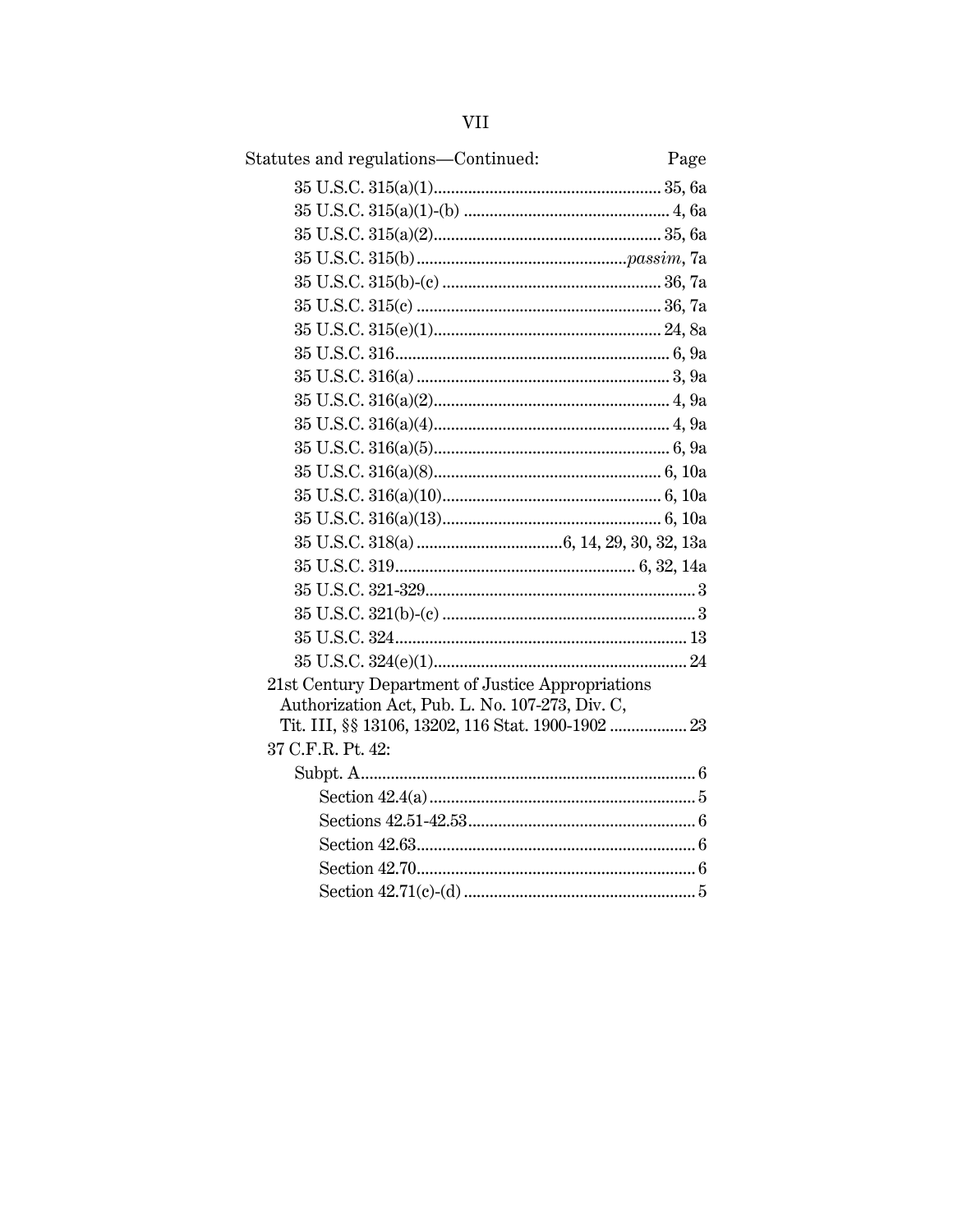| Regulations-Continued:        | Page |
|-------------------------------|------|
|                               |      |
|                               |      |
|                               |      |
|                               |      |
| Miscellaneous:                |      |
| 77 Fed. Reg. (Aug. 14, 2012): |      |
|                               |      |

| H.R. Rep. No. 98, 112th Cong., 1st Sess. Pt. 1  |  |
|-------------------------------------------------|--|
|                                                 |  |
| Patent Trial and Appeal Board, USPTO, Standard  |  |
| Operating Procedure 2 (Rev. 10): Precedential   |  |
| Opinion Panel to Decide Issues of Exception     |  |
| <i>Importance Involving Policy or Procedure</i> |  |
|                                                 |  |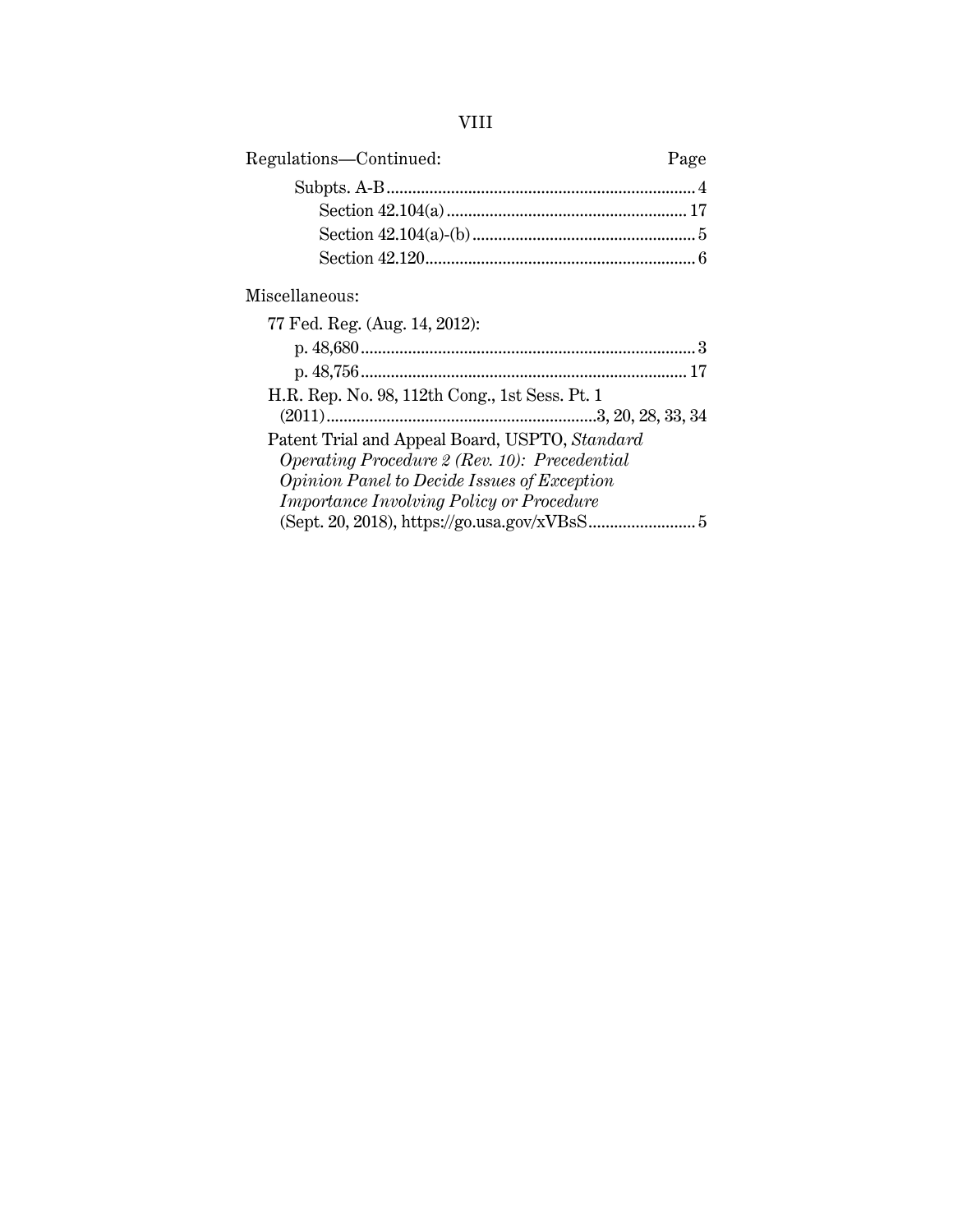## In the Supreme Court of the United States

No. 18-916

THRYV, INC., FKA DEX MEDIA, INC., PETITIONER

*v.*

CLICK-TO-CALL TECHNOLOGIES, LP, ET AL.

*ON WRIT OF CERTIORARI TO THE UNITED STATES COURT OF APPEALS FOR THE FEDERAL CIRCUIT*

#### **BRIEF FOR THE FEDERAL RESPONDENT SUPPORTING REVERSAL**

#### **OPINIONS BELOW**

The first opinion of the court of appeals (Pet. App. 1a-5a) dismissing for lack of jurisdiction is not published in the Federal Reporter but is reprinted at 622 Fed. Appx. 907. The second opinion of the court of appeals (Pet. App. 6a-28a) dismissing for lack of jurisdiction is not published in the Federal Reporter but is available at 2016 WL 6803054. An order of the court of appeals (Pet. App. 29a-32a) granting panel rehearing is not published in the Federal Reporter but is reprinted at 710 Fed. Appx. 447. The opinion of the court of appeals (Pet. App. 33a-106a) addressing the merits and vacating the final written decision of the Patent Trial and Appeal Board (Board) is reported at 899 F.3d 1321. The final written decision of the Board (Pet. App. 107a-138a) is not published but is available at 2014 WL 5490583. The Board's decision (Pet. App. 144a-176a) to institute inter

(1)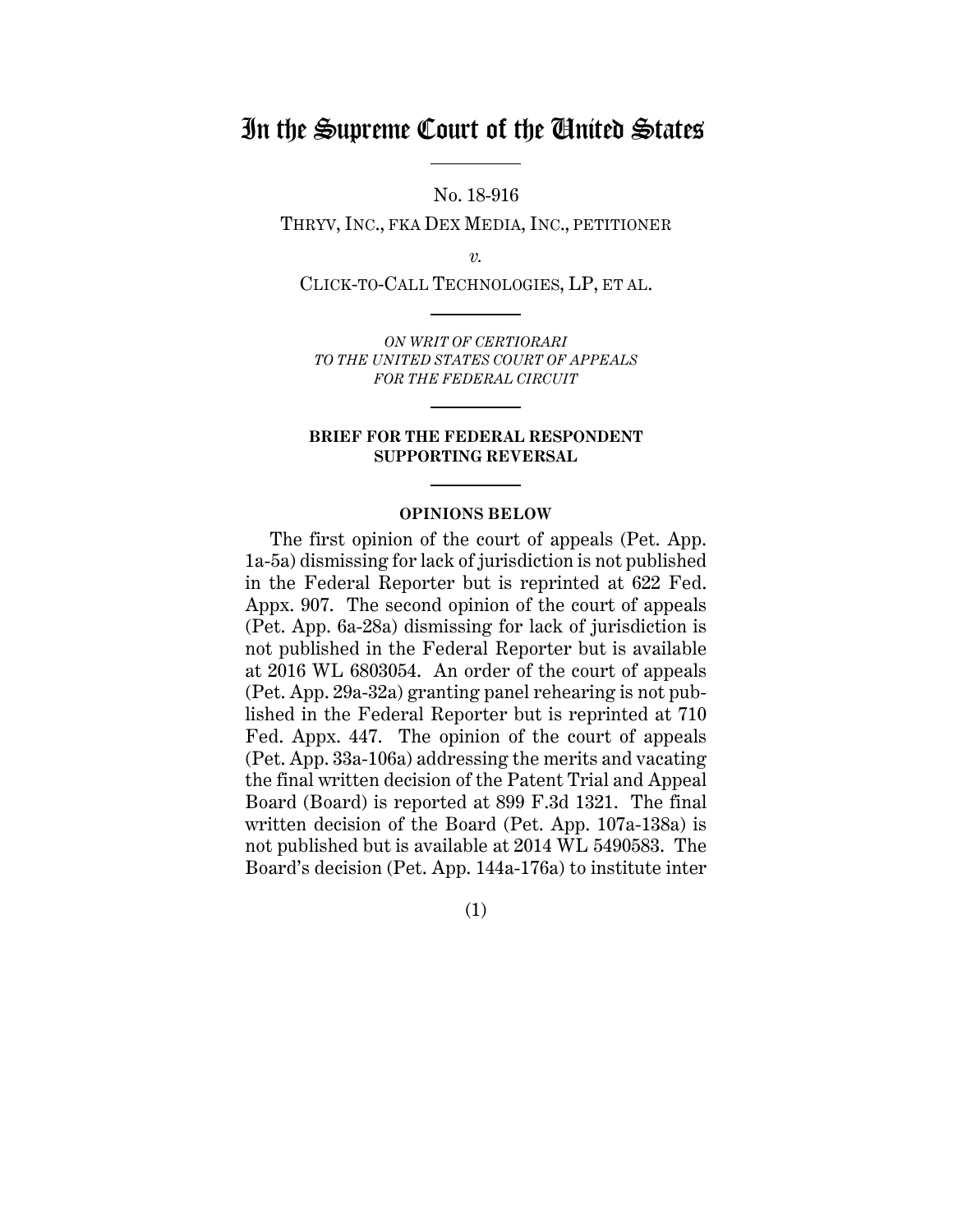partes review is not published but is available at 2013 WL 11311788.

#### **JURISDICTION**

The judgment of the court of appeals was entered on August 16, 2018. On November 7, 2018, the Chief Justice extended the time within which to file a petition for a writ of certiorari to and including December 14, 2018. On November 20, 2018, the Chief Justice further extended the time to and including January 11, 2019, and the petition was filed on that date. The petition for a writ of certiorari was granted on June 24, 2019, as to the first question presented. The jurisdiction of this Court rests on 28 U.S.C. 1254(1).

#### **STATUTORY PROVISIONS INVOLVED**

The pertinent statutory provisions are reprinted in an appendix to this brief. App., *infra*, 1a-23a.

#### **STATEMENT**

#### **A. Statutory Background**

1. The Patent Act of 1952 (Patent Act), 35 U.S.C. 1 *et seq.*, charges the U.S. Patent and Trademark Office (USPTO) with examining applications for patents, and it directs the USPTO to issue a patent if the statutory criteria are satisfied. 35 U.S.C. 131. Federal law has long permitted the USPTO to reconsider the patentability of the inventions claimed in issued patents. See *Oil States Energy Servs., LLC* v. *Greene's Energy Grp., LLC*, 138 S. Ct. 1365, 1370 (2018). In the Leahy-Smith America Invents Act (AIA), Pub. L. No. 112-29, 125 Stat. 284, Congress expanded those administrative reconsideration procedures in an effort to "establish a more efficient and streamlined patent system that will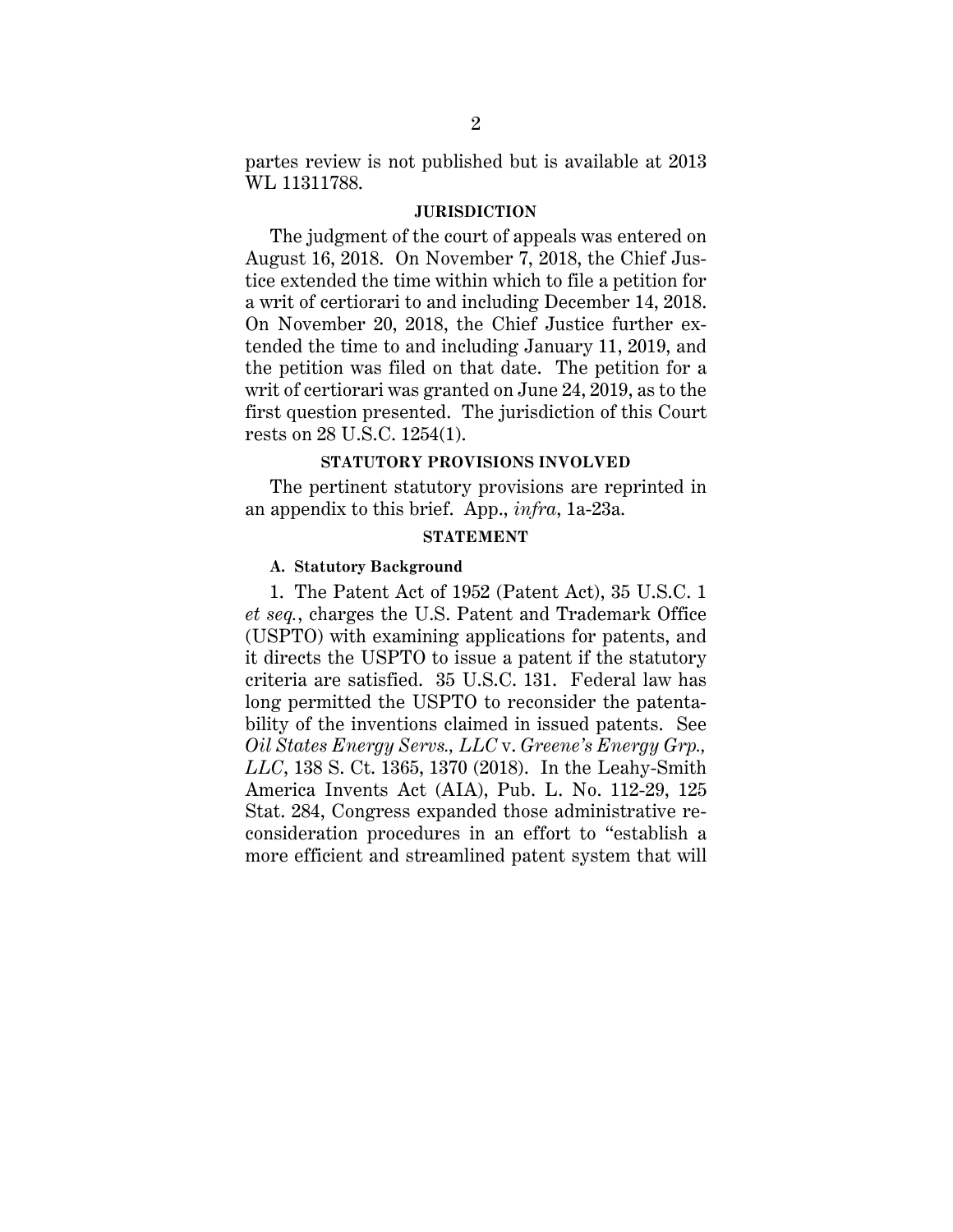improve patent quality and limit unnecessary and counterproductive litigation costs." H.R. Rep. No. 98, 112th Cong., 1st Sess. Pt. 1, at 39-40 (2011) (House Report).

The AIA established three new procedures, to be conducted before the USPTO's Patent Trial and Appeal Board (Board), through which third parties may challenge the patentability of claims in issued patents. For challenges to patentability brought within nine months after the disputed patent was issued, the AIA established a procedure known as post-grant review, which allows challenges to patentability on any ground that could be asserted as a defense to a claim of infringement. 35 U.S.C. 321(b)-(c); see 35 U.S.C. 321-329. For challenges brought after that nine-month period, the AIA established inter partes review, which is limited to challenges based on lack of novelty (35 U.S.C. 102) or obviousness (35 U.S.C. 103), and only on the basis of prior-art patents and printed publications. 35 U.S.C. 311(b)-(c); see 35 U.S.C. 311-319. And for challenges to "covered business method" (CBM) patents, the AIA created a special "transitional post-grant review proceeding," which generally "employ[s] the standards and procedures of[] a post-grant review," but may be requested at any time during the term of the CBM patent. AIA § 18(a)(1), 125 Stat. 329. 1

This case concerns inter partes review. To implement that new administrative-review scheme, Congress granted the USPTO new rulemaking authority. See 35 U.S.C. 316(a); *Cuozzo Speed Techs., LLC* v. *Lee*, 136 S. Ct. 2131, 2142 (2016). Among other things, Con-

 $\overline{a}$ 

<sup>&</sup>lt;sup>1</sup> The CBM review program is scheduled to expire on September 16, 2020. See AIA § 18(a)(3)(A), 125 Stat. 330; 77 Fed. Reg. 48,680, 48,687 (Aug. 14, 2012).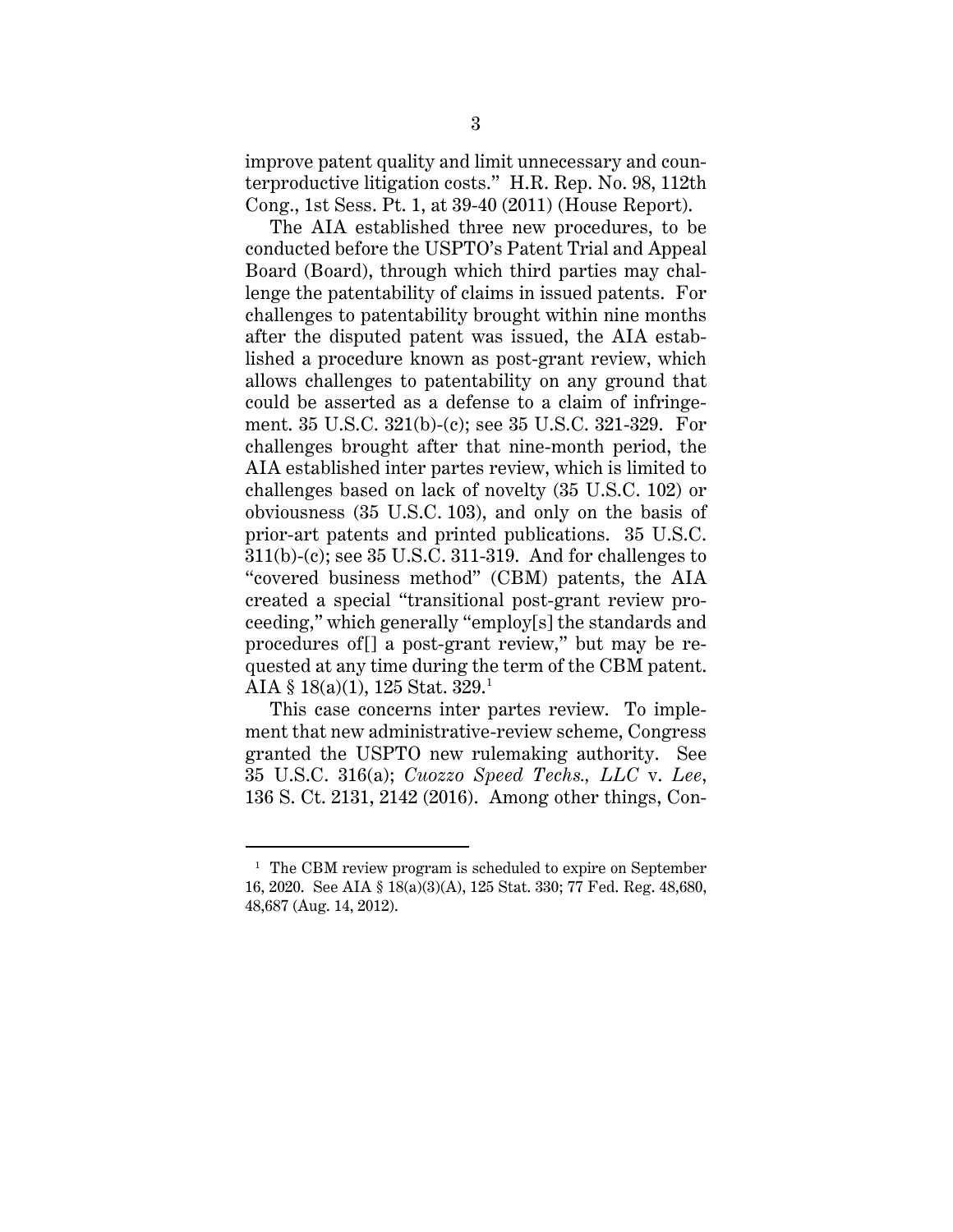gress authorized the USPTO to issue regulations "establishing and governing inter partes review" and "the relationship of such review to other proceedings," as well as regulations "setting forth the standards for the showing of sufficient grounds to institute a review under section 314(a)." 35 U.S.C. 316(a)(2) and (4). Pursuant to that authority, the USPTO has promulgated regulations governing the initiation, conduct, and disposition of inter partes review proceedings. See 37 C.F.R. Pt. 42, Subpts. A-B.

2. Under the AIA and the USPTO regulations, inter partes review proceeds in two phases—institution and trial.

a. When a petition for review is filed, the USPTO first must determine whether to institute review. 35 U.S.C. 314. Under the AIA, the agency is not *required* to institute review in any circumstance. See *Cuozzo*, 136 S. Ct. at 2137, 2140. The AIA identifies certain circumstances, however, in which the agency may *not* institute review. The USPTO may not institute inter partes review unless the Director determines that "there is a reasonable likelihood that the petitioner would prevail with respect to at least 1 of the claims challenged in the petition." 35 U.S.C. 314(a). Inter partes review also "may not be instituted" if (1) "before the date on which the petition for such a review is filed, the petitioner or real party in interest filed a civil action challenging the validity of a claim of the patent"; or (2) "the petition requesting the proceeding is filed more than 1 year after the date on which the petitioner, real party in interest, or privy of the petitioner is served with a complaint alleging infringement of the patent." 35 U.S.C. 315(a)(1)-(b).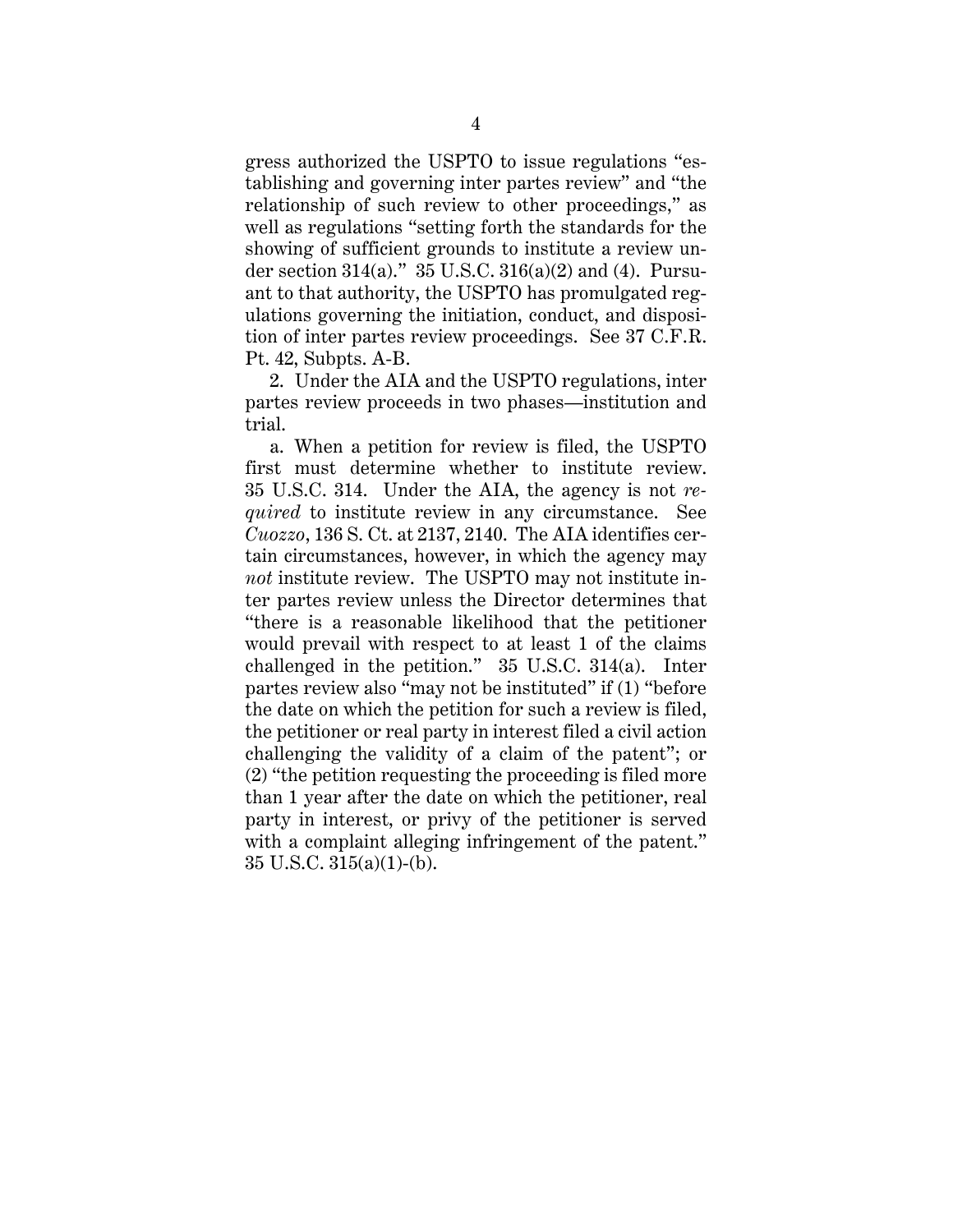The institution decision is made on the basis of the petition and any response that is filed by the patent owner, and it must be made within three months after the agency receives the patent owner's response or, if no such response is submitted, "the last date on which such response may be filed." 35 U.S.C. 314(b)(2). By regulation, the Director has delegated to the Board his authority to determine whether particular inter partes reviews should be instituted. 37 C.F.R. 42.4(a). To enable the Board to make that determination, the USPTO requires a petitioner to set forth in any petition for inter partes review (1) "a statement of the precise relief requested" for each challenged patent claim, including the statutory grounds on which the challenge is based and how the challenged claim is unpatentable under those grounds; and (2) a certification that "the patent for which review is sought is available for inter partes review and that the petitioner is not barred or estopped from requesting an *inter partes* review challenging the patent claims on the grounds identified in the petition." 37 C.F.R. 42.104(a)-(b).

A party dissatisfied with the decision whether to institute inter partes review may request rehearing by the Board within 14 days of a decision to institute review or within 30 days of a decision not to institute review. See 37 C.F.R. 42.71(c)-(d). If the institution decision presents significant policy or procedural issues, the party may also suggest review by the USPTO's Precedential Opinion Panel—a panel of the Board generally consisting of the Director, the Commissioner for Patents, and the Chief Administrative Patent Judge, or their delegates. Patent Trial and Appeal Board, USPTO, *Standard Operating Procedure 2 (Rev. 10):*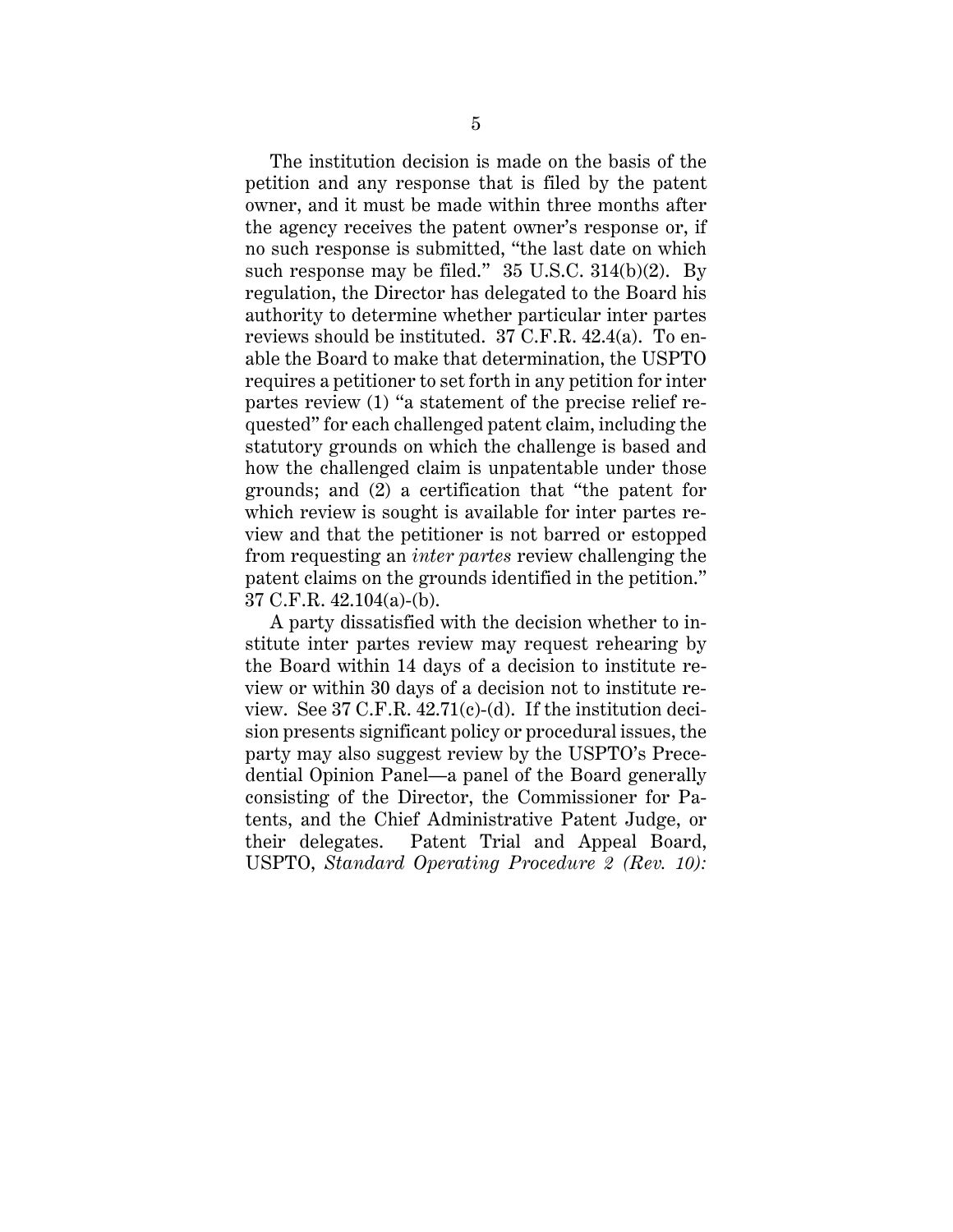*Precedential Opinion Panel to Decide Issues of Exception Importance Involving Policy or Procedure* 3-5 (Sept. 20, 2018), https://go.usa.gov/xVBsS. With respect to judicial review, however, the AIA provides that the USPTO's "determination \* \* \* whether to institute an inter partes review under this section shall be final and nonappealable." 35 U.S.C. 314(d).

b. If the agency institutes inter partes review, the Board then conducts the proceeding to determine the patentability of the claims at issue with "many of the usual trappings of litigation." *SAS Inst. Inc.* v. *Iancu*, 138 S. Ct. 1348, 1354 (2018); see 35 U.S.C. 316; 37 C.F.R. Pt. 42, Subpt. A*.* During this second phase, the parties are entitled to take limited discovery, 35 U.S.C. 316(a)(5); 37 C.F.R. 42.51-42.53; to file affidavits and declarations, 35 U.S.C. 316(a)(8); 37 C.F.R. 42.63; to request an oral hearing, 35 U.S.C. 316(a)(10); 37 C.F.R. 42.70; and to file written memoranda, 35 U.S.C. 316(a)(8) and (13); 37 C.F.R. 42.120. At the end of the proceeding (unless the matter has been dismissed), the Board must "issue a final written decision with respect to the patentability of any patent claim challenged by the petitioner." 35 U.S.C. 318(a). "A party dissatisfied with the final written decision of the Patent Trial and Appeal Board under [S]ection 318(a) may appeal the decision" to the Federal Circuit. 35 U.S.C. 319; see 35 U.S.C. 141(c), 144.

#### **B. The Present Controversy**

1. Petitioner Thryv, Inc. (formerly known as Dex Media, Inc.) is the successor in interest to Ingenio, Inc., a company formed through a 2003 merger of Inforocket.Com, Inc. and Keen, Inc. Pet. 5. In September 2001, Inforocket had previously served on Keen a complaint alleging infringement of U.S. Patent No.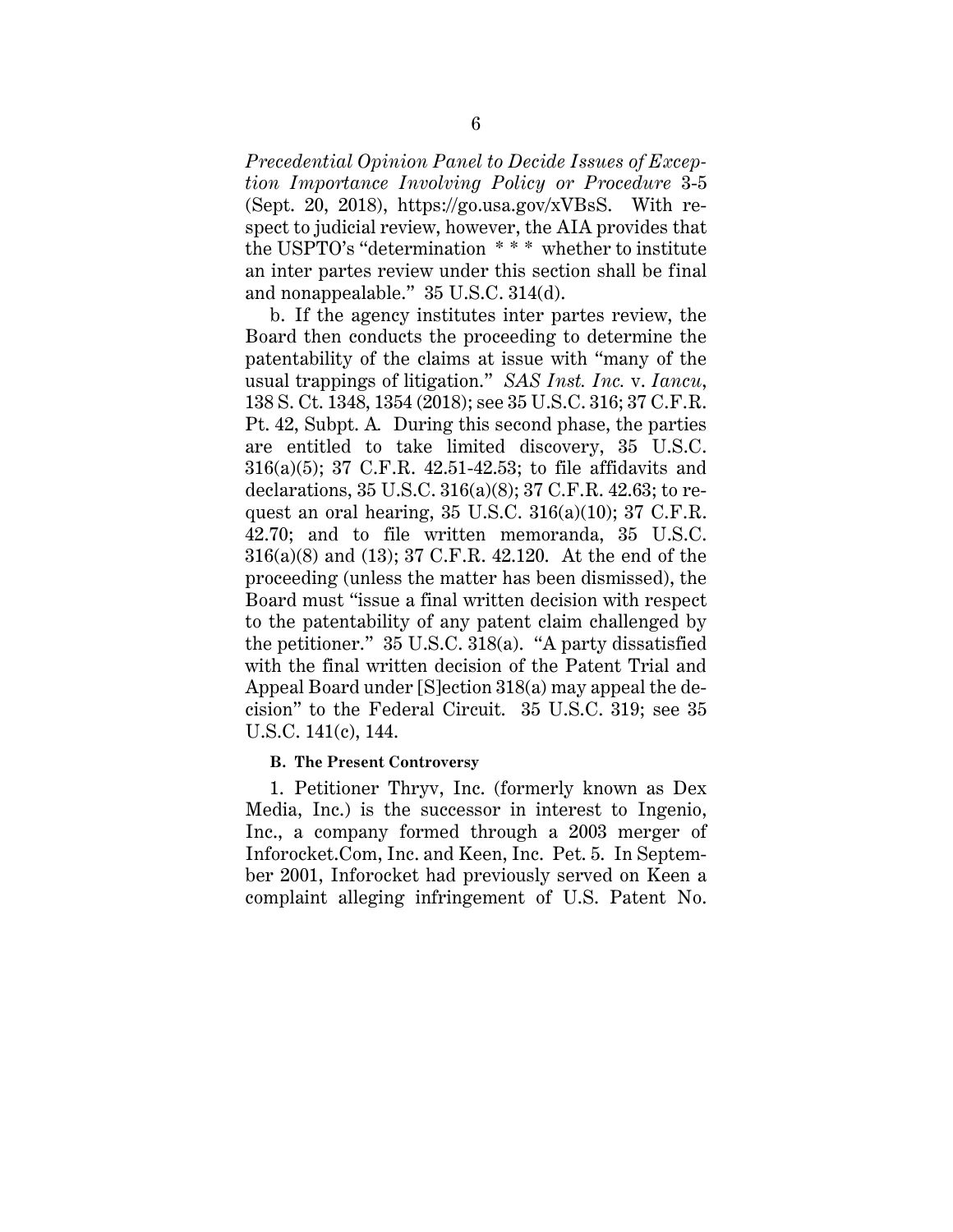5,818,836 (the '836 patent). Pet. App. 35a*.* After Keen acquired Inforocket, however, the companies stipulated to a voluntary dismissal of the suit without prejudice. *Id.* at 36a.

In 2011, respondent Click-to-Call Technologies, LP acquired ownership of the '836 patent. Pet. App. 37a; Pet. 5. In May 2012, Click-to-Call sued Ingenio, among others, for infringement of that patent. Pet. App. 37a. Less than one year later, Ingenio petitioned the Board for inter partes review of the '836 patent. *Id.* at 37a-38a.

As noted, the AIA bars institution of inter partes review when "the petition requesting the proceeding [wa]s filed more than 1 year after the date on which the petitioner, real party in interest, or privy of the petitioner [wa]s served with a complaint alleging infringement of the patent." 35 U.S.C. 315(b). Click-to-Call argued that Section 315(b) barred institution pursuant to Ingenio's petition because Inforocket had served Ingenio's predecessor-in-interest Keen with a complaint alleging infringement of the '836 patent 12 years earlier. The Board rejected that contention and instituted inter partes review on several of the challenged claims. Pet. App. 144a-176a. The Board concluded that the voluntary dismissal without prejudice of the earlier suit had "le[ft] the parties as though the action had never been brought," and that the service of the 2001 complaint therefore did not trigger Section 315(b)'s oneyear time bar. *Id.* at 161a-162a; see *id.* at 139a-143a (denying rehearing). After conducting the inter partes review, the Board issued a final written decision, in which it found unpatentable each of the claims on which it had instituted review. *Id.* at 107a-138a.<sup>2</sup>

 $\overline{a}$ 

<sup>2</sup> The Board's final written decision was issued before this Court held in *SAS Institute* that a final written decision in an inter partes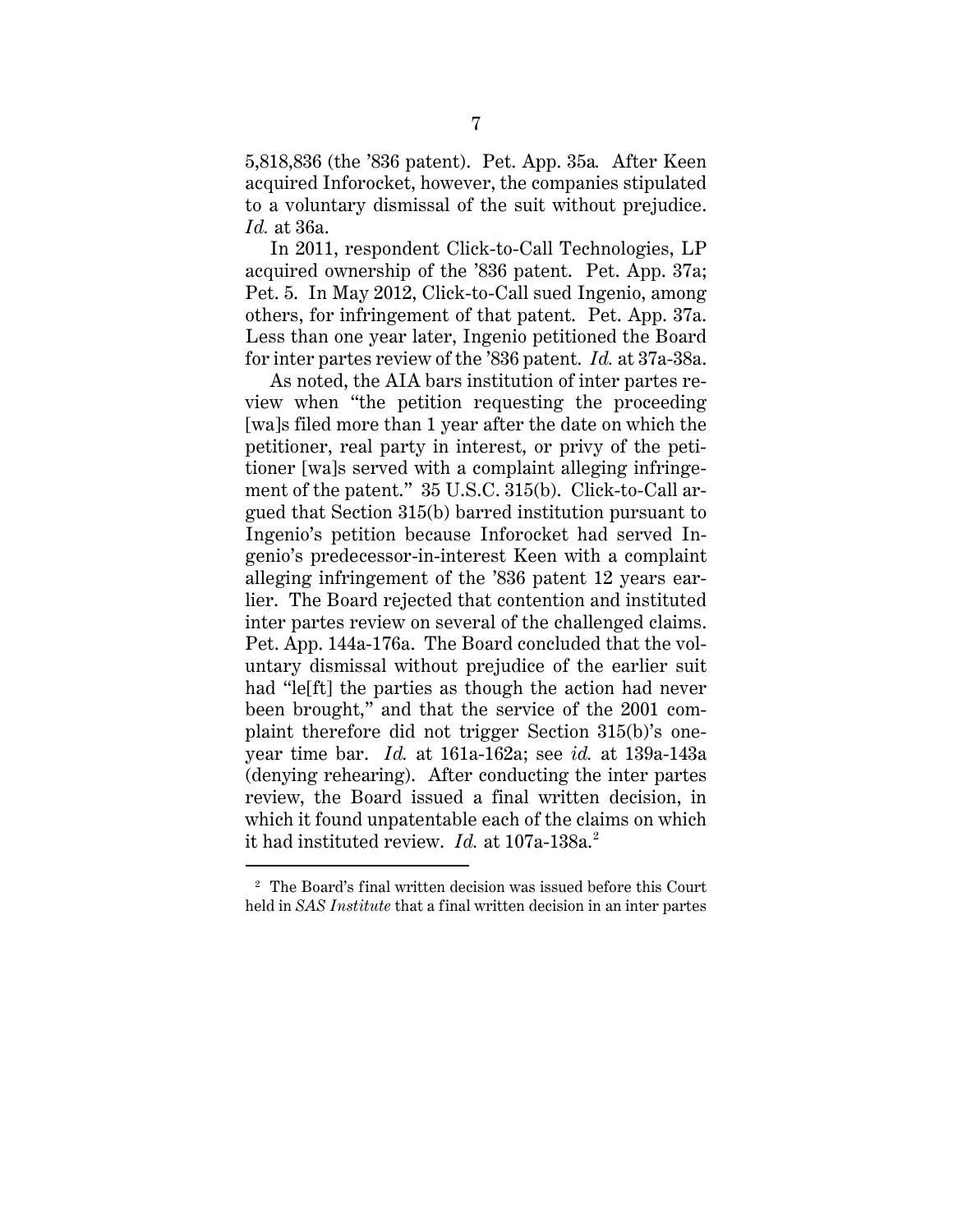2. Click-to-Call appealed the Board's decision to the Federal Circuit, seeking review exclusively "of the Board's decision to institute" inter partes review. Pet. App. 2a. The government intervened, see 35 U.S.C. 143, arguing that the Board's application of Section 315(b) in the institution decision was unreviewable and that the Board's application of that provision was correct.

Initially, the court of appeals dismissed Click-to-Call's appeal for lack of jurisdiction based on 35 U.S.C. 314(d). Pet. App. 2a-5a. That provision, entitled "NO APPEAL," states that "[t]he determination by the Director whether to institute an inter partes review under this section shall be final and nonappealable." 35 U.S.C. 314(d). Relying on its earlier decision in *Achates Reference Publishing, Inc.* v. *Apple Inc.*, 803 F.3d 652 (Fed. Cir. 2015), cert. dismissed, 136 S. Ct. 998 (2016), the court of appeals held that Section 314(d) "prohibits [the court] from reviewing the Board's determination to initiate [inter partes review] proceedings based on its assessment of the time-bar of § 315(b)." Pet. App. 3a (quoting *Achates*, 803 F.3d at 658). It further held that the Board's decision did not amount to ultra vires agency action that might fall into the "implicit and narrow exception" to statutory bars on judicial review. *Ibid.* (quoting *Achates*, 803 F.3d at 658).

In 2016, this Court granted Click-to-Call's petition for a writ of certiorari, vacated the court of appeals' judgment, and remanded the case for further consideration in light of the Court's intervening decision in *Cuozzo*. 136 S. Ct. 2508.

 $\overline{a}$ 

review "must address every claim" challenged in the inter partes review petition. 138 S. Ct. at 1354 (emphasis omitted). No party has challenged the Board's final written decision on those grounds.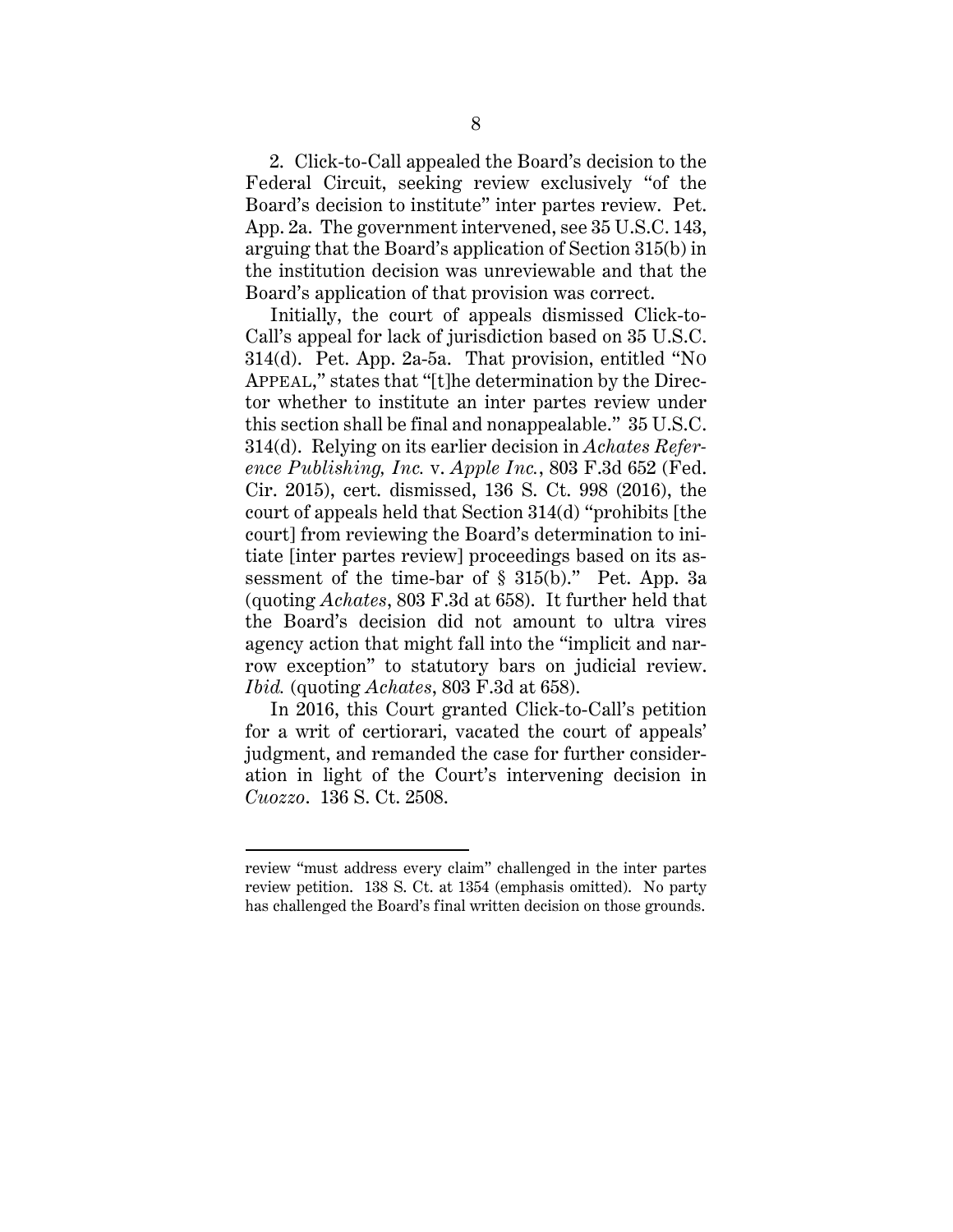On remand from this Court, the court of appeals again dismissed for lack of jurisdiction. Pet. App. 6a-28a. The court relied on its then-recent holding in *Wi-Fi One, LLC* v. *Broadcom Corp.*, 837 F.3d 1329 (Fed. Cir. 2016), that "*Cuozzo* did not overrule [the court's] previous decision in *Achates* and that later panels of the court remain bound by" the holding in *Achates* that Section 314(d)'s reviewability bar applies to Section 315(b) determinations. Pet. App. 9a.

3. Shortly thereafter, the Federal Circuit agreed to rehear en banc its *Wi-Fi One* decision. *Wi-Fi One, LLC*  v. *Broadcom Corp.*, 878 F.3d 1364 (2018). The en banc court held that the Board's determinations regarding the time bar in Section 315(b) are reviewable by the court of appeals notwithstanding Section 314(d). *Id*. at 1367. The majority reasoned that, read in light of "the 'strong presumption' favoring judicial review of administrative actions," *id.* at 1371 (citation omitted), Section 314(d) is best understood as limited to "the determination by the Director whether to institute [inter partes review] as set forth in § 314," *id.* at 1372. It concluded that Section 314(d) does not preclude review of the Director's Section 315(b) determination because, in its view, Section 315(b) is not "'closely related' to the institution decision addressed in § 314(a)." *Id.* at 1374 (quoting *Cuozzo*, 136 S. Ct. at 2142).

Judge O'Malley concurred, concluding that Section 314(d) bars review only of the substantive adequacy of a petition for inter partes review. *Wi-Fi One*, 878 F.3d at 1375-1377. She stated that judicial review of other determinations is necessary to "prevent the agency from 'act[ing] outside its statutory limits.'" *Id.* at 1377 (citation omitted; brackets in original).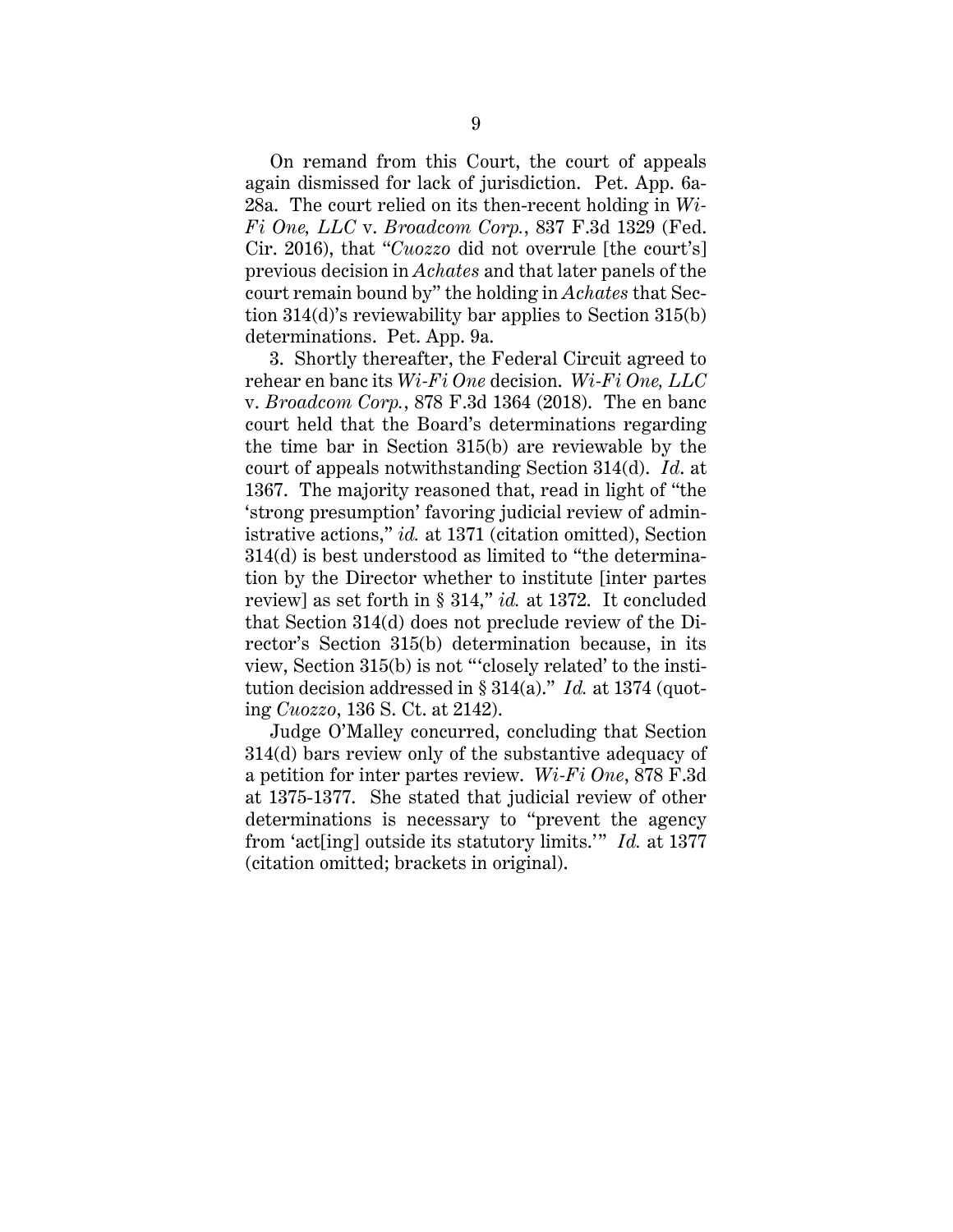Judge Hughes, joined by Judges Lourie, Bryson, and Dyk, dissented. *Wi-Fi One*, 878 F.3d at 1377-1382. Judge Hughes would have held that the plain text of Section 314(d) makes Congress's intent to preclude judicial review of the Board's time-bar determinations "clear and unmistakable." *Id.* at 1378. He found confirmation of that reading in the *Cuozzo* Court's statement that Section 314(d) prohibits judicial review of at least those "questions that are closely tied to the application and interpretation of statutes related to the Patent Office's decision to initiate inter partes review." *Ibid.*  (quoting *Cuozzo*, 136 S. Ct. at 2141). He noted that Section 315(b), "which describes when an [inter partes review] may be 'instituted,'" is if anything "even more closely related to institution decisions than  $\S 312(a)(3)$ ," the provision at issue in *Cuozzo*. *Id.* at 1377. He concluded that the majority's contrary interpretation ran "counter to the AIA's purpose of 'providing quick and cost effective alternatives to litigation.'" *Id.* at 1382 (citation omitted).

4. Following the en banc court's decision in *Wi-Fi One*, the panel in this case granted rehearing and issued a revised opinion, holding that the Board had erred in instituting inter partes review because the petition was time-barred under Section 315(b). See Pet. App. 29a-32a (rehearing order); *id*. at 33a-106a (revised opinion). The panel held that Section 315(b) "unambiguously precludes the Director [of the USPTO] from instituting an [inter partes review] if the petition seeking institution is filed more than one year after the petitioner  $***$  'is served with a complaint' alleging \*\*\* infringement" of the patent at issue, "irrespective of subsequent events." *Id.* at 47a. The court therefore vacated the Board's final written decision and remanded for the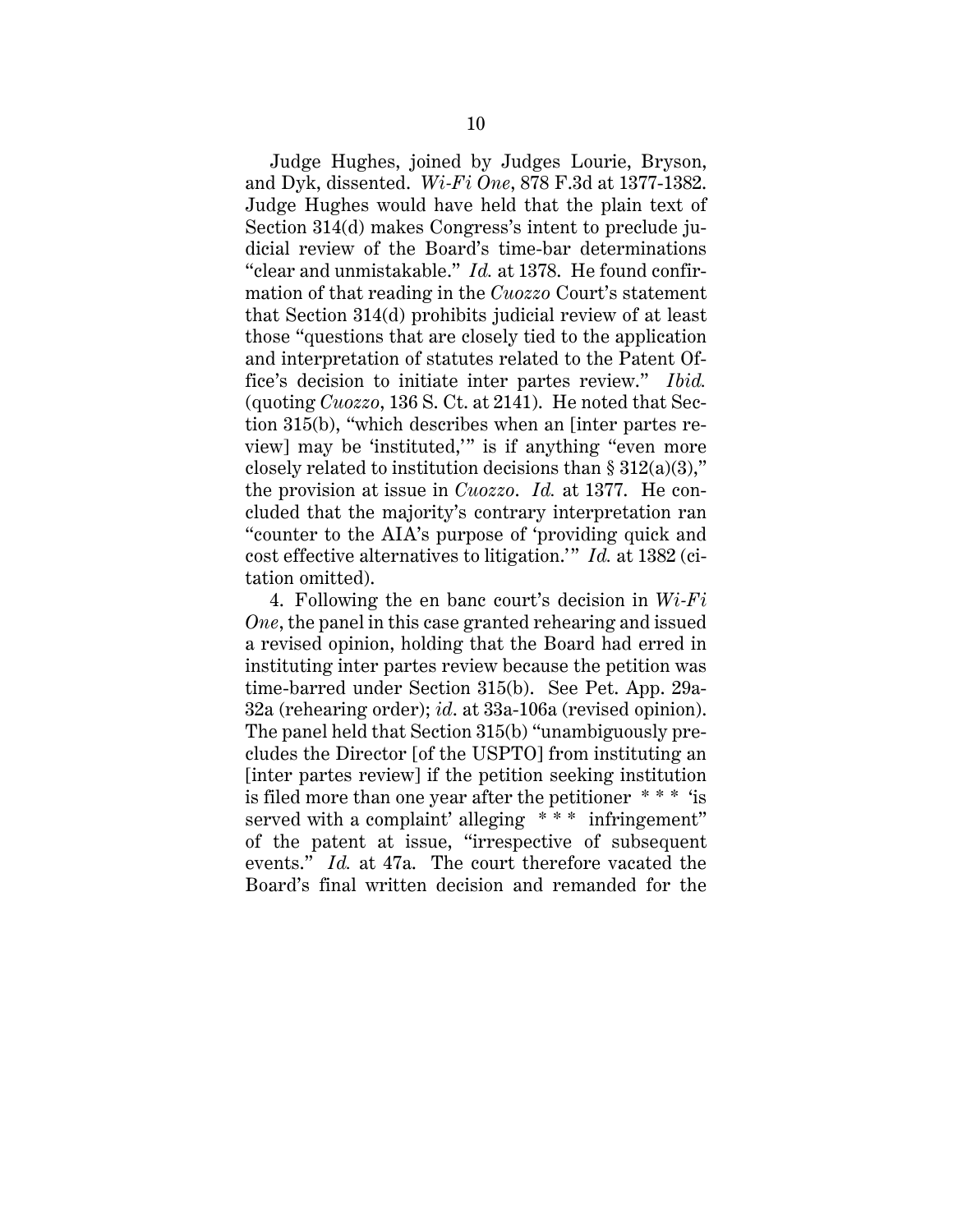agency to dismiss the petition for inter partes review. *Id.* at 73a.

In a footnote in the panel's opinion, the court of appeals noted that the en banc court had *sua sponte* considered whether Section 315(b)'s time bar "applies to bar institution when an [inter partes review] petitioner was served with a complaint for patent infringement more than one year before filing its petition, but the district court action in which the petitioner was so served was voluntarily dismissed without prejudice." Pet. App. 43a n.3. It stated that "[t]he *en banc* court holds that § 315(b)'s time bar applies in such a scenario." *Ibid.*

Judge Taranto issued a separate opinion, concurring in the panel's opinion and in footnote 3 of that opinion. Pet. App. 74a-92a. Judge Dyk, joined by Judge Lourie, dissented from footnote 3. *Id.* at 93a-106a. Those judges would have held that the statutory phrase "served with a complaint" is ambiguous as to whether it includes a complaint later dismissed without prejudice; that background principles concerning the effect of voluntary dismissals without prejudice supported the Board's reading of the statute; and that Section 315(b)'s text and history provided no clear indication that Congress intended to depart from those background principles. *Ibid.*

5. Petitioner filed a petition for a writ of certiorari to review the Federal Circuit's judgment in this case. In its response to the certiorari petition, the government informed this Court that the Board's interpretation of Section 315(b) in the institution decision no longer reflected the USPTO's considered judgment on the proper understanding of that provision. Gov't Br. in Opp. 10. The government argued, however, that the Federal Circuit lacked jurisdiction to review the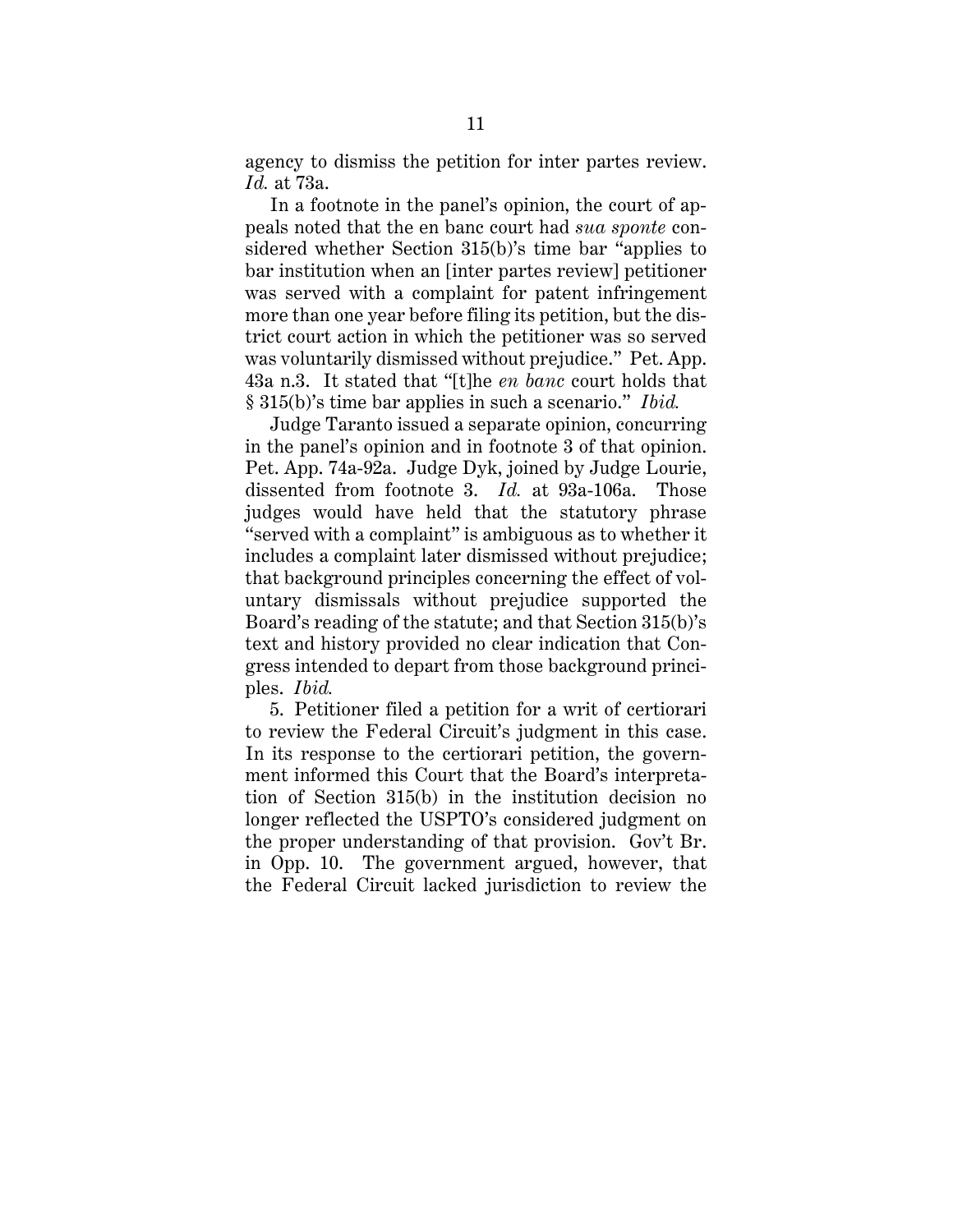institution decision on that basis. *Ibid.* The Court granted certiorari limited to the jurisdictional question. 139 S. Ct. 2742.

#### **SUMMARY OF ARGUMENT**

The USPTO's determination whether a petition for inter partes review is time-barred under 35 U.S.C. 315(b) is not judicially reviewable.

A. The text, structure, and history of the AIA demonstrate that the USPTO's Section 315(b) determinations are not reviewable. First and foremost, Section 314(d) of the AIA states that the Director's determination "whether to institute an inter partes review under this section shall be final and nonappealable." 35 U.S.C. 314(d). Section 315(b) speaks directly and exclusively to the Director's decision whether to institute inter partes review. A contention that the Director unlawfully instituted review based on a misapplication of section 315(b) is thus "nonappealable" under the plain text of Section 314(d). 35 U.S.C. 314(d).

The broad scope of Section 314(d) is confirmed by a comparison to Section 303(c), which precludes judicial review of the Director's decision to institute a different form of post-issuance review known as ex parte reexamination. Section 303(c) precludes review only of the Director's determination that "no substantial new question of patentability has been raised." 35 U.S.C. 303(c). In enacting Section 314(d), Congress used markedly different and more expansive language.

The broad scope of Section 314(d) is also clear from the history of similar provisions in the AIA. Former Section 312(c) of the Patent Act, for example, similarly limited judicial review of the Director's decision to institute the pre-cursor to inter partes review—known as inter partes reexamination. But former Section 312(c)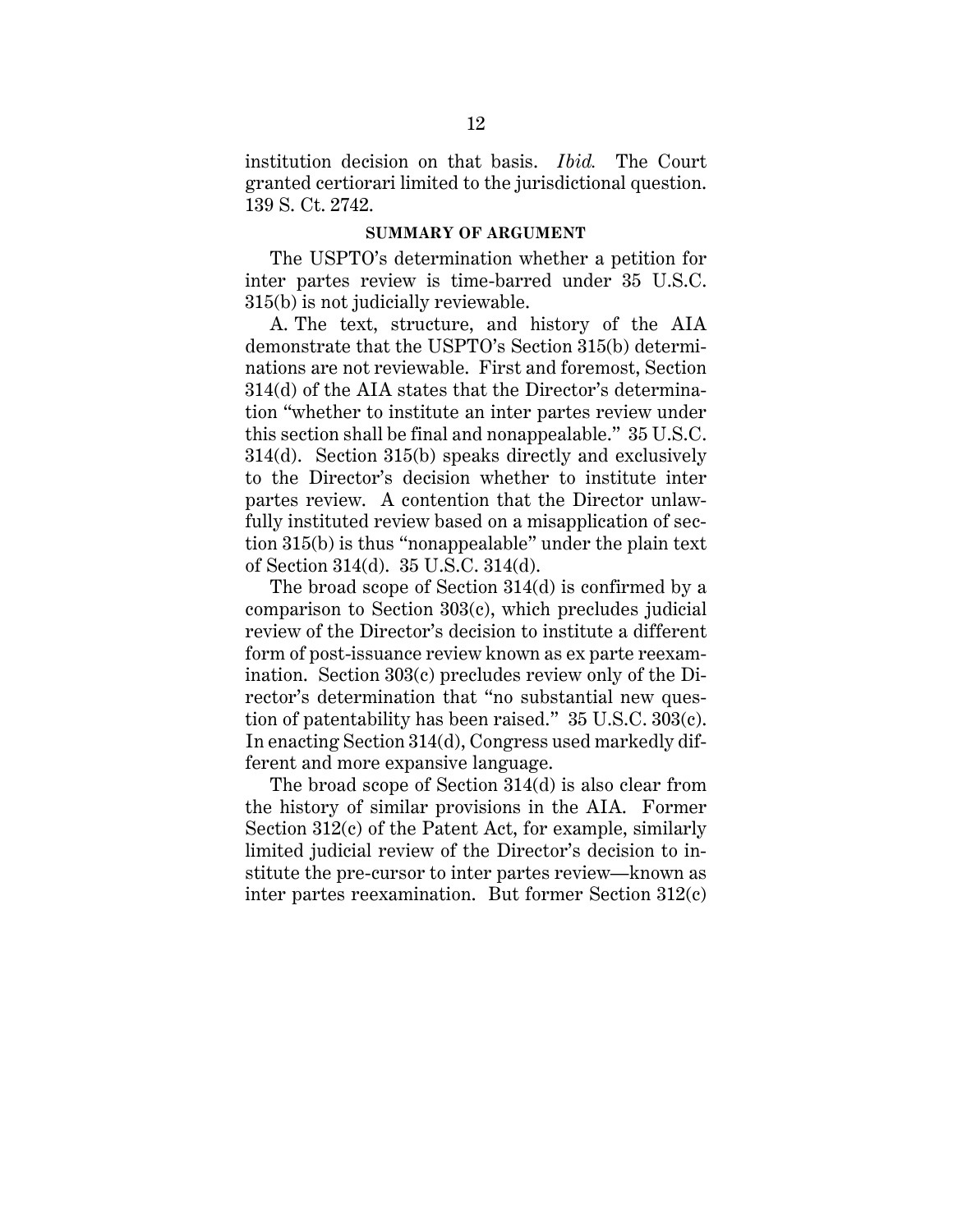precluded review only of the Director's determination "whether a substantial new question of patentability" had been raised about the challenged patent. 35 U.S.C. 312(a) (2000); see 35 U.S.C. 312(c) (2000).

In the AIA, Congress created a host of prerequisites for instituting inter partes review that did not exist for ex parte or inter partes reexamination. See 35 U.S.C. 311- 315, 324. In the same statute, Congress directed that "[t]he determination by the Director whether to institute an inter partes review under this section shall be final and nonappealable." 35 U.S.C. 314(d). If Congress had intended to preclude judicial review only of the Director's threshold patentability determination—and not the other prerequisites to institution—it could easily have adapted the language of former Section 312(c) to Section 314(a)'s new "reasonable likelihood" standard. Instead, it chose the broader language of Section 314(d). This Court should respect that choice.

B. The Court's decision in *Cuozzo Speed Techs., LLC* v. *Lee*, 136 S. Ct. 2131 (2016), confirms that the USPTO's Section 315(b) determinations are not reviewable. In that case, the Court made clear that Section 314(d) "applies where the grounds for attacking the decision to institute inter partes review consist of questions that are closely tied to the application and interpretation of statutes related to the Patent Office's decision to initiate inter partes review." *Id.* at 2141. Accordingly, the Court found that a challenge to the USPTO's institution decision based on an alleged misapplication of the "particularity" requirement in Section 312(a)(3) was unreviewable on appeal from the Board's final written decision. 35 U.S.C. 312(a)(3). Like Section 312(a)(3)'s particularity requirement, Section 315(b) involves a "question[] that [is] closely tied to the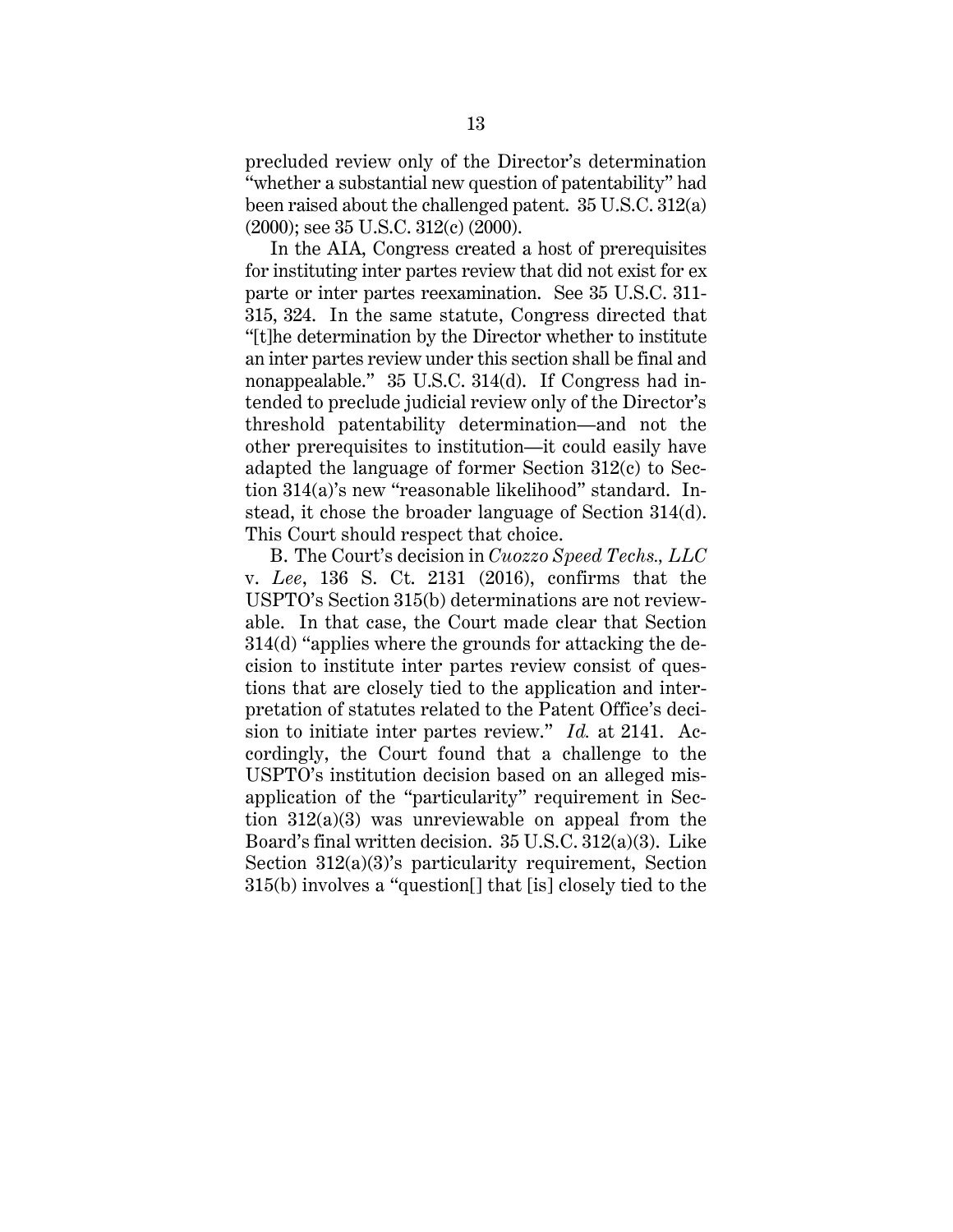application and interpretation of statutes related to the Patent Office's decision to initiate inter partes review." *Cuozzo*, 136 S. Ct. at 2141. Indeed, Section 315(b) addresses *only* the institution decision. Section 314(d) "must, at the least, forbid an appeal that attacks a 'determination . . . whether to institute' review by raising th[at] kind of legal question and little more." *Id.* at 2139 (quoting 35 U.S.C. 314(d)).

*SAS Institute Inc.* v. *Iancu*, 138 S. Ct. 1348 (2018), is not to the contrary. There, this Court held that the Board had violated Section 318(a) by failing to address in its final written decision all of the patent claims that had been challenged in the petition for inter partes review. Here, Click-to-Call does not contend that the USPTO violated any statutory provision that governs the conduct or ultimate disposition of inter partes review proceedings after those proceedings have been instituted. Moreover, the Court in *SAS Institute* held that Section 314 authorizes the Director to determine "'whether' to institute the requested review—not 'whether *and to what extent*' review should proceed" and it noted that SAS Institute did not challenge the agency's determination whether review should be instituted, but only the scope of that review. *Id.* at 1356, 1359 (citation omitted). By contrast, Click-to-Call argues that the review at issue here should not have been instituted at all—*i.e.*, whether, not to what extent, inter partes review should have been instituted. That is precisely the determination that Section 314(d) precludes from judicial review.

C. Precluding review of the USPTO's Section 315(b) determination is consistent with the AIA's purposes. Allowing judicial review of Click-to-Call's challenge to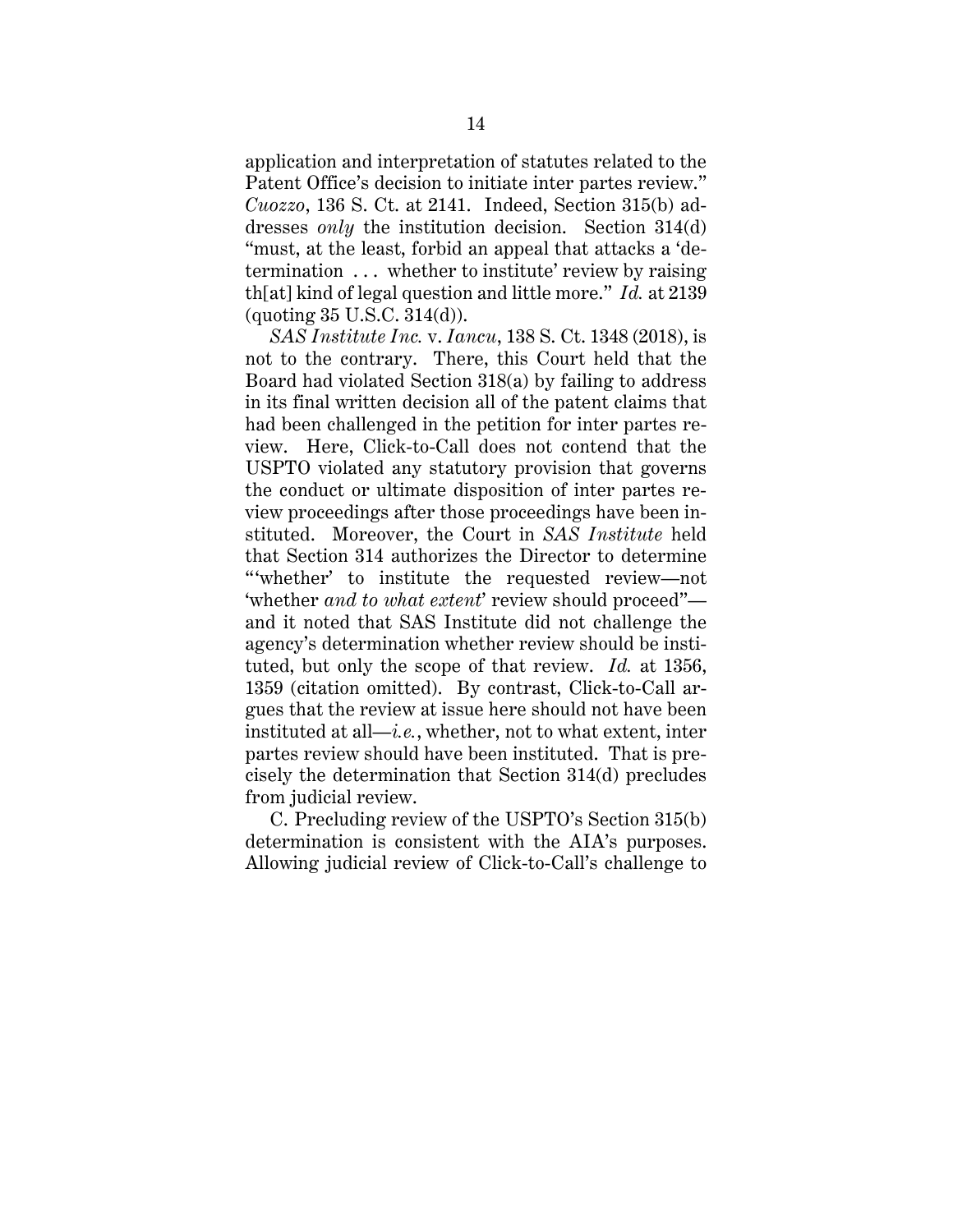the Board's institution decision would undermine Congress's objective to give the USPTO "significant power to revisit and revise earlier patent grants," by permitting the Federal Circuit to unwind the Board's final decision on patentability on the basis of an unrelated threshold determination. *Cuozzo*, 136 S. Ct. at 2139- 2140. Enforcing Section 314(d) in accordance with its broad literal terms, on the other hand, would further Congress's efforts to improve patent quality by focusing judicial review on the merits of the Board's patentability determinations—the only issue that matters to the patent system as a whole.

Finally, the Federal Circuit's interpretation of Section 314(d) does not meaningfully serve the purposes of Section 315(b)'s time bar. The purpose of Section 315(b) and related provisions is not to prevent the USPTO from reconsidering the validity of any particular patent, but to manage the burden on patent owners and minimize the wasted resources that duplicative judicial and administrative proceedings might entail. Vacating the Board's final written decision on a patent's validity *after* arguably duplicative proceedings have been completed, based on a court's determination that proper application of Section 315(b) *would have* prevented those proceedings, does nothing to further that purpose.

#### **ARGUMENT**

## **THE USPTO'S DETERMINATION WHETHER A PETITION FOR INTER PARTES REVIEW IS TIME-BARRED UNDER 35 U.S.C. 315(b) IS NOT JUDICIALLY REVIEWABLE**

Respondent Click-to-Call argued below, and the Federal Circuit agreed, that the Board's institution of inter partes review in this case was inconsistent with Section 315(b)'s time bar. The plain text of 35 U.S.C. 314(d) demonstrates that the court of appeals lacked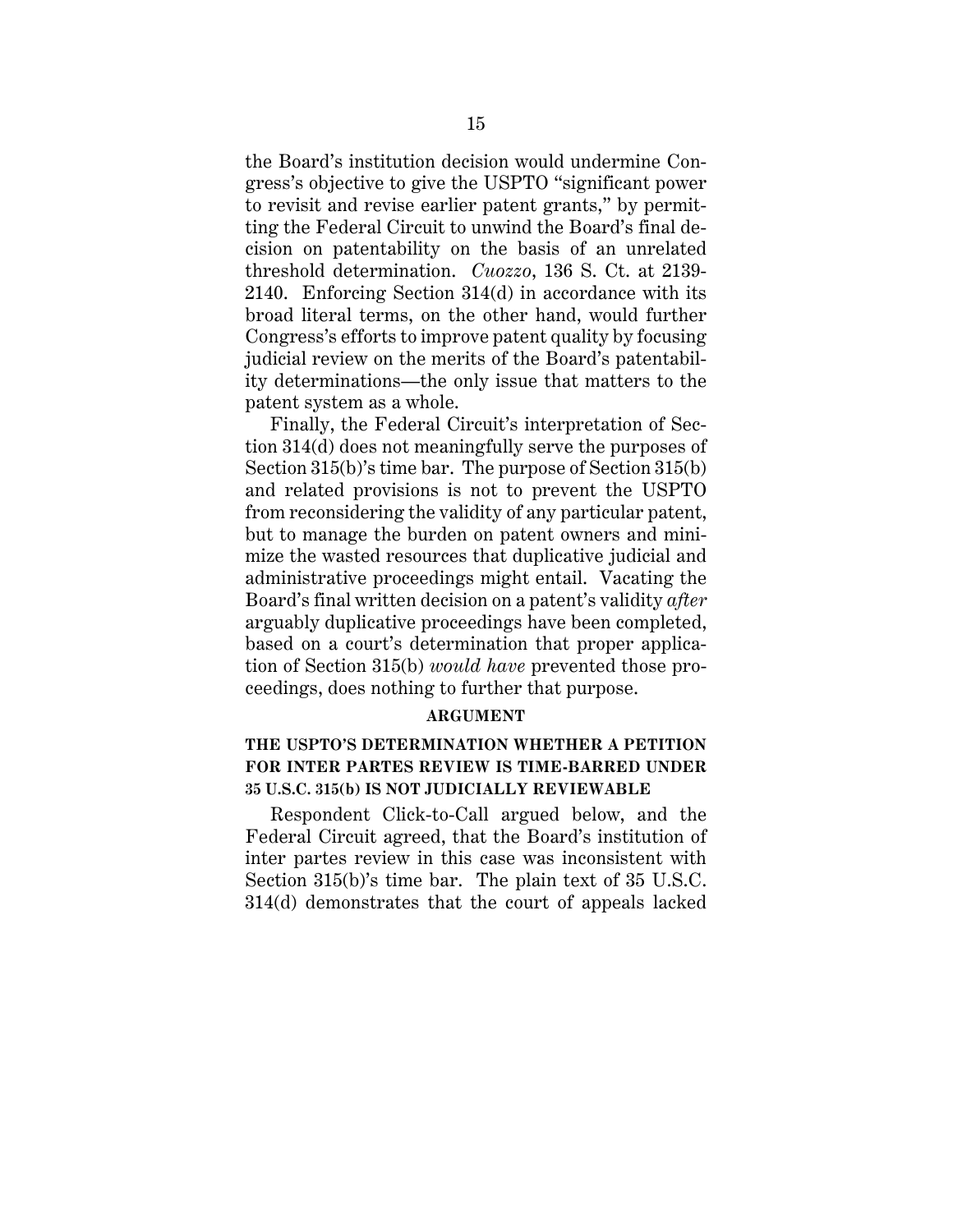jurisdiction to review that challenge to the Board's institution decision. The structure of the AIA, the history of the Patent Act's similar provisions, and the Court's decision in *Cuozzo Speed Techs., LLC* v. *Lee*, 136 S. Ct. 2131 (2016), confirm that conclusion. That reading is also consistent with the purpose of both Section 315(b) and the AIA as a whole. The court of appeals' contrary judgment should be reversed.

## **A. The Text, Structure, And History Of The AIA Demonstrate That The USPTO's Section 315(b) Determinations Are Not Reviewable**

1. First and foremost, the text of Section 314(d) makes clear that the USPTO's Section 315(b) determinations are not judicially reviewable. Section 314(d) states that "[t]he determination by the Director whether to institute an inter partes review under this section shall be final and nonappealable." 35 U.S.C. 314(d). Section 314—*i.e.*, "this section"—provides the only authority under which the Director "shall determine whether to institute an inter partes review." 35 U.S.C. 314(b); see *SAS Inst. Inc.* v. *Iancu*, 138 S. Ct. 1348, 1353 (2018). Section 315(b) speaks directly and exclusively to the Director's institution decision, providing that "[a]n inter partes review *may not be instituted* if the petition requesting the proceeding is filed more than 1 year after the date on which the petitioner, real party in interest, or privy of the petitioner is served with a complaint alleging infringement of the patent." 35 U.S.C. 315(b) (emphasis added). Accordingly, a contention that the Director's institution of inter partes review was unlawful because the petition was time-barred under Section 315(b) is "not appealable" because "that is what § 314(d) says." *Cuozzo*, 136 S. Ct. at 2139.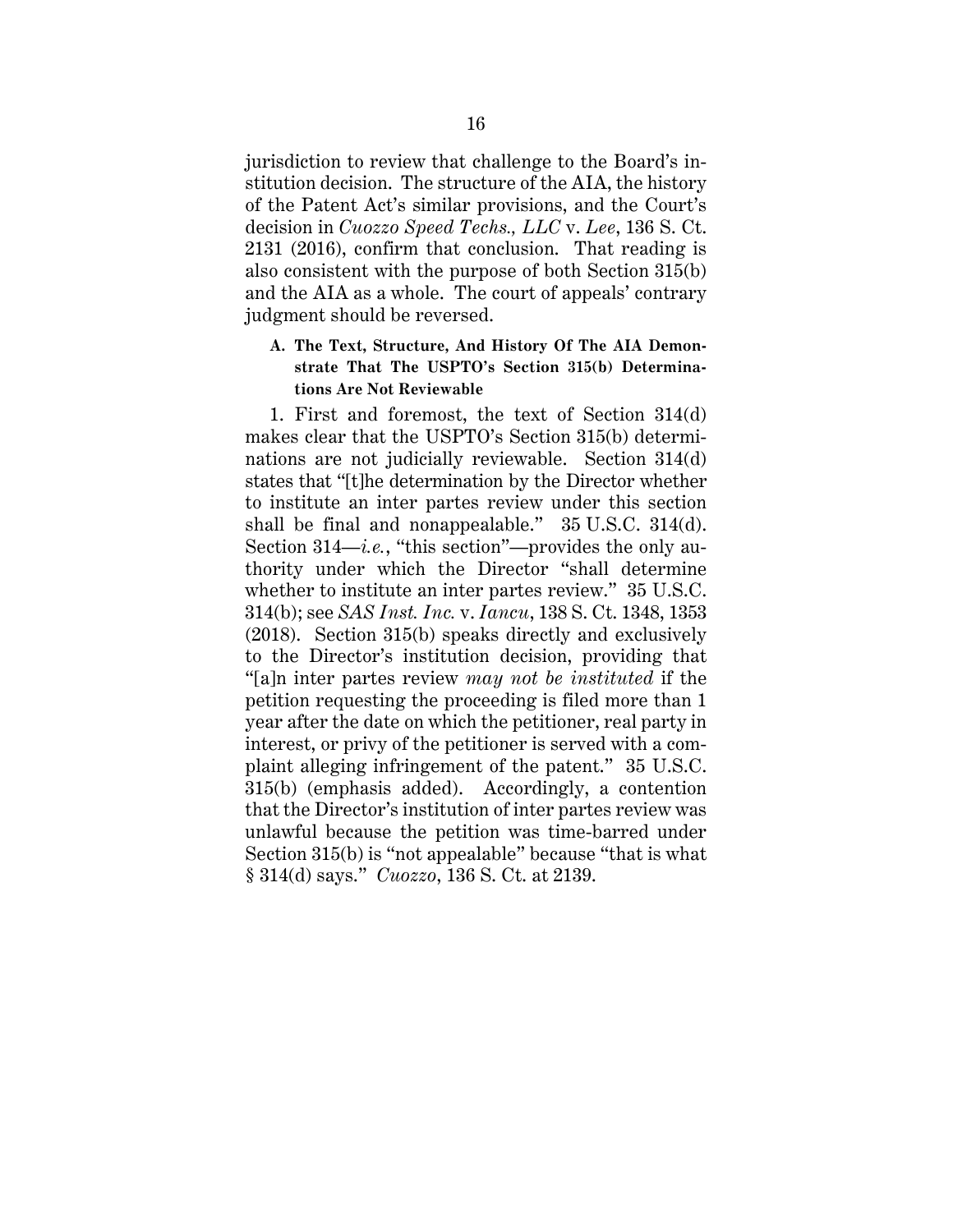Click-to-Call emphasizes that Section 314(d) precludes review of the Director's determination "whether to institute an inter partes review *under this section*." Click-to-Call Br. in Opp. 3 (quoting 35 U.S.C. 314(d)). Click-to-Call contends that the italicized phrase limits Section 314(d) to the Director's threshold determination under Section 314(a) that "there is a 'reasonable likelihood' that the claims are unpatentable." *Id.* at 4 (citation omitted); see also *Wi-Fi One, LLC* v. *Broadcom Corp.*, 878 F.3d 1364, 1376 (Fed. Cir. 2018) (O'Malley, J., concurring) (stating that "Section 314(d)'s bar on appellate review is directed to the Director's assessment of the substantive adequacy of a timely filed petition"). But the phrase "under this section" cannot bear the weight that Click-to-Call ascribes to it. Rather, that phrase "simply refers to the fact that inter partes review is instituted under § 314." *Wi-Fi One*, 878 F.3d at 1380 (Hughes, J., dissenting).

Section 314(a) instructs the Director, in determining whether an inter partes review should be instituted, to consider all of the "information presented in the petition filed under [S]ection 311 and any response filed under [S]ection 313." 35 U.S.C. 314(a). That information includes the petitioner's certification that it "is not barred or estopped from requesting an *inter partes* review challenging the patent claims,"  $37 \text{ C.F.R. } 42.104(a)$ , as well as any information in the patent holder's response that calls that certification into question, see 35 U.S.C. 313 (providing that the patent owner's preliminary response may explain "why no inter partes review should be instituted based upon the failure of the petition to meet any requirement of this chapter"); 77 Fed. Reg. 48,756, 48,764 (Aug. 14, 2012) (explaining that a patent owner's preliminary response under Section 313 may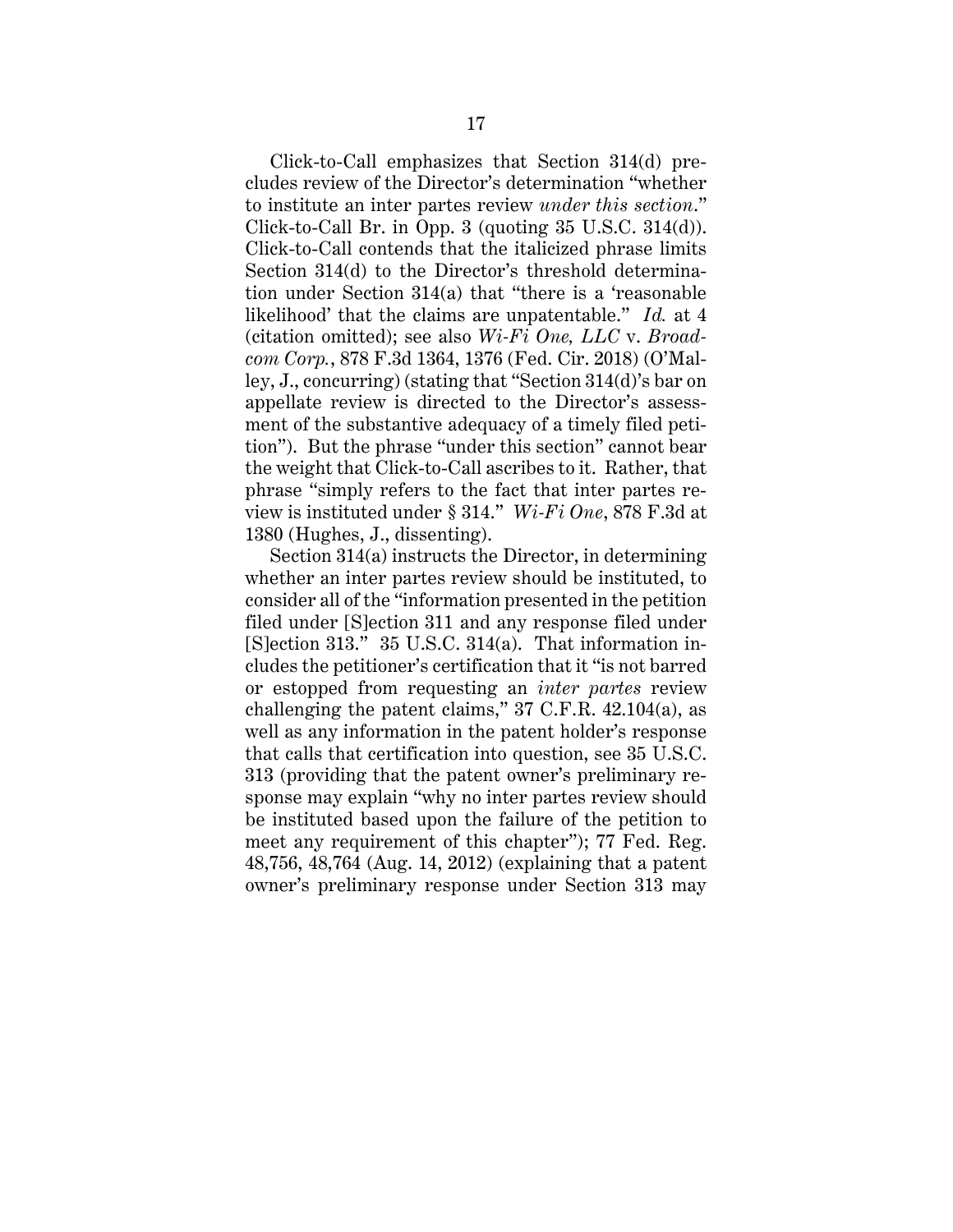argue that "[t]he petitioner is statutorily barred from pursuing a review"). A challenge to the Director's determination to institute review based on his application of Section 315(b) thus is just as much a challenge to the Director's determination under Section 314 as a challenge based on the Director's threshold patentability finding.

2. Section 314(d)'s broad scope is confirmed by a comparison to Section 303(c), which limits judicial review of the Director's decision to institute a different form of post-issuance review known as ex parte reexamination. See *Block* v. *Community Nutrition Inst.*, 467 U.S. 340, 345 (1984) ("Whether and to what extent a particular statute precludes judicial review is determined not only from its express language, but also from the structure of the statutory scheme."). Section 303 authorizes the USPTO to conduct ex parte reexamination of any patent claim, if the Director determines that "a substantial new question of patentability is raised by patents and publications discovered by" the agency or provided by a third party. 35 U.S.C. 303(a). As with inter partes review, the Patent Act provides for judicial review of the final decision in an ex parte reexamination, but shields from review the Director's decision whether to institute an ex parte reexamination. 35 U.S.C. 141(b), 303(c), 306.

The preclusion of judicial review in Section 303(c), however, is narrower than in Section 314(d). Section 303(c) states that "[a] determination by the Director pursuant to subsection (a) of this section that no substantial new question of patentability has been raised will be final and nonappealable." 35 U.S.C. 303(c). It thus precludes judicial review of the Director's resolution of a specific *issue* (whether the petition raises a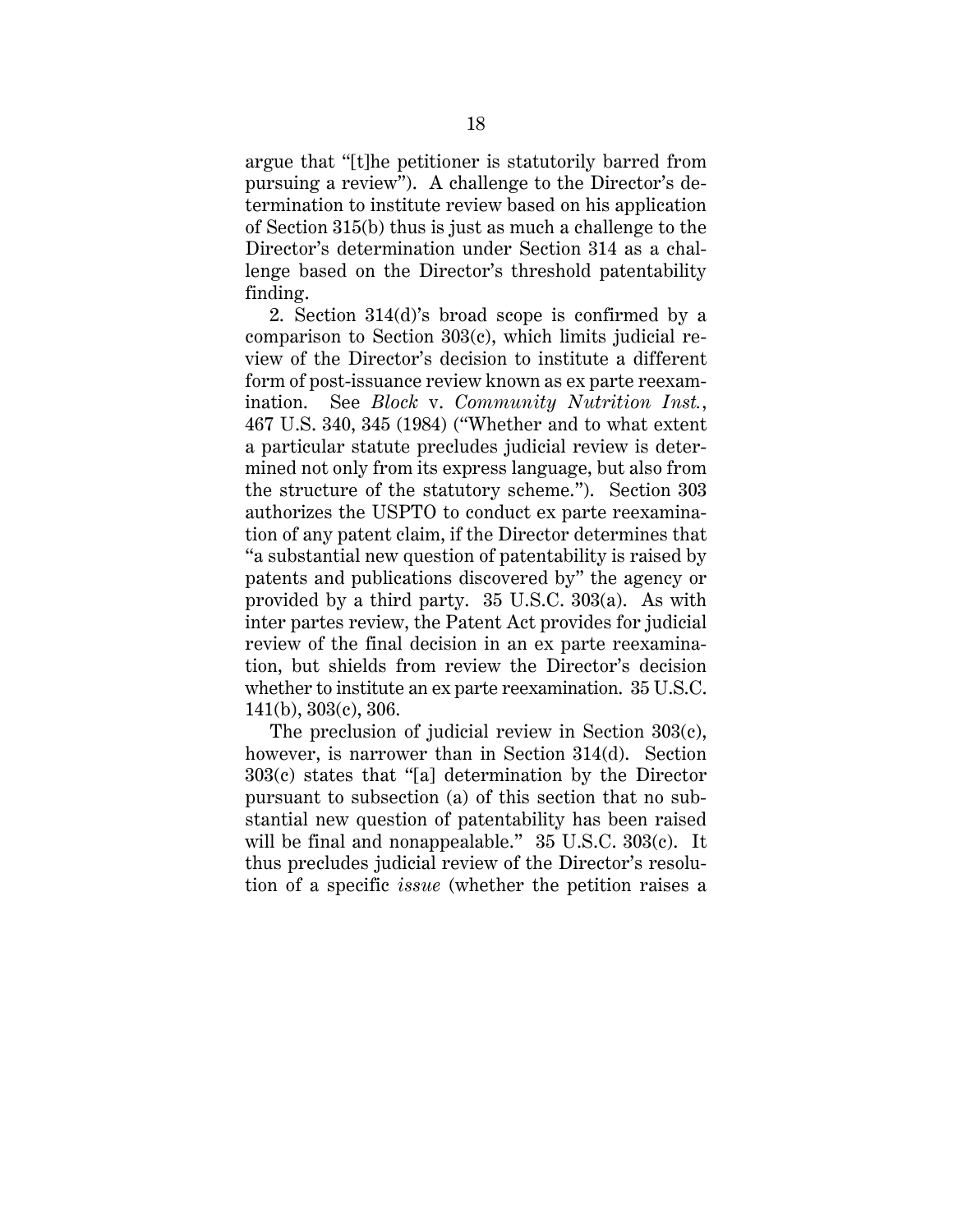"substantial new question of patentability," *ibid.*), and only when the Director determines that no such substantial new question exists.

In enacting Section 314(d), by contrast, "Congress used markedly different language for inter partes review \* \* \* proceedings." *Wi-Fi One*, 878 F.3d at 1381 (Hughes, J., dissenting). Section 314(d) precludes judicial review of "a specific *action* by the Director," *ibid*. (emphasis altered)—the decision "whether to institute an inter partes review," 35 U.S.C. 314(d)—without regard to what subsidiary issues the USPTO must resolve before taking that action in a particular case. And unlike Section 303(c), Section 314(d) applies regardless of the outcome of the institution decision. "[W]here Congress includes particular language in one section of a statute but omits it in another section of the same Act, it is generally presumed that Congress acts intentionally and purposely in the disparate inclusion or exclusion." *Sebelius* v. *Cloer*, 569 U.S. 369, 378 (2013) (citation omitted). That presumption is particularly salient here, since Congress amended Section 303 in the AIA, but left the differences with Section 314(d) intact. See § 6(h)(1), 125 Stat. 312 (amending Section 303(a)). Congress's use of different language in the two provisions should be given its natural effect.

3. The history of Section 314(d) and similar provisions reinforces the conclusion that Section 314(d) broadly precludes judicial review of the Director's institution decisions. In construing similar preclusion-ofreview provisions, the Court has often found the statutory history particularly relevant. See, *e.g.*, *Kucana* v. *Holder*, 558 U.S. 233, 249-251 (2010); *Gutierrez de Martinez* v. *Lamagno*, 515 U.S. 417, 425-426 (1995); *Lindahl* v. *OPM*, 470 U.S. 768, 780-790 (1985). The AIA's post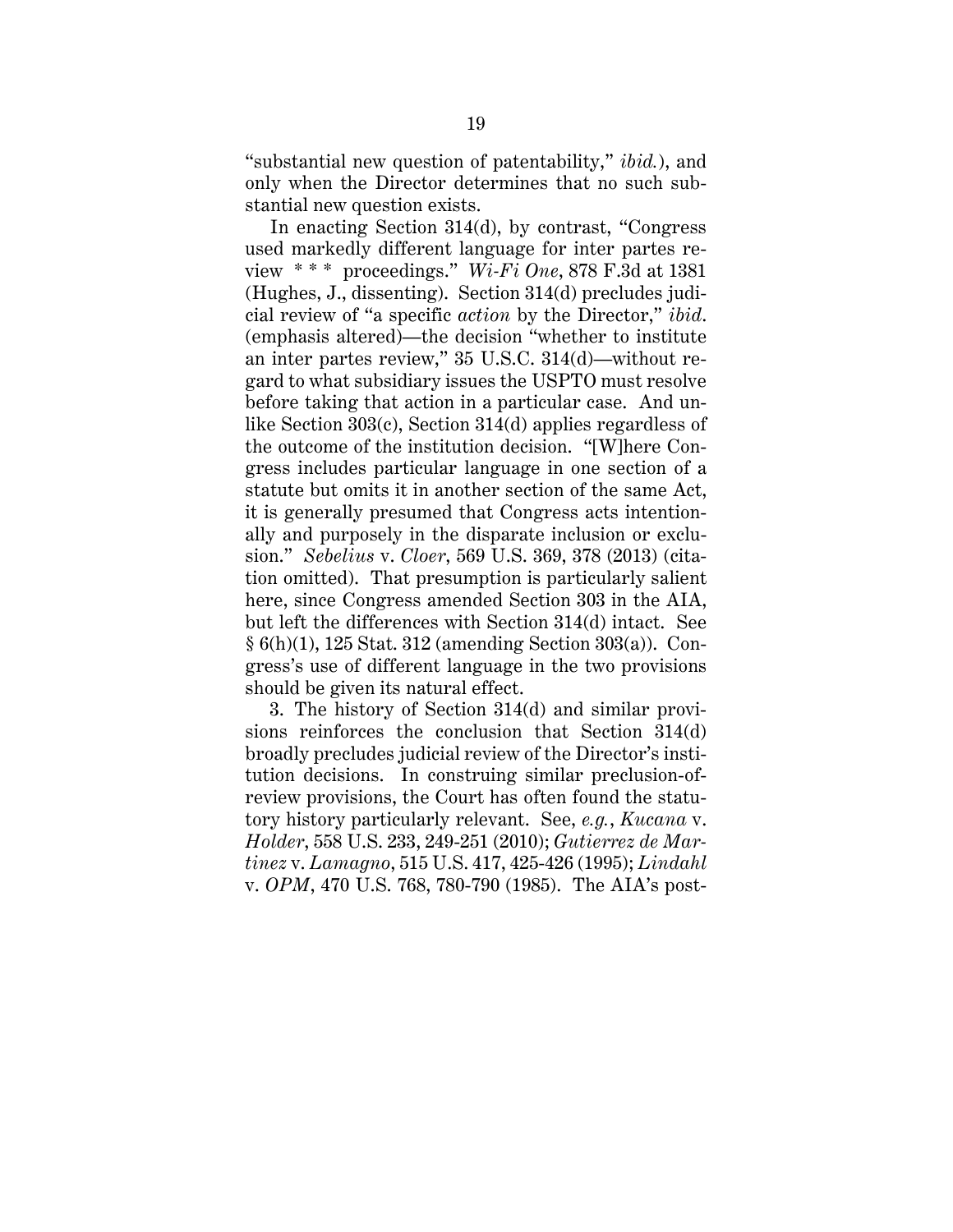issuance review procedures built on a long history of similar mechanisms for reconsidering issued patents, see, *e.g.*, *Oil States Energy Servs., LLC* v. *Greene's Energy Grp., LLC*, 138 S. Ct. 1365, 1370 (2018), and the development of those mechanisms is instructive here.

a. Over the past several decades, Congress has established and modified several administrative mechanisms by which the agency may revisit existing patents. See *Oil States*, 138 S. Ct. at 1370; House Report 45-46. In 1980, Congress authorized the USPTO to conduct ex parte reexamination of existing patent claims. Act of Dec. 12, 1980 (1980 Act), Pub. L. No. 96-517, 94 Stat. 3015-3017 (35 U.S.C. 301-307 (Supp. IV 1980)). That statute authorized any person to cite to the USPTO "prior art  $***$  which that person believes to have a bearing on the patentability of any claim of a particular patent." 35 U.S.C. 301 (Supp. IV 1980). It authorized the USPTO to conduct an ex parte reexamination of any patent claim, either at the request of any person or on the agency's "own initiative," if the Director determined that prior art raised a "substantial new question of patentability." 35 U.S.C. 302, 303(a) (Supp. IV 1980).

The 1980 Act required the Director to determine, within three months after a request for ex parte reexamination was filed, "whether a substantial new question of patentability affecting any claim of the patent concerned is raised by the request." 35 U.S.C. 303(a) (Supp. IV 1980). The statute established no other prerequisites to review. If the Director "f[ound] that a substantial new question of patentability" had been raised, the agency was required to order "reexamination of the patent for resolution of th[at] question." 35 U.S.C. 304 (Supp. IV 1980). If reexamination was instituted, the proceedings were largely "conducted according to the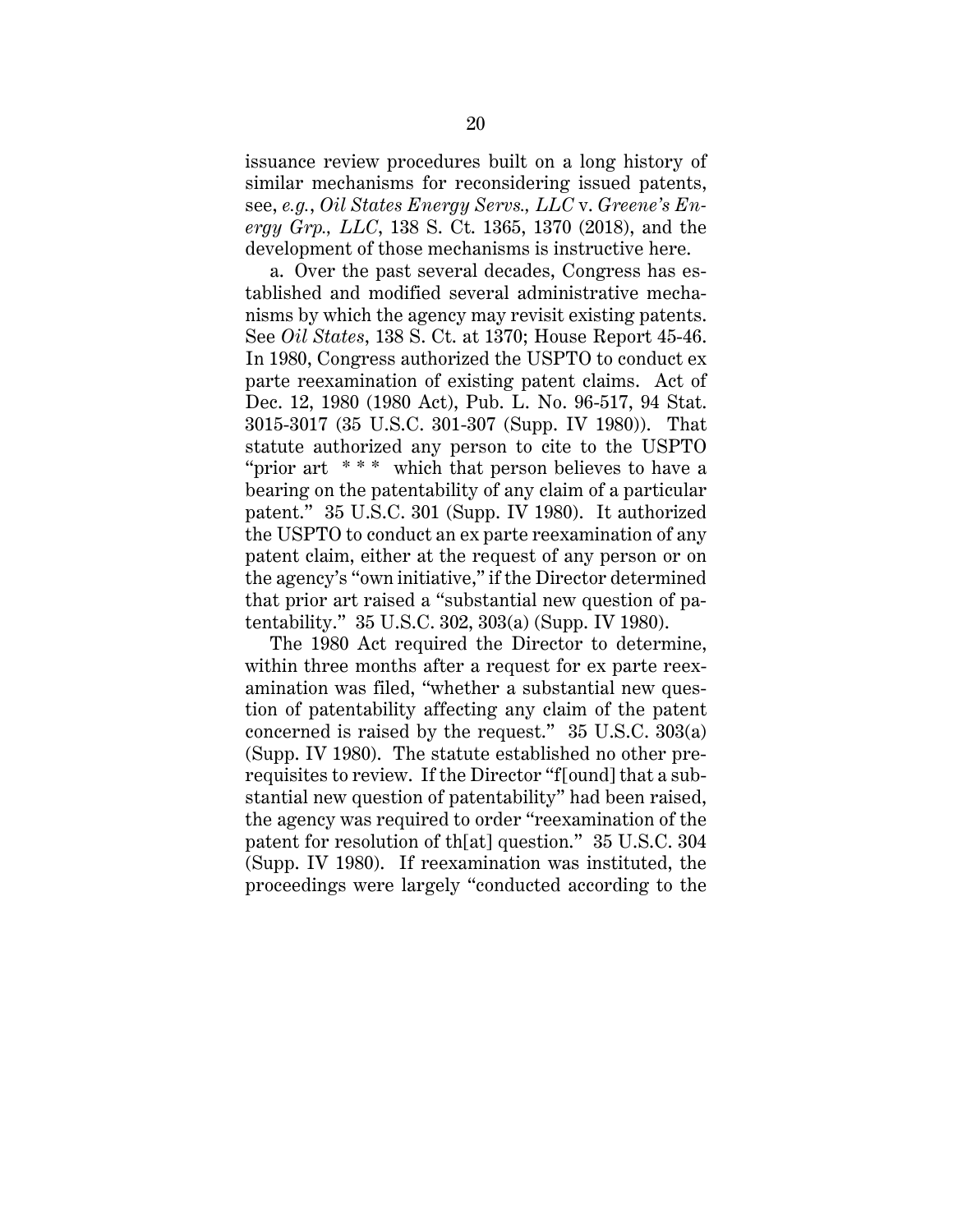procedures established for initial examination," in which only the USPTO and the patent owner participated. 35 U.S.C. 305 (Supp. IV 1980); see 35 U.S.C. 304 (Supp. IV 1980) (allowing the requester to file one reply to the patent owner's initial statement). At the conclusion of the proceedings, the patent owner had the right to appeal the USPTO's final decision. 35 U.S.C. 306 (Supp. IV 1980).

Similar to Section 303(c) today, see p. 18, *supra*, the 1980 Act provided that a "determination by the Commissioner pursuant to subsection (a) of this section that no substantial new question of patentability ha[d] been raised" was "final and nonappealable." 35 U.S.C. 303(c) (Supp. IV 1980). The Act did not explicitly preclude review of an affirmative determination that such a question *had* been raised or any other aspect of the institution decision. See, *e.g.*, *In re Portola Packaging, Inc.*, 110 F.3d 786, 788 (Fed. Cir. 1997) (reviewing whether ex parte reexamination correctly identified a substantial new question of patentability); *Heinl* v. *Godici*, 143 F. Supp. 2d 593, 596 (E.D. Va. 2001) (noting that Section 303(c) "explicitly addresses only a *denial* of a petition for reexamination, not the *grant* of such a petition").<sup>3</sup>

b. In 1999, Congress created inter partes reexamination—the direct precursor to inter partes review. Optional Inter Partes Reexamination Procedure Act of 1999 (1999 Act), Pub. L. No. 106-113, Div. B, Tit. IV,

 $\overline{a}$ 

<sup>3</sup> Some courts have determined, however, that review of the Director's decision whether to institute ex parte reexamination is largely unavailable, based on the absence of any affirmative statutory authorization to review that decision, and on other aspects of the broader statutory scheme. See *In re Hiniker Co.*, 150 F.3d 1362, 1367 (Fed. Cir. 1998); *Synopsys, Inc.* v. *Matal*, 280 F. Supp. 3d 823, 831 (E.D. Va. 2017).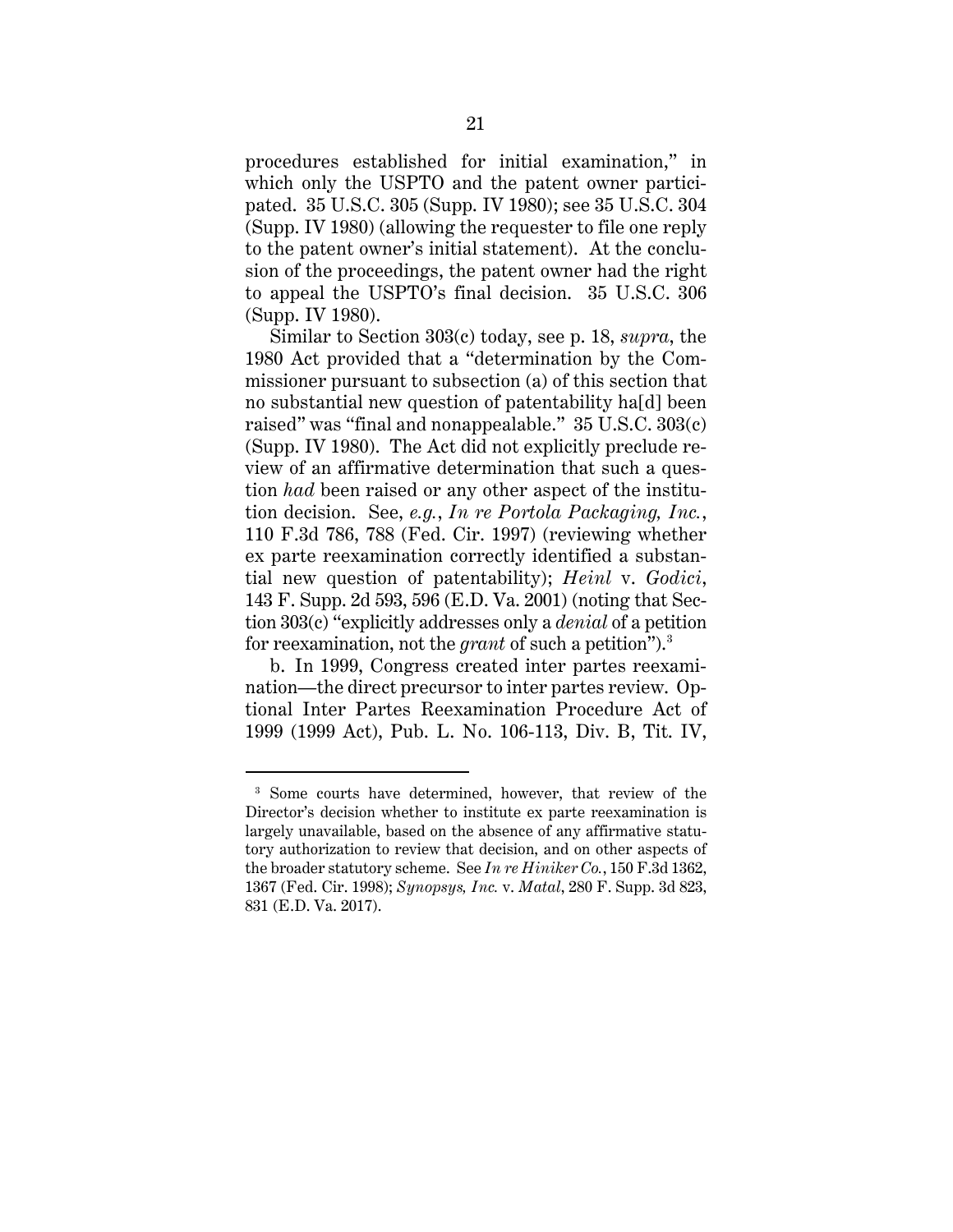Subtit. F, §§ 4601-4608, 113 Stat. 1501A-567 to 1501A-572 (35 U.S.C. 311-318 (2000)). That mechanism afforded "third parties greater opportunities to participate in the [USPTO's] reexamination proceedings." *Cuozzo*, 136 S. Ct. at 2137. Under the 1999 Act, as under the 1980 Act, any person could request that the USPTO reexamine the patentability of claims in existing patents on the basis of prior art cited to the USPTO under Section 301. 35 U.S.C. 311(a) (2000). And as under the 1980 Act, the Director was required to determine, within three months of such a request, "whether a substantial new question of patentability affecting any claim of the patent concerned [wa]s raised by the request." 35 U.S.C. 312(a) (2000).

The 1999 Act established minimal requirements for a request for inter partes reexamination beyond the requirement that it raise a substantial new question of patentability. See 35 U.S.C. 311 (2000) (requiring that the request be in writing, identify the real party in interest, and be accompanied by the requisite fee); 35 U.S.C. 317 (2000) (prohibiting certain subsequent requests by the same parties). The 1999 Act further provided that, if the Director found that a "substantial new question of patentability affecting a claim of a patent is raised, the determination shall include an order for inter partes reexamination of the patent for resolution of the question." 35 U.S.C. 313 (2000).

Inter partes reexamination was also generally conducted "according to the procedures established for initial examination" of a patent, 35 U.S.C. 314(a) (2000), though it granted the third-party requester further opportunities to participate throughout those reexamination proceedings, see 35 U.S.C. 314(b)(3) (2000) (permit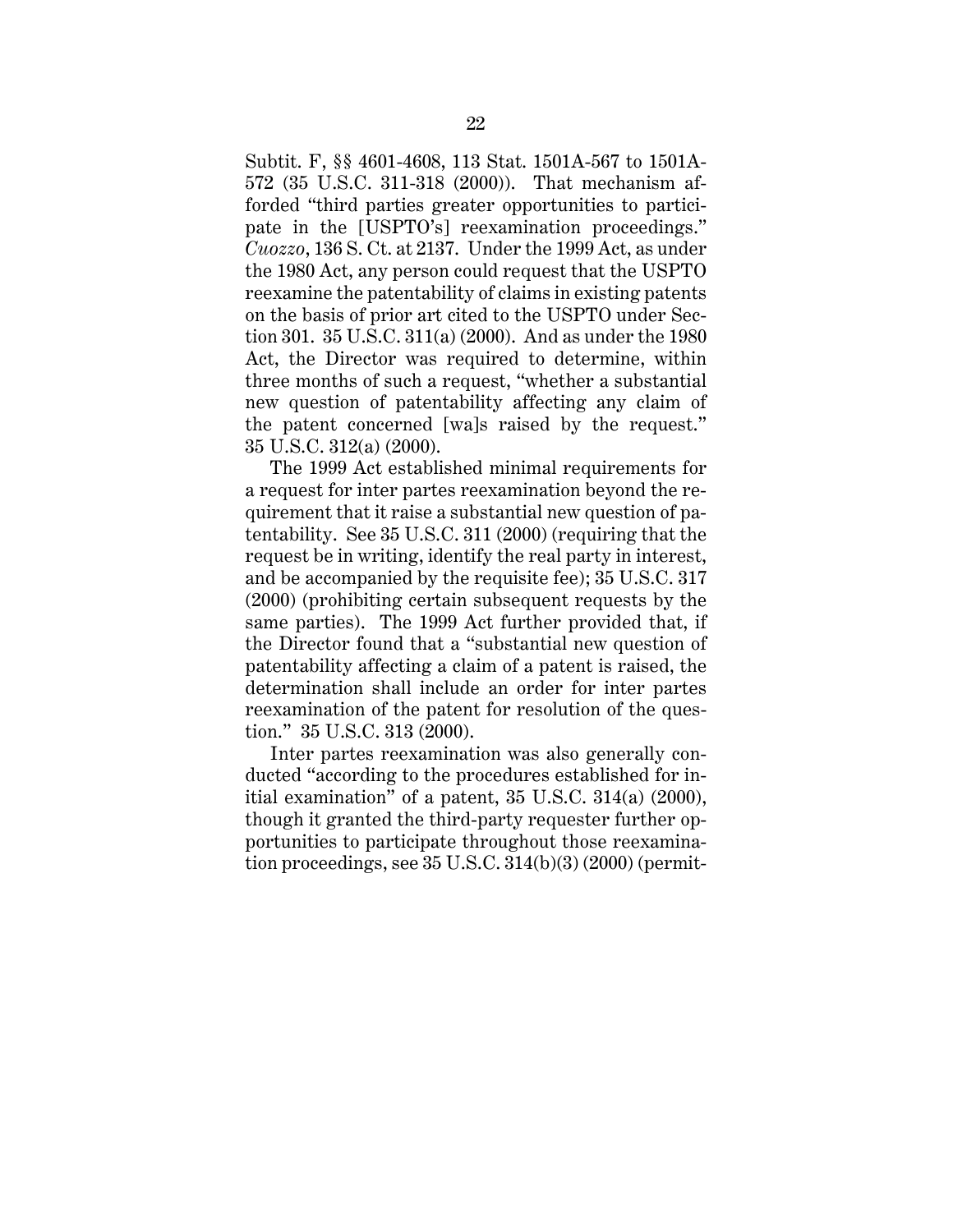ting the requester to respond "[e]ach time that the patent owner file[d] a response to an action on the merits from the Patent and Trademark Office"). After a further statutory amendment in 2002, either the patent owner or the third-party requester could appeal the agency's final decision to the Federal Circuit. See 21st Century Department of Justice Appropriations Authorization Act, Pub. L. No. 107-273, Div. C, Tit. III, §§ 13106, 13202, 116 Stat. 1900-1902.

Like the 1980 Act, the 1999 Act contained a preclusionof-review provision concerning the Director's initial institution decision. 35 U.S.C. 312(c) (2000). Unlike Section 303(c), however, former Section 312(c) was not limited to the Director's determination that "*no* substantial new question of patentability had been raised," 35 U.S.C. 303(c) (Supp. IV 1980) (emphasis added). Instead, it provided that "[a] determination by the Director under subsection (a)"—*i.e.*, the agency's "determin[ation] *whether* a substantial new question of patentability" was raised, 35 U.S.C. 312(a) (2000) (emphasis added)—"shall be final and non-appealable." 35 U.S.C. 312(c) (2000). Former Section 312(c) thus unambiguously precluded review of the Director's threshold determination even in cases where the Director had found that a substantial new question of patentability *had* been raised. See *Belkin Int'l, Inc.* v. *Kappos*, 696 F.3d 1379, 1383-1384 (Fed. Cir. 2012). Some courts concluded, however, that former Section 312(c) precluded review of *only* the "substantial new question of patentability" determination, not of other USPTO determinations related to the institution of inter partes reexamination. See, *e.g.*, *Callaway Golf Co.* v. *Kappos*, 802 F. Supp. 2d 678, 685 (E.D. Va. 2011) ("Section 312(c)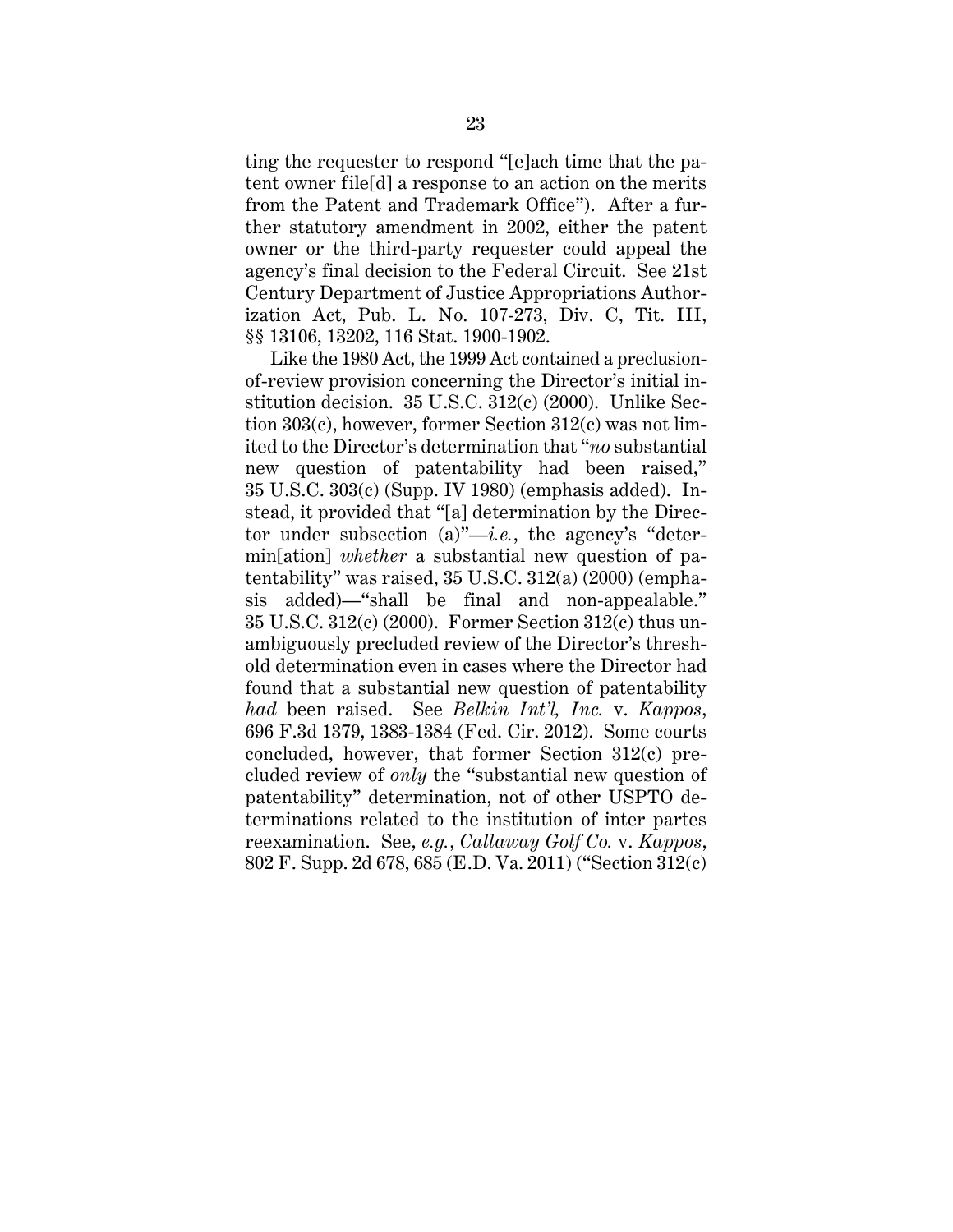only exempts from judicial review the PTO's substantive determination that a reexamination application raises 'a substantial new question of patentability.'").

c. When Congress replaced inter partes reexamination with inter partes review in the AIA, it made significant changes to the procedures. On the one hand, Congress imposed a host of new or expanded prerequisites to instituting inter partes review. In addition to Section 315(b)'s new time bar for initiating review, the Director must consider whether the petition is filed later than nine months after the challenged patent was granted or reissued, 35 U.S.C. 311; whether the petition is accompanied by payment of the required fee, 35 U.S.C.  $312(a)(1)$ ; whether the petition identifies all "real parties in interest," 35 U.S.C. 312(a)(2); whether the petition identifies, "in writing and with particularity," each of the challenged patent claims, along with the grounds on which each claim is challenged and the evidence that supports each ground, 35 U.S.C. 312(a)(3); whether the patent owner has been properly served with those materials,  $35 \text{ U.S.C. } 312(a)(5)$ ; whether those materials, considered along with any preliminary response from the patent owner, show a "reasonable likelihood that the petitioner would prevail with respect to at least 1 of the claims challenged in the petition," 35 U.S.C. 314(a); whether the petitioner had previously participated in an inter partes review in which the same ground for invalidity was raised or could have been raised, 35 U.S.C.  $315(e)(1)$ ; and whether the petitioner had previously participated in a post-grant review in which the same ground for invalidity was raised or could have been raised, 35 U.S.C. 324(e)(1).

In the same statute that established those numerous prerequisites to agency review, Congress directed that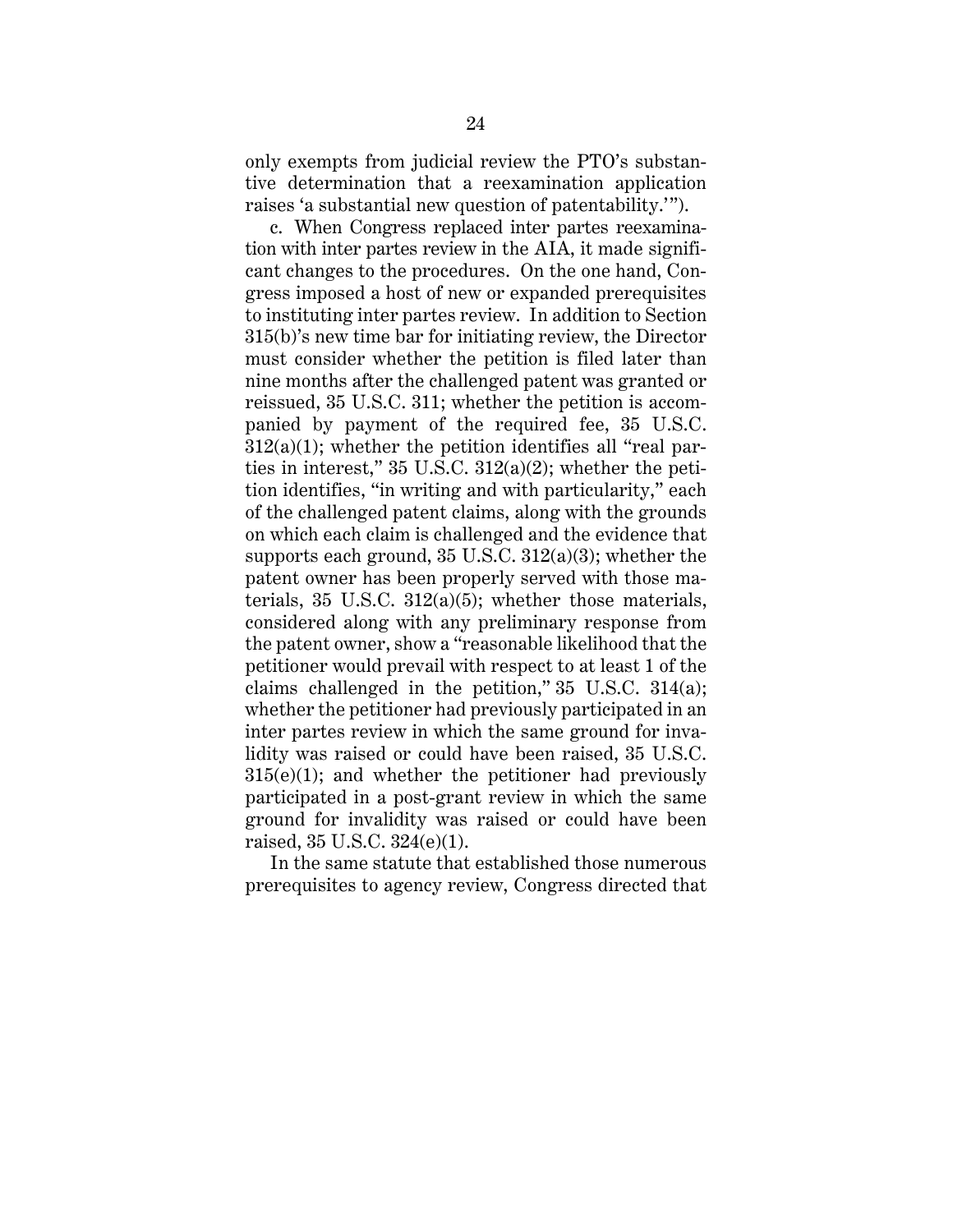"[t]he determination by the Director whether to institute an inter partes review under this section shall be final and nonappealable." 35 U.S.C. 314(d). If Congress had intended to preclude judicial review only of the Director's threshold patentability determination, it could easily have adapted the language of former Section 312(c) to Section 314(a)'s new "reasonable likelihood" standard. Congress instead enacted language notably broader than had appeared in earlier preclusion-of-review provisions. 35 U.S.C. 314(a). This Court should "give effect to Congress' choice." *University of Texas S.W. Med. Ctr.* v. *Nassar*, 570 U.S. 338, 354 (2013) (citation omitted).

4. In support of its narrow reading of Section 314(d), the Federal Circuit relied in part on the "'strong presumption' favoring judicial review of administrative actions." *Wi-Fi One*, 878 F.3d at 1371 (quoting *Cuozzo*, 136 S. Ct. at 2140). The Federal Circuit viewed that presumption as requiring a "clear and convincing" indication that Congress intended to prohibit review. *Id.* at 1372. But "[t]he presumption favoring judicial review of administrative action is just that—a presumption." *Block*, 467 U.S. at 349. Like all presumptions used in interpreting statutes, it "may be overcome by specific language or specific legislative history that is a reliable indicator of congressional intent." *Ibid.* "[T]he Court has found the standard met, and the presumption favoring judicial review overcome, whenever the congressional intent to preclude judicial review is fairly discernible in the statutory scheme." *Id.* at 351 (citation and internal quotation marks omitted); see *Mach Mining, LLC* v. *EEOC*, 135 S. Ct. 1645, 1651 (2015) (explaining that the presumption "fails when a statute's language or structure demonstrates that Congress wanted an agency to police its own conduct"); *Abbott Labs.* v.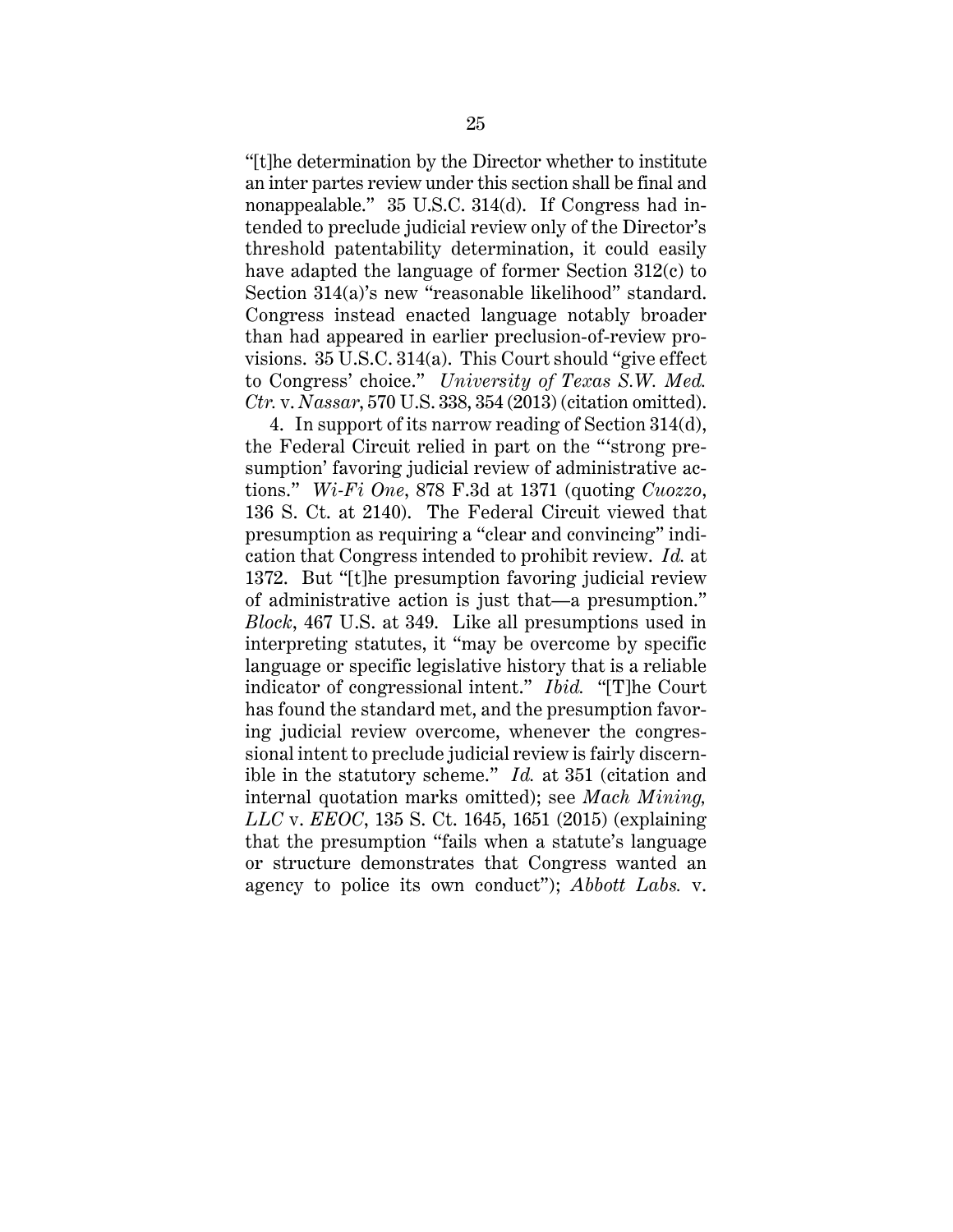*Gardner*, 387 U.S. 136, 140 (1967) (requiring a "persuasive reason" to conclude that Congress precluded review).

It is more than "fairly discernible" from the text, structure, and history of the AIA that Congress intended a broad preclusion of judicial review of the USPTO's institution decisions. See *Cuozzo*, 136 S. Ct. at 2140-2141. By making the USPTO's institution decision "final and nonappealable," 35 U.S.C. 314(d), Congress unambiguously expressed its intent that the USPTO should "police its own conduct" at the institution phase of an inter partes review. *Mach Mining*, 135 S. Ct. at 1651; see *Cuozzo*, 136 S. Ct. at 2141 ("Congress has told the *Patent Office* to determine whether inter partes review should proceed," and the Court's "conclusion that courts may not revisit this initial determination gives effect to this statutory command."). Although Click-to-Call insists that its interpretation of Section 314(d) "protects the proper role of the judiciary," Click-to-Call Br. in Opp. 6, "[t]he judicial power of the United States conferred by Article III of the Constitution is upheld just as surely by withholding judicial relief where Congress has permissibly foreclosed it, as it is by granting such relief where authorized by the Constitution or by statute," *Dalton* v. *Specter*, 511 U.S. 462, 477 (1994). Section 314(d) permissibly forecloses judicial review of the Director's Section 315(b) determination here.

## **B. This Court's Decision In** *Cuozzo* **Confirms That The USPTO's Section 315(b) Determinations Are Not Reviewable**

The Court has addressed the scope of Section 314(d) in two prior decisions: *Cuozzo Speed Technologies., LLC* v. *Lee*, *supra*, and *SAS Institute Inc.* v. *Iancu*, *su-*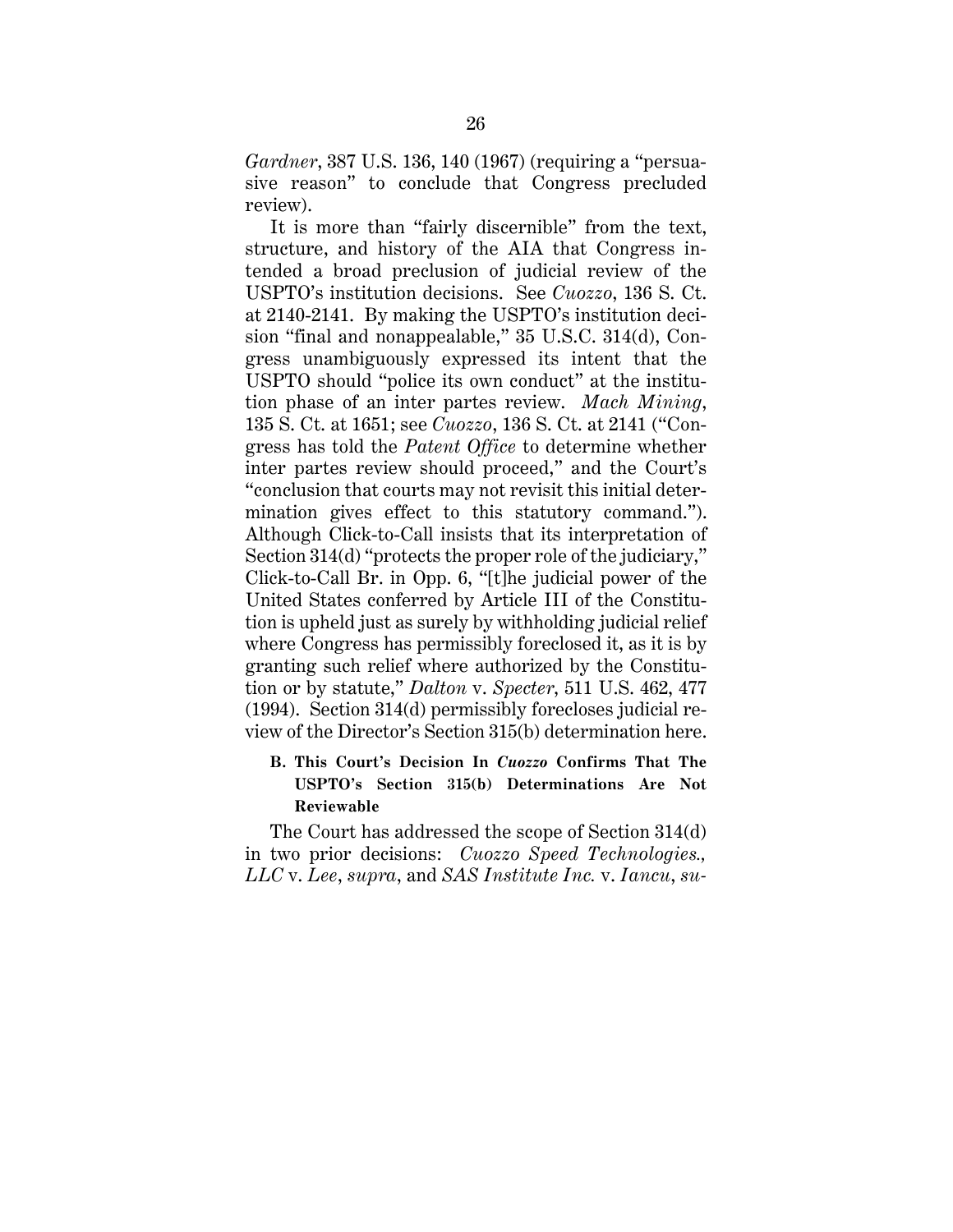*pra*. The Court's decision in *Cuozzo* confirms the natural reading of Section 315(b)'s text. And while the Court in *SAS Institute* found Section 314(d) inapplicable to the challenge raised in that case, that challenge is readily distinguishable from the one that Click-to-Call asserts here.

1. a. In *Cuozzo*, the Court considered whether Section 314(d) precluded review, on an appeal from the Board's final written decision, of the Board's determination that a petition for inter partes review satisfied Section 312(a)(3)'s particularity requirement. Section 312(a)(3) states that any petition for inter partes review must identify, "in writing and with particularity, each claim challenged, the grounds on which the challenge to each claim is based, and the evidence that supports the grounds for the challenge to each claim." 35 U.S.C. 312(a)(3). In *Cuozzo*, Garmin International, Inc. and Garmin USA, Inc. had filed a petition seeking inter partes review of several claims of a patent describing a type of speedometer. 136 S. Ct. at 2138. The petition argued that claim 17 of the patent was obvious in light of three specific prior patents, but it did not "expressly challenge[] claim 10 and claim 14 on the same obviousness ground." *Ibid.*

The Board nevertheless instituted review of all three claims on the obviousness ground identified in the petition for claim 17. *Cuozzo*, 136 S. Ct. at 2138. After additional proceedings, it concluded that all three claims were obvious. *Ibid.* On appeal, Cuozzo argued that the agency had improperly instituted inter partes review with respect to claims 10 and 14 "because the agency found that Garmin had only *implicitly* challenged those two claims on the basis of the [prior] patents, while the statute required petitions to set forth the grounds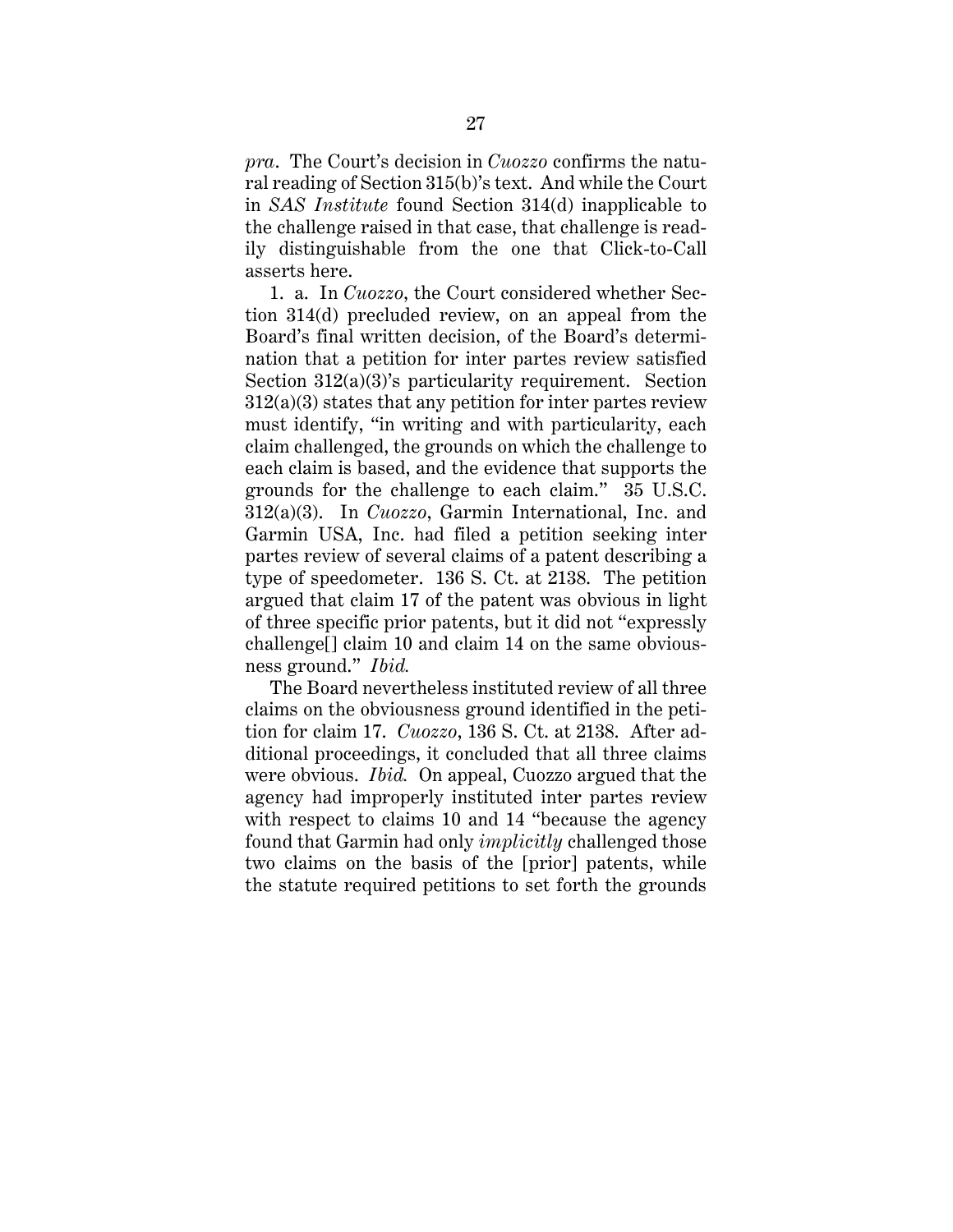for challenge 'with particularity.'" *Id.* at 2139 (citation omitted).

This Court concluded that "Cuozzo's contention that the Patent Office unlawfully initiated its agency review [wa]s not appealable." *Cuozzo*, 136 S. Ct. at 2139. The Court described the controversy before it as "an ordinary dispute about the application of certain relevant patent statutes concerning the Patent Office's decision to institute inter partes review," specifically whether that Office had complied with "a related statutory section, § 312, which says that petitions must be pleaded 'with particularity.'" *Ibid.* The Court concluded that "the 'No Appeal' provision's language must, at the least, forbid an appeal that attacks a 'determination . . . whether to institute' review by raising th[at] kind of legal question and little more." *Ibid.* (quoting 35 U.S.C. 314(d)). The Court also observed that permitting review in this context would undermine Congress's effort to "giv[e] the Patent Office significant power to revisit and revise earlier patent grants." *Id*. at 2139-2140 (citing House Report 45, 48). The Court "doubt[ed] that Congress would have granted the Patent Office this authority  $***$  if it had thought that the agency's final decision could be unwound under some minor statutory technicality related to its preliminary decision to institute inter partes review." *Ibid.*

In response to Justice Alito's dissent, the Court explained that its interpretation of Section 314(d) "applie[d] where the grounds for attacking the decision to institute inter partes review consist of questions that are closely tied to the application and interpretation of statutes related to the Patent Office's decision to initiate inter partes review." *Cuozzo*, 136 S. Ct. at 2141. The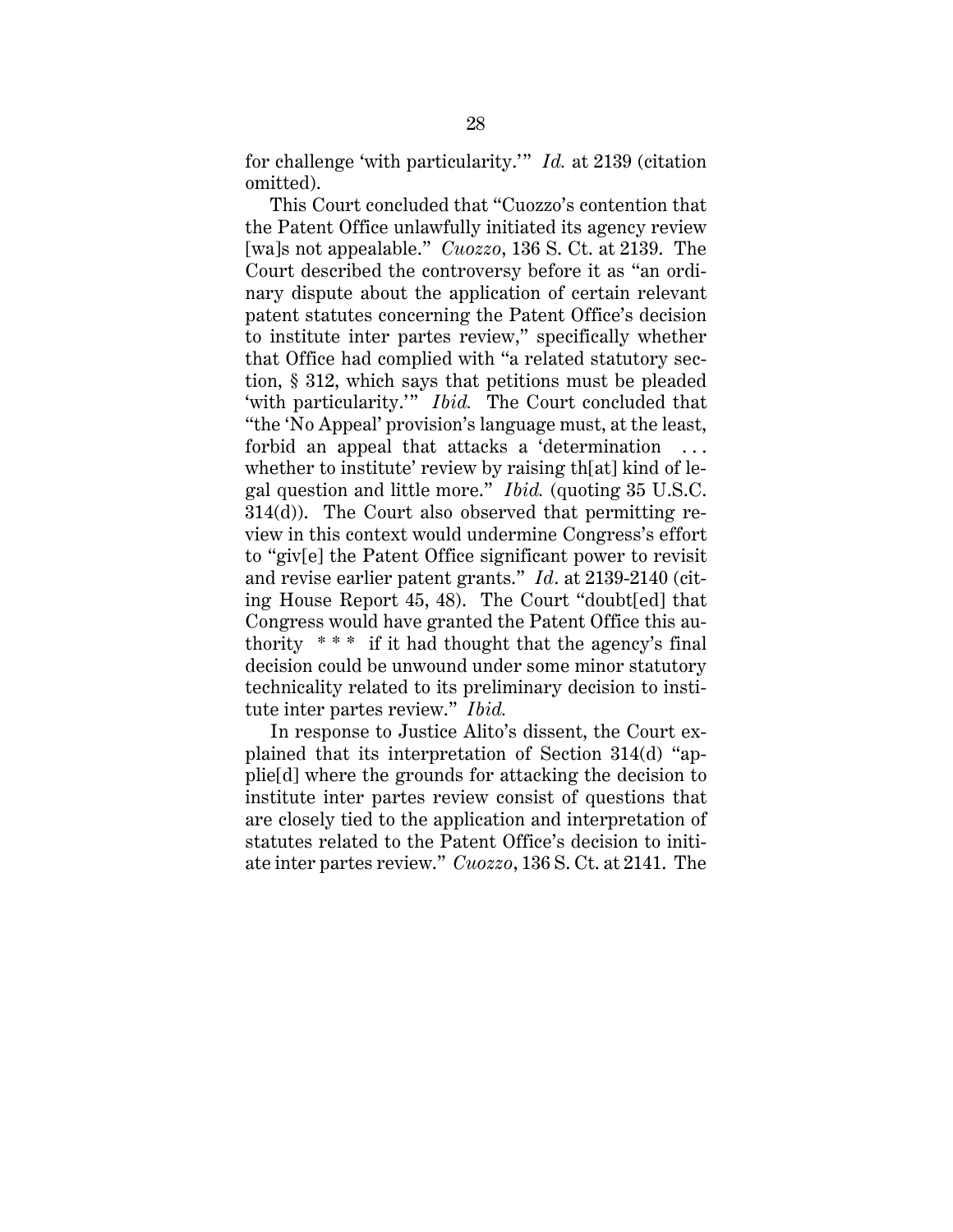Court emphasized that it "need not, and d[id] not, decide the precise effect of  $\S 314(d)$  on appeals that implicate constitutional questions, that depend on other less closely related statutes, or that present other questions of interpretation that reach, in terms of scope and impact, well beyond [Section 314]." *Ibid*. (citing *Johnson* v. *Robison*, 415 U.S. 361, 367 (1974), and *Traynor* v. *Turnage*, 485 U.S. 535, 544 (1988)). But the Court concluded that, "where a patent holder grounds its claim in a statute closely related to that decision to institute inter partes review, § 314(d) bars judicial review." *Id.* at 2142.

b. In *SAS Institute*, the Court considered the scope of Section 318(a)'s "final written decision" requirement, 35 U.S.C. 318(a), and whether Section 314(d) precluded judicial review of a claim that the Board had not complied with that requirement. Section 318(a) states that, "[i]f an inter partes review is instituted and not dismissed," the Board "shall issue a final written decision with respect to the patentability of any patent claim challenged by the petitioner." *Ibid.* The Board in *SAS Institute* had instituted inter partes review of some but not all of the patent claims challenged in SAS Institute's petition, and its final written decision had addressed only those claims as to which review was previously instituted. 138 S. Ct. at 1354. SAS Institute "argued that 35 U.S.C. § 318(a) required the Board to decide the patentability of *every* claim SAS challenged in its petition, not just some." *Ibid*. The Court agreed, concluding that, "when § 318(a) says the Board's final written decision 'shall' resolve the patentability of 'any patent claim challenged by the petitioner,' it means the Board *must* address *every* claim the petitioner has challenged" in the inter partes review petition. *Ibid*.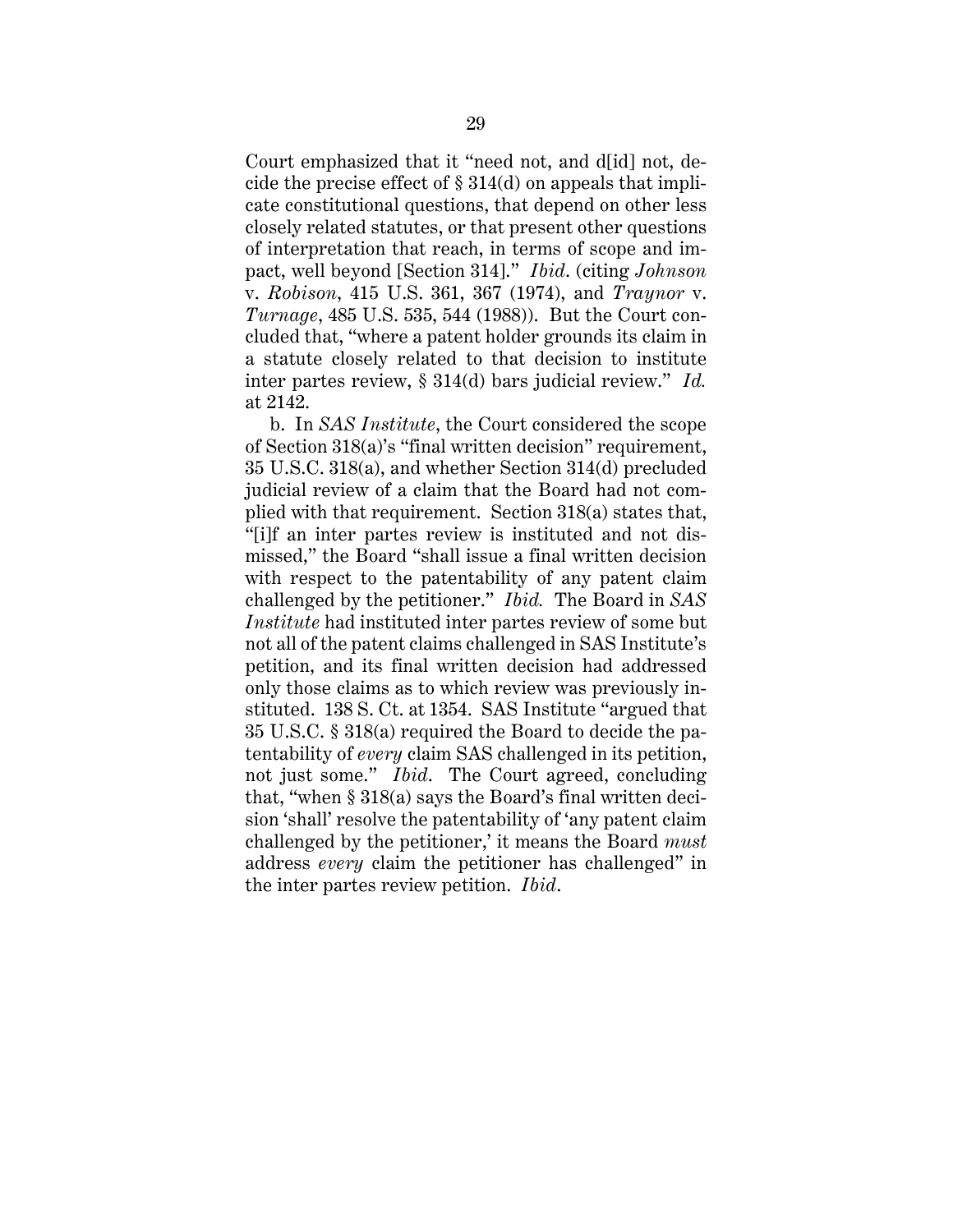The Court then addressed the question whether the USPTO's contrary approach to the "final written decision" requirement was subject to judicial review.4 The Court noted its prior statement in *Cuozzo* that Section 314(d)'s preclusion-of-review provision "does not 'enable the agency to act outside its statutory limits.'" *SAS Inst.*, 138 S. Ct. at 1359 (quoting *Cuozzo*, 136 S. Ct. at 2141). The Court also noted SAS Institute's "conten[tion] that the Director exceeded his statutory authority by limiting the review to fewer than all of the claims SAS challenged," and it concluded that "nothing in § 314(d)  $***$  withdraws our power to ensure that an inter partes review proceeds in accordance with the law's demands." *Ibid*.

2. a. *Cuozzo* confirms that the Board determination that Click-to-Call challenged in this case—*i.e.*, the determination that Section 315(b) did not bar the institution of inter partes review—is unreviewable on appeal from the final written decision. Like Section  $312(a)(3)$ 's particularity requirement, Section 315(b) involves a "question[] that [is] closely tied to the application and interpretation of statutes related to the Patent Office's decision to initiate inter partes review." *Cuozzo*, 136 S. Ct. at 2141. Indeed, Section 315(b) addresses

 $\overline{a}$ 

<sup>4</sup> The government argued in *SAS Institute* that the AIA permitted the USPTO to institute inter partes review of some but not all of the patent claims that were challenged in an inter partes review petition. 138 S. Ct. at 1356. The government further contended that, if the USPTO chose that course, Section 318(a) required its final written decision to address only those claims as to which it had previously instituted review. *Id*. at 1357. Under that theory, the government argued that SAS Institute's challenge to the scope of the final written decision was in substance a challenge to the government's partial-institution decision, and that Section 314(d) barred judicial review of that challenge. *Id*. at 1359.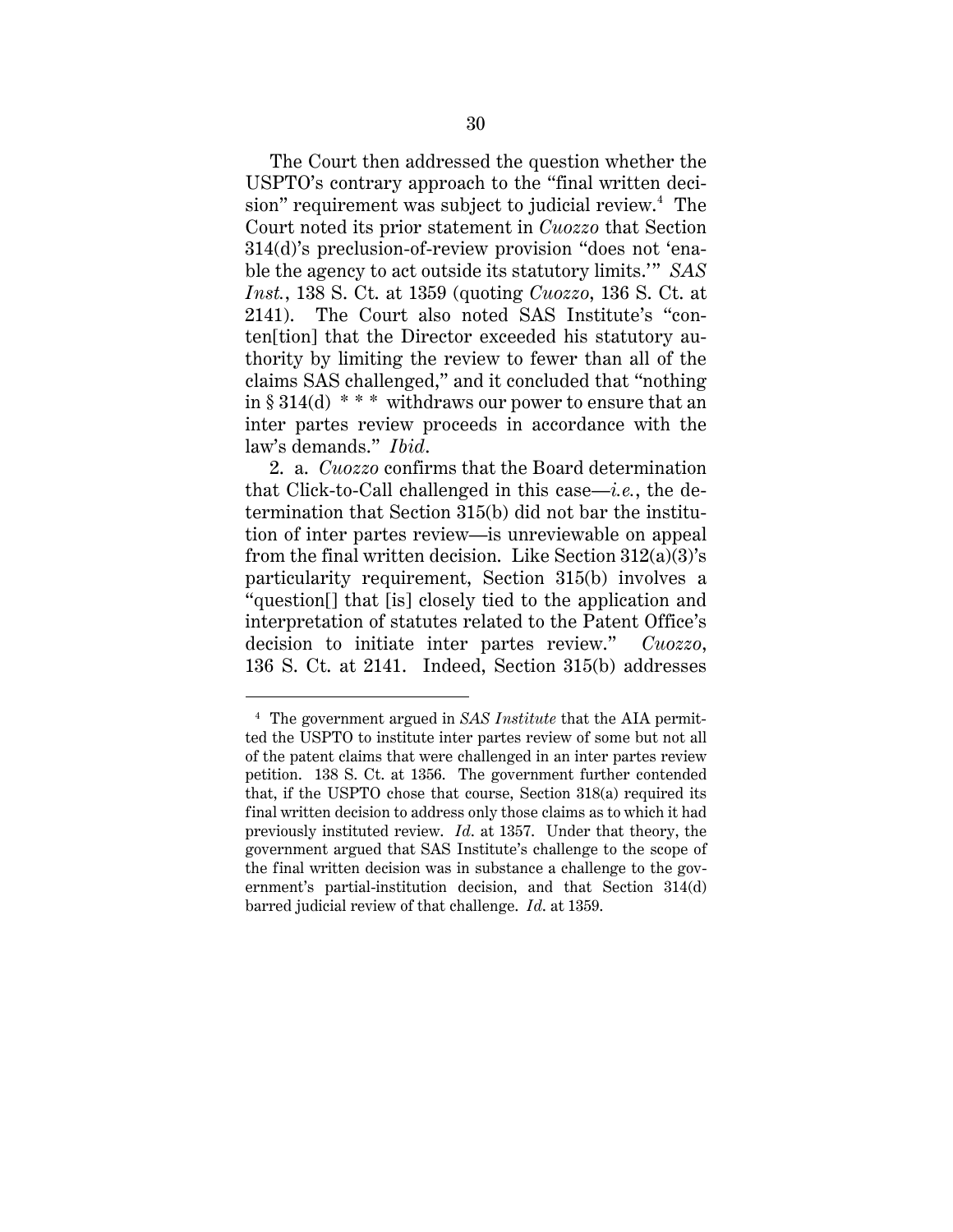*only* the institution decision, specifying a circumstance in which an inter partes review "may not be instituted." 35 U.S.C. 315(b). Justice Alito thus correctly recognized in his *Cuozzo* dissent that the majority's interpretation of Section 314(d) rendered the USPTO's Section 315(b) determinations unreviewable. See 136 S. Ct. at 1354 (Alito, J., concurring in part and dissenting in part) (criticizing the majority for leaving "courts powerless to correct" any misapplication of Section 315(b)).

In the mine run of cases, the Director's application of Section 315(b) will not implicate any "constitutional questions," such as the claims that the Court concluded were reviewable in *Johnson*, 415 U.S. at 367. See *Cuozzo*, 136 S. Ct. at 2141 (citing *Johnson*, 415 U.S. at 367). Nor will it implicate any "statute applicable to all federal agencies," such as the Rehabilitation Act claim that the Court in *Traynor* concluded was reviewable notwithstanding a similar bar on judicial review, 485 U.S. at 543. See *Cuozzo*, 136 S. Ct. at 2141 (citing *Traynor*, 485 U.S. at 544-545). Rather, challenges to the Board's application of Section 315(b) will generally (as here) present nothing more than an "ordinary dispute about the application of certain relevant patent statutes concerning the Patent Office's decision to institute inter partes review." *Id.* at 2139. Section 314(d) "must, at the least, forbid an appeal that attacks a 'determination . . . whether to institute' review by raising th[at] kind of legal question." *Ibid.* (quoting 35 U.S.C. 314(d)).

b. *SAS Institute* is not to the contrary. Taken in isolation, some language in that decision might suggest that Section 314(d) precludes judicial review only of the USPTO's determination whether, if inter partes review were instituted, "there is a reasonable likelihood that the petitioner would prevail with respect to at least 1 of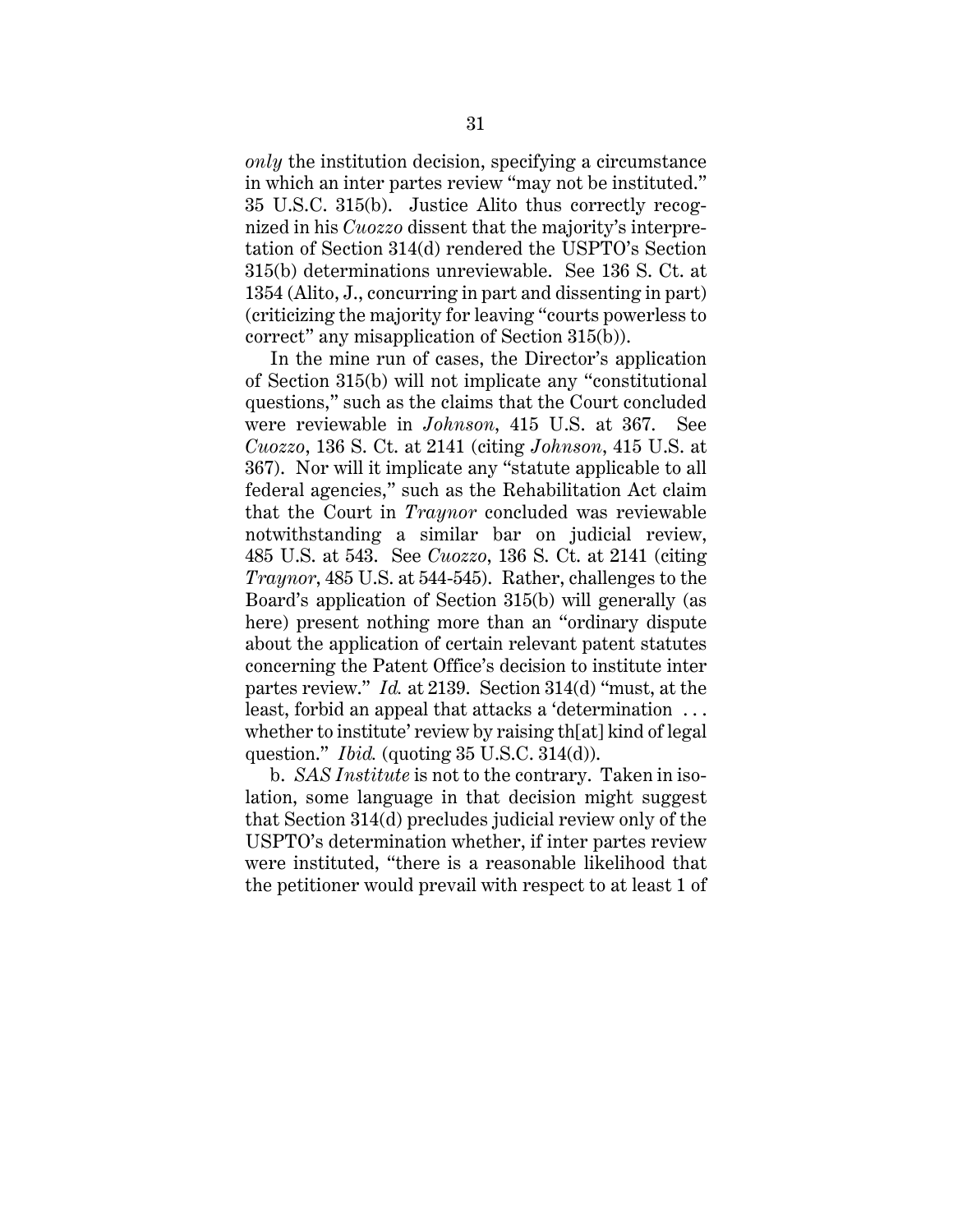the claims challenged in the petition." 35 U.S.C. 314(a); see *SAS Inst.*, 138 S. Ct. at 1359; Click-to-Call Br. in Opp. 4. Limiting Section 314(d) in that way, however, would be inconsistent with the text and history of that provision, and with this Court's holding in *Cuozzo* that Section 314(d) barred review of the Board's "particularity" determination under Section 312(a)(3). In any event, the Court's jurisdictional ruling in *SAS Institute* is not controlling here, since the petitioner's challenge in that case differed from Click-to-Call's current challenge in two important respects.

First, SAS Institute argued, and this Court agreed, that the Board had violated Section 318(a) by failing to address in its final written decision all of the patent claims that SAS Institute had challenged in its petition for inter partes review. See *SAS Inst.*, 138 S. Ct. at 1354. Although Section 314(d) bars appeal of the Director's determination "whether to institute an inter partes review," 35 U.S.C. 314(d), Section 319 *authorizes* an appeal of the "final written decision of the [Board] under section 318(a)." 35 U.S.C. 319; see *SAS Inst.*, 138 S. Ct. at 1359 ("[N]othing in § 314(d) or *Cuozzo* withdraws our power to ensure that an inter partes review *proceeds* in accordance with the law's demands.") (emphasis added). Unlike SAS Institute, Click-to-Call does not contend that the USPTO violated any statutory provision that governs the conduct or ultimate disposition of inter partes review proceedings after those proceedings have been instituted.

Second, in its merits discussion, the Court in *SAS Institute* observed that Section 314 authorizes the Director to determine "'whether' to institute the requested review—not 'whether *and to what extent*' review should proceed." 138 S. Ct. at 1356 (quoting 35 U.S.C. 314(b)).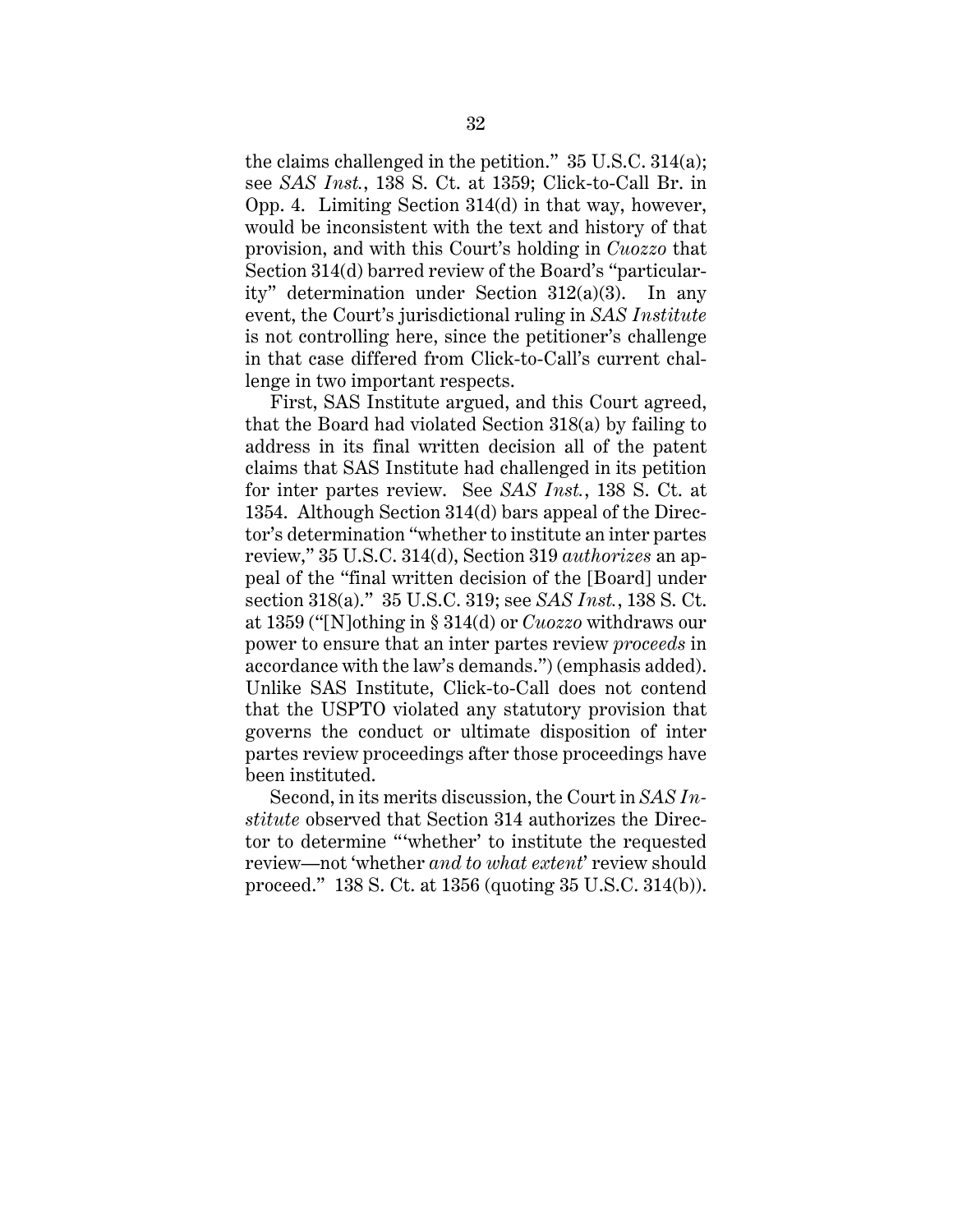Section 314(d)'s preclusion language similarly refers to the Director's "determination \* \* \* whether to institute an inter partes review." 35 U.S.C. 314(d). In finding Section 314(d) to be inapplicable, the Court noted that SAS Institute did not challenge the agency's determination that a review should be instituted, but instead "contend[ed] that the Director exceeded his statutory authority by limiting the review to fewer than all of the claims SAS challenged." 138 S. Ct. at 1359. Click-to-Call, by contrast, does not quarrel with the *scope* of the inter partes review at issue here, but instead argues that the review should not have been instituted at all.

## **C. Precluding Review Of The USPTO's Section 315(b) Determinations Is Consistent With The AIA's Purposes**

1. As in *Cuozzo*, allowing judicial review of Click-to-Call's current challenge to the Board's institution decision "would undercut one important congressional objective" underlying the AIA, "namely, giving the [USPTO] significant power to revisit and revise earlier patent grants." 136 S. Ct. at 2139-2140 (citing House Report 45, 48). The Court in *Cuozzo* "doubt[ed] that Congress would have granted the [USPTO] this authority \* \* \* if it had thought that the agency's final decision could be unwound under some minor statutory technicality related to its preliminary decision to institute inter partes review." *Id*. at 2140. A judicial order vacating the Board's final decision as to patentability, based on the court's judgment that the Board had committed legal error on a preliminary question unrelated to its patentability analysis, would similarly "squander the time and resources spent adjudicating the actual merits of the petition." *Wi-Fi One*, 878 F.3d at 1382 (Hughes, J., dissenting); *Cuozzo*, 136 S. Ct. at 2140.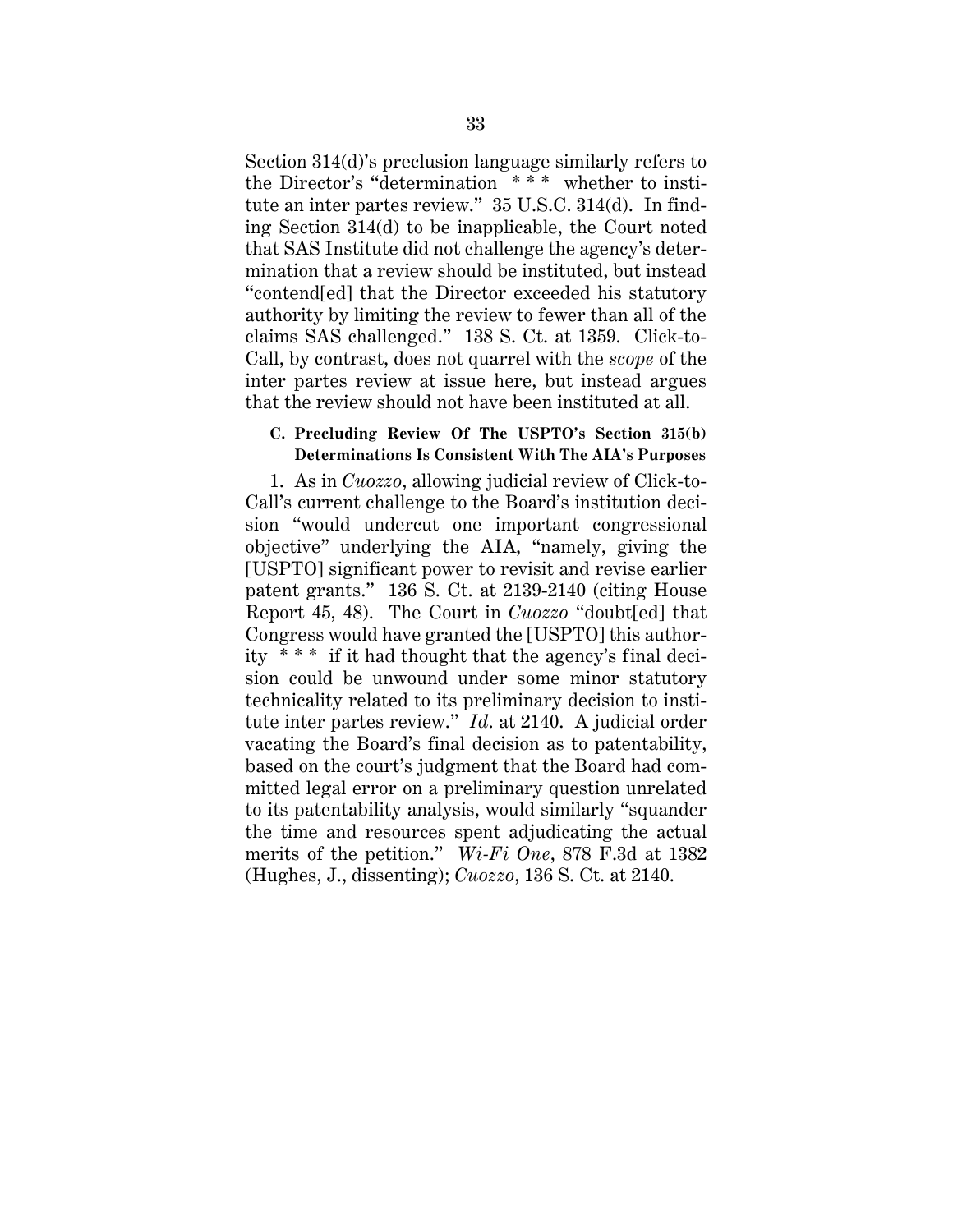2. Enforcing Section 314(d) in accordance with its broad literal terms would also further Congress's efforts to "improve patent quality and limit unnecessary and counterproductive litigation costs," House Report 40, by focusing judicial review on the merits of the Board's patentability determinations. Although the agency's decision whether to institute a particular inter partes review carries significant consequences for the parties involved, only the ultimate patentability decision matters to the patent system as a whole. See *Cuozzo*, 136 S. Ct. at 2144 ("[I]nter partes review helps protect the public's 'paramount interest in seeing that patent monopolies . . . are kept within their legitimate scope.") (citation omitted).

When the Board conducts a review and concludes that a challenged patent claim is invalid, a judicial order setting aside that decision based on Section 315(b) or similar procedural grounds can have significant adverse effects on the patent system and patent-reliant industries. The effect of such an order is that, although the USPTO has found the contested patent claim to be invalid and no court has disagreed, the claim remains in effect unless and until it is found invalid again, either by the USPTO (at the behest of a different challenger) or by a court. That result deprives potential infringers and the public of the clarity that a judicial ruling on the merits of the patentability dispute would have brought. And rather than further the AIA's purpose of providing "quick and cost effective alternatives to litigation," House Report 48, that approach spawns duplicative litigation and has enmeshed the Federal Circuit in a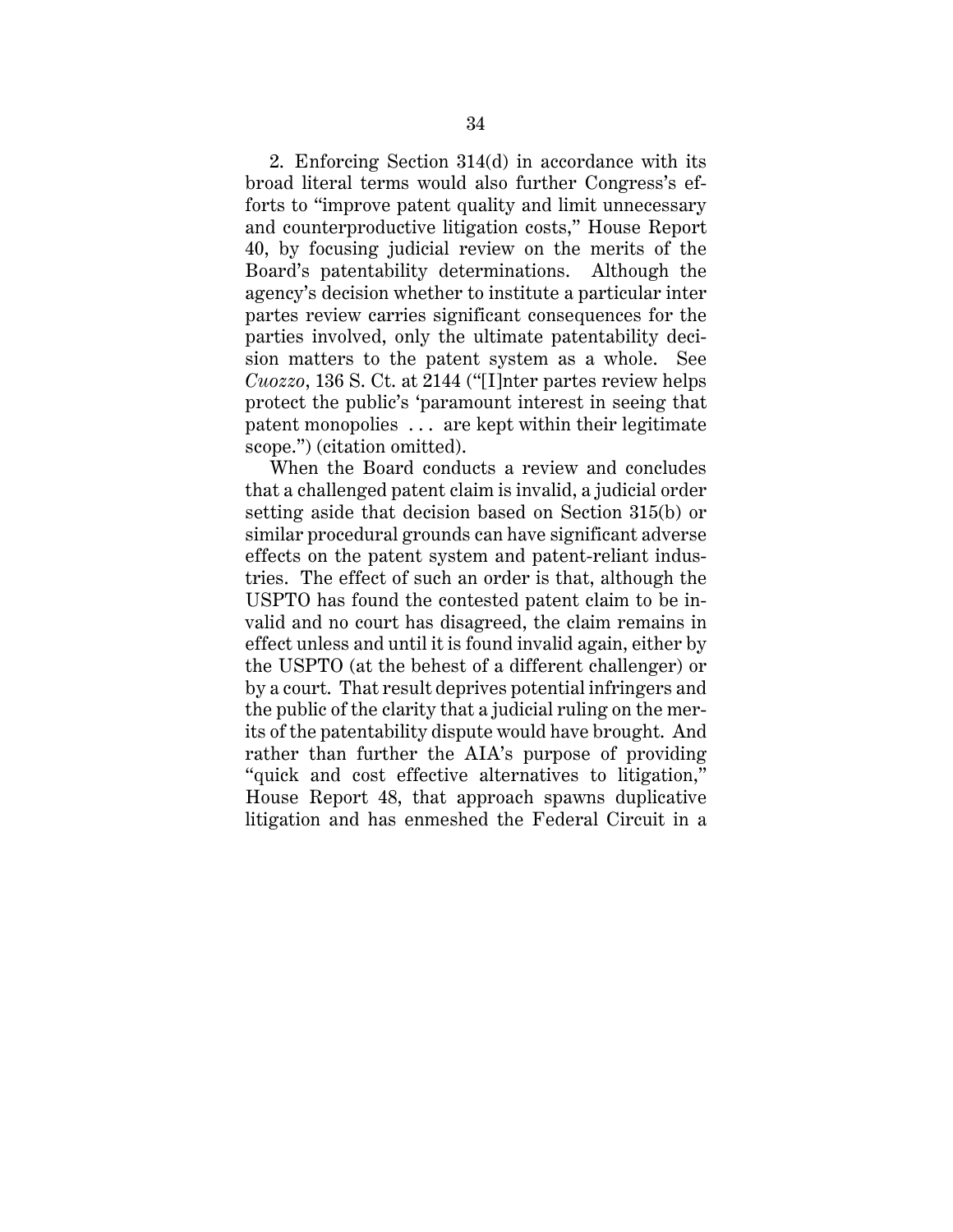range of additional legal and factual disputes concerning the AIA's restrictions on the Director's institution authority. $^5\,$ 

3. The Federal Circuit's interpretation of Section 314(d) also does not meaningfully serve the purposes of Section 315(b)'s time bar. Section 315(b) appears in a section of the AIA entitled "Relation to other proceedings or actions." 35 U.S.C. 315. The provisions of Section 315 deal with the relationship and management of civil actions and inter partes review proceedings challenging the same patent's validity. Section  $315(a)(1)$ precludes inter partes review pursuant to a petition from a party that first filed a civil action challenging the same patent. 35 U.S.C.  $315(a)(1)$ . Section  $315(a)(2)$  imposes an automatic stay of a civil action that challenges the patent's validity and is filed on or after the date when the petition for inter partes review is filed. 35 U.S.C. 315(a)(2). And Section 315(c) authorizes the Director to

 $\overline{a}$ 

<sup>5</sup> See, *e.g.*, *WesternGeco LLC* v. *ION Geophysical Corp.*, 889 F.3d 1308, 1319-1322 (Fed. Cir. 2018) (determining, based on a "non-exhaustive list" of six considerations, that substantial evidence supported the Board's conclusion that two parties were not in privity for purposes of Section 315(b)), cert. denied, 139 S. Ct. 1216 (2019); *Applications in Internet Time, LLC* v. *RPX Corp.*, 897 F.3d 1336, 1351, 1358 (Fed. Cir. 2018) (vacating Board's final written decision on the ground that it had not correctly applied the appropriate "flexible approach" to identifying real parties in interest, "tak[ing] into account both equitable and practical considerations, with an eye toward determining whether the non-party is a clear beneficiary that has a preexisting, established relationship with the petitioner"), cert. denied, 139 S. Ct. 1366 (2019); *Wi-Fi One, LLC* v. *Broadcom Corp.*, 887 F.3d 1329, 1340-1341 (Fed. Cir. 2018) (rejecting a substantial-evidence challenge to the Board's determination of real parties in interest and privies for purposes of Section 315(b) based on indemnity agreements), cert. denied, 139 S. Ct. 826 (2019).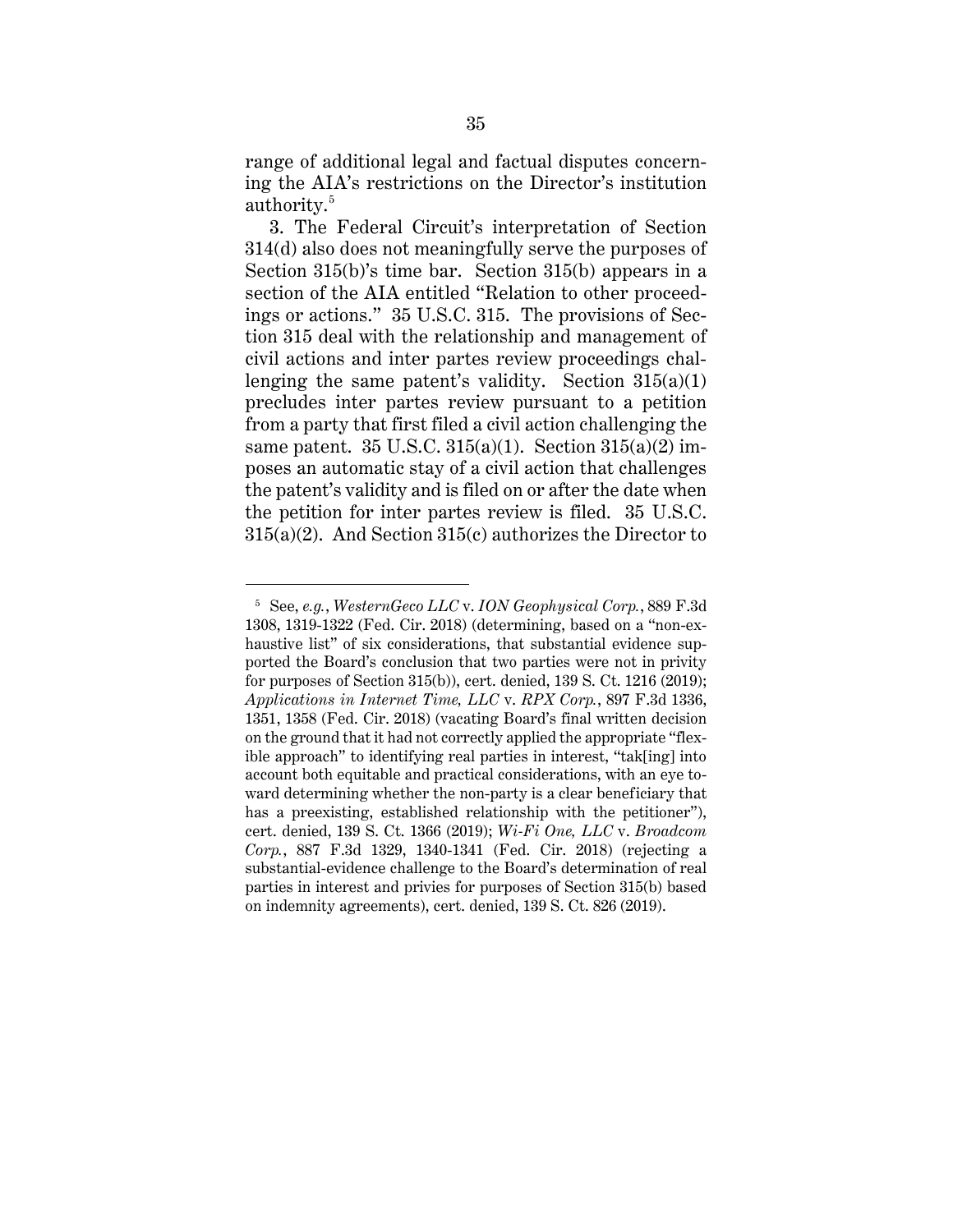join multiple inter partes review petitioners into one inter partes review. 35 U.S.C. 315(c).

The purpose of these provisions is not to prevent the USPTO from reconsidering the validity of any particular patent. Even when Section 315(b) bars the agency from instituting inter partes review at the behest of a particular challenger, the USPTO may institute review pursuant to a petition filed by another person. See 35 U.S.C. 315(b)-(c). Rather, the restrictions imposed by Section 315 are intended to manage the burden on patent owners and minimize the wasted resources that duplicative judicial and administrative proceedings might entail. Vacating the Board's final written decision on a patent's validity *after* arguably duplicative proceedings have been completed, based on a court's determination that proper application of Section 315(b) *would have* prevented those proceedings, does nothing to further that purpose. To the contrary, setting aside the Board's final patentability determination after an inter partes review has been completed, on the basis of a preliminary question unrelated to the merits of that decision, will exacerbate rather than reduce the potential burdens associated with patent-related controversies.

To be sure, precluding judicial review of Section 315(b) determinations may allow some errors in the application of that provision to go uncorrected. The Director has come to the view that the proceedings in this case should not have been instituted under the best interpretation of Section 315(b). It does not follow, however, that the Board's patentability determination should be set aside, based on an agency procedural error unrelated to Click-to-Call's entitlement to a patent, after the Board and the parties have expended substantial resources on the proceedings.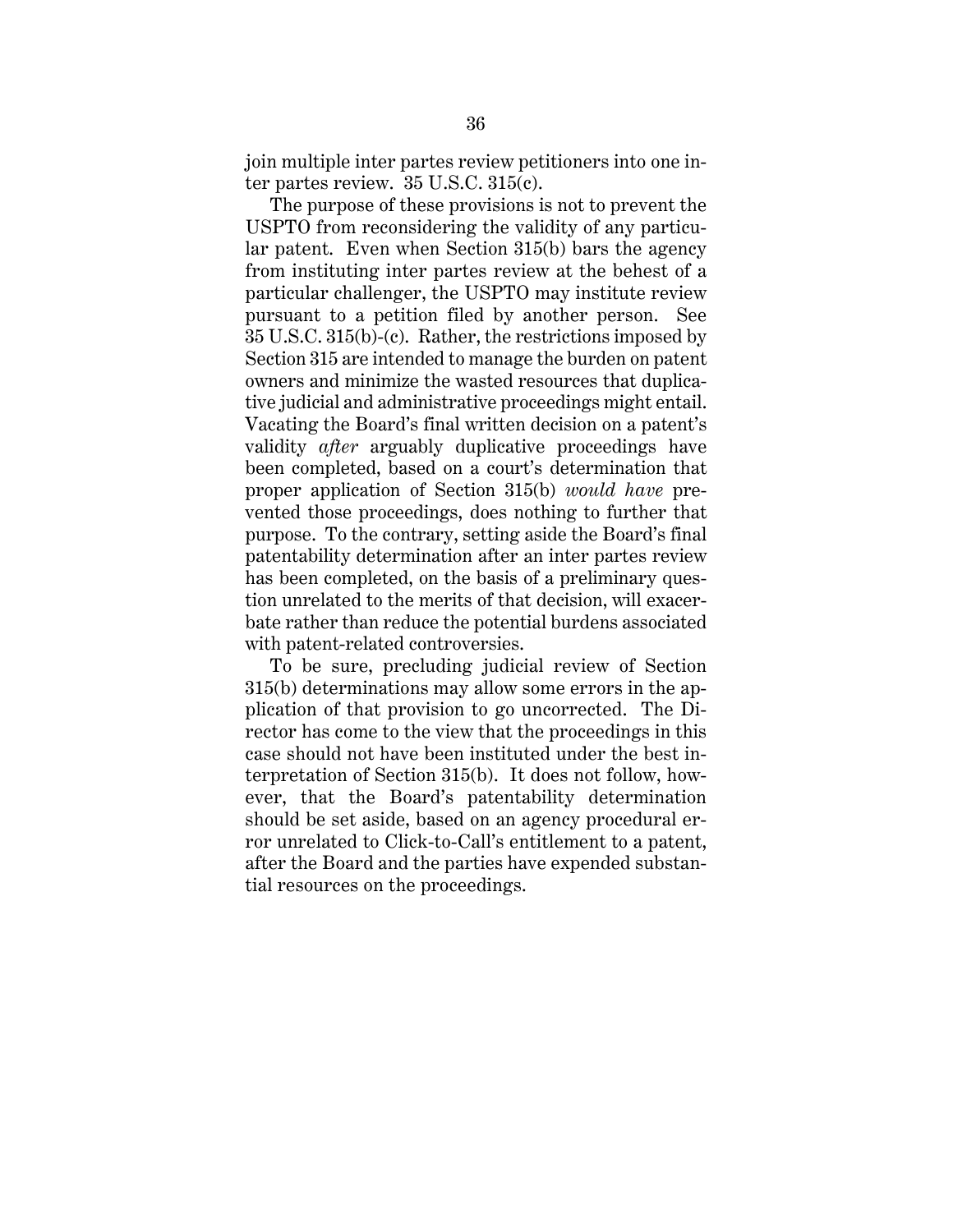The USPTO has established procedures for agency rehearing of institution decisions. And since the decision in this case, it has created a mechanism for interested parties to request that the Director himself review Board decisions that present significant questions of policy and procedure. See pp. 5-6, *supra*. Section 314(d) reflects Congress's judgment that the costs of providing further rounds of judicial review of the preliminary questions presented by Section 315(b) and related provisions outweigh the benefits of more comprehensive error correction. The Court should respect and enforce that judgment.

#### **CONCLUSION**

The judgment of the court of appeals should be reversed.

Respectfully submitted.

SARAH T. HARRIS *General Counsel* THOMAS W. KRAUSE *Solicitor* FARHEENA Y. RASHEED *Senior Counsel for Patent Law & Litigation* MOLLY R. SILFEN SARAH E. CRAVEN *Associate Solicitors United States Patent and Trademark Office* 

SEPTEMBER 2019

NOEL J. FRANCISCO *Solicitor General* JOSEPH H. HUNT *Assistant Attorney General* MALCOLM L. STEWART *Deputy Solicitor General* JONATHAN Y. ELLIS *Assistant to the Solicitor General* MARK R. FREEMAN SCOTT R. MCINTOSH EDWARD HIMMELFARB MELISSA N. PATTERSON *Attorneys*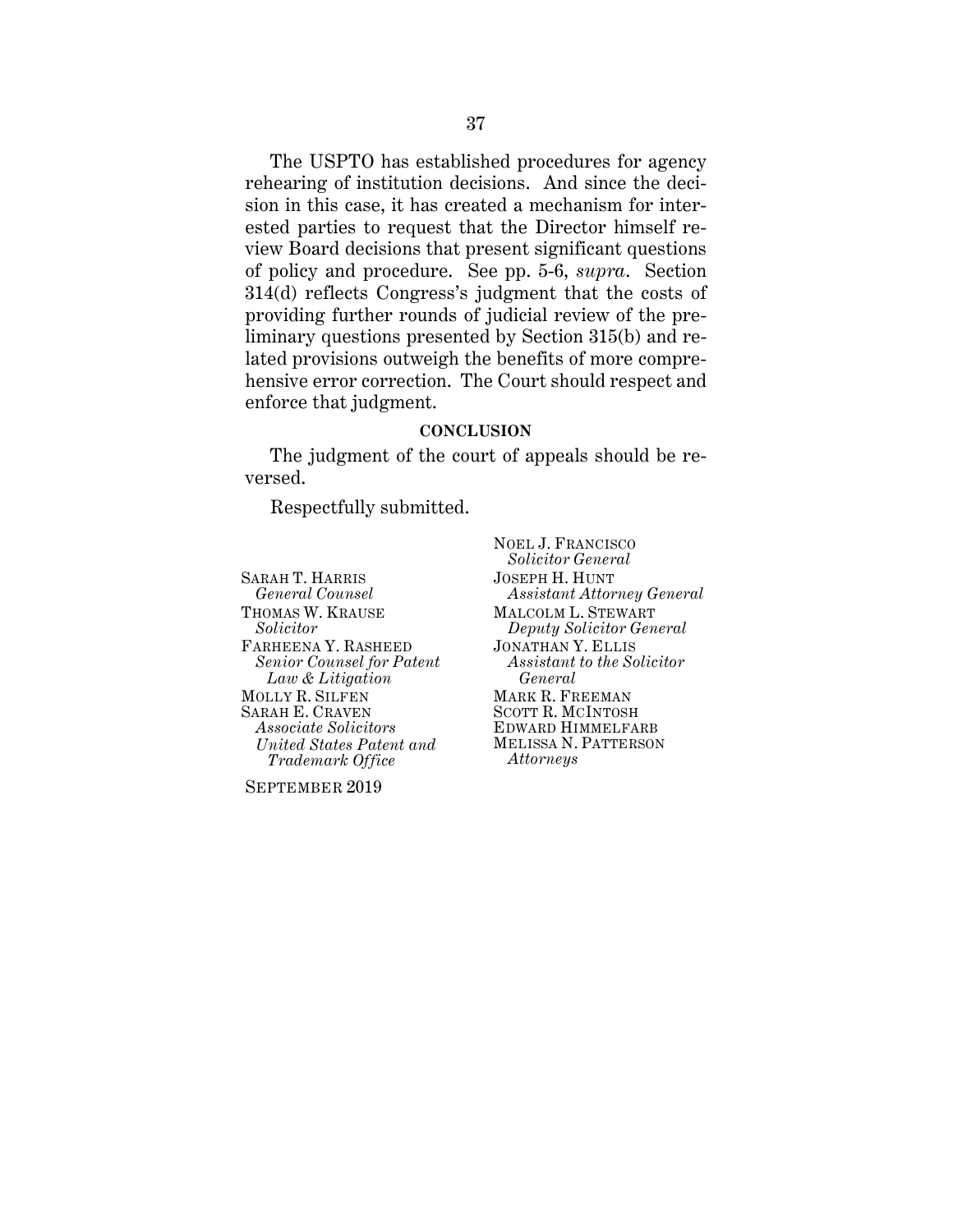#### **APPENDIX**

#### 1. 35 U.S.C. 141 provides:

#### **Appeal to Court of Appeals for the Federal Circuit**

 (a) EXAMINATIONS.—An applicant who is dissatisfied with the final decision in an appeal to the Patent Trial and Appeal Board under section 134(a) may appeal the Board's decision to the United States Court of Appeals for the Federal Circuit. By filing such an appeal, the applicant waives his or her right to proceed under section 145.

(b) REEXAMINATIONS.—A patent owner who is dissatisfied with the final decision in an appeal of a reexamination to the Patent Trial and Appeal Board under section 134(b) may appeal the Board's decision only to the United States Court of Appeals for the Federal Circuit.

(c) POST-GRANT AND INTER PARTES REVIEWS.—A party to an inter partes review or a post-grant review who is dissatisfied with the final written decision of the Patent Trial and Appeal Board under section 318(a) or 328(a) (as the case may be) may appeal the Board's decision only to the United States Court of Appeals for the Federal Circuit.

(d) DERIVATION PROCEEDINGS.—A party to a derivation proceeding who is dissatisfied with the final decision of the Patent Trial and Appeal Board in the proceeding may appeal the decision to the United States Court of Appeals for the Federal Circuit, but such appeal shall be dismissed if any adverse party to such derivation proceeding, within 20 days after the appellant has filed notice of appeal in accordance with section 142, files notice with the Director that the party elects to

(1a)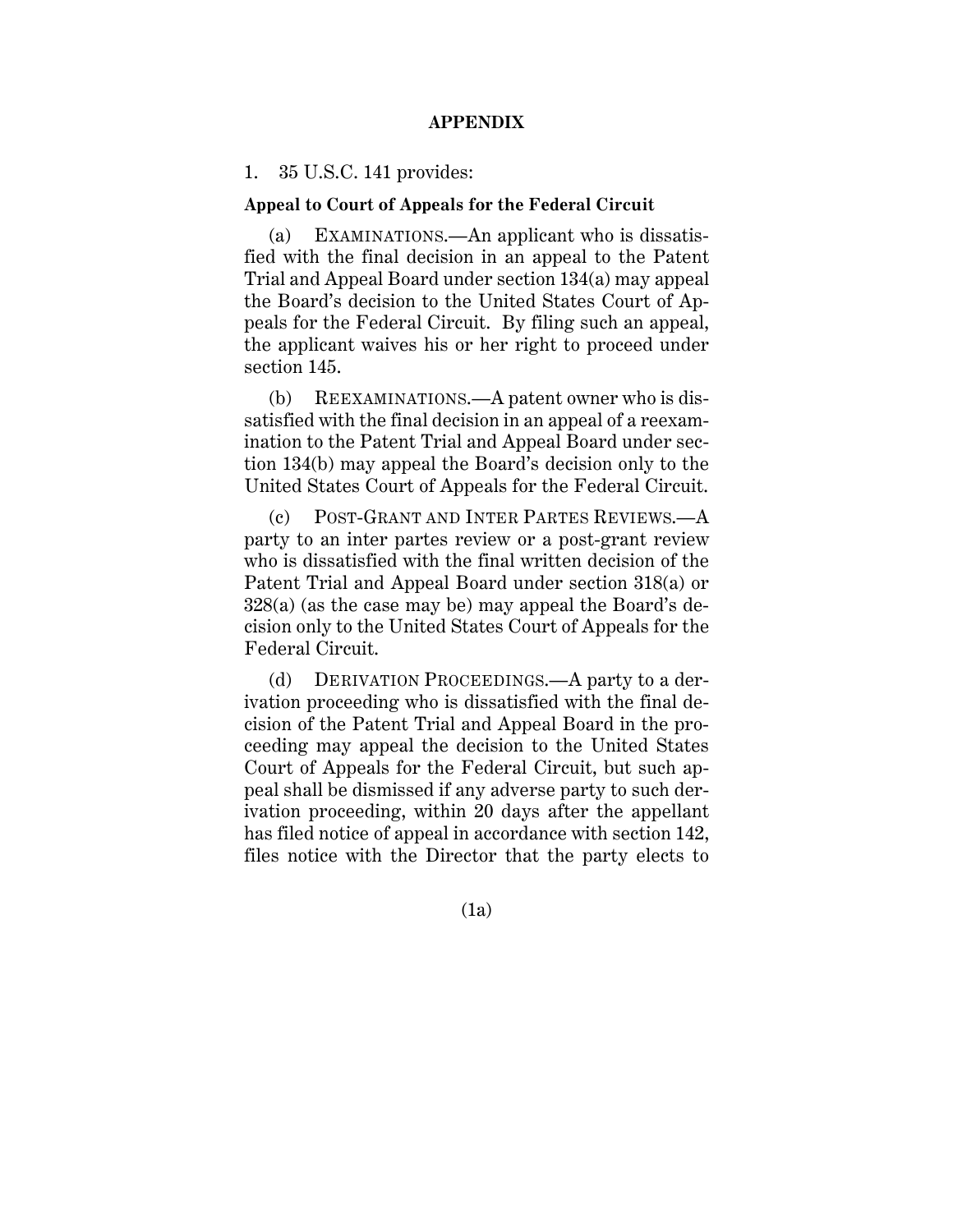have all further proceedings conducted as provided in section 146. If the appellant does not, within 30 days after the filing of such notice by the adverse party, file a civil action under section 146, the Board's decision shall govern the further proceedings in the case.

### 2. 35 U.S.C. 144 provides:

## **Decision on appeal**

The United States Court of Appeals for the Federal Circuit shall review the decision from which an appeal is taken on the record before the Patent and Trademark Office. Upon its determination the court shall issue to the Director its mandate and opinion, which shall be entered of record in the Patent and Trademark Office and shall govern the further proceedings in the case.

#### 3. 35 U.S.C. 303 provides:

#### **Determination of issue by Director**

 (a) Within three months following the filing of a request for reexamination under the provisions of section 302, the Director will determine whether a substantial new question of patentability affecting any claim of the patent concerned is raised by the request, with or without consideration of other patents or printed publications. On his own initiative, and any time, the Director may determine whether a substantial new question of patentability is raised by patents and publications discovered by him or cited under the provisions of section 301 or 302. The existence of a substantial new question of patentability is not precluded by the fact that a patent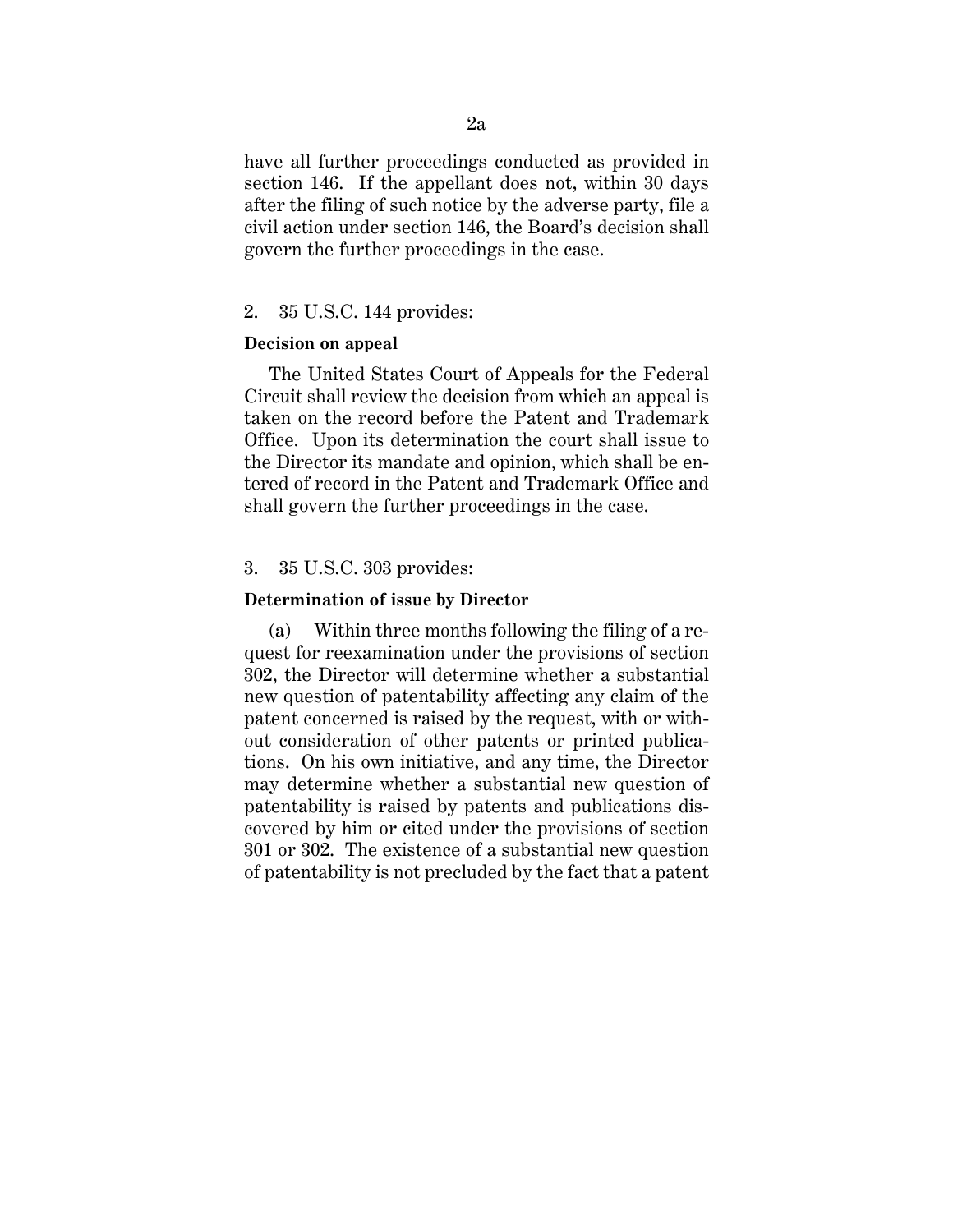or printed publication was previously cited by or to the Office or considered by the Office.

(b) A record of the Director's determination under subsection (a) of this section will be placed in the official file of the patent, and a copy promptly will be given or mailed to the owner of record of the patent and to the person requesting reexamination, if any.

(c) A determination by the Director pursuant to subsection (a) of this section that no substantial new question of patentability has been raised will be final and nonappealable. Upon such a determination, the Director may refund a portion of the reexamination fee required under section 302.

#### 4. 35 U.S.C. 311 provides:

### **Inter partes review**

(a) IN GENERAL.—Subject to the provisions of this chapter, a person who is not the owner of a patent may file with the Office a petition to institute an inter partes review of the patent. The Director shall establish, by regulation, fees to be paid by the person requesting the review, in such amounts as the Director determines to be reasonable, considering the aggregate costs of the review.

(b) SCOPE.—A petitioner in an inter partes review may request to cancel as unpatentable 1 or more claims of a patent only on a ground that could be raised under section 102 or 103 and only on the basis of prior art consisting of patents or printed publications.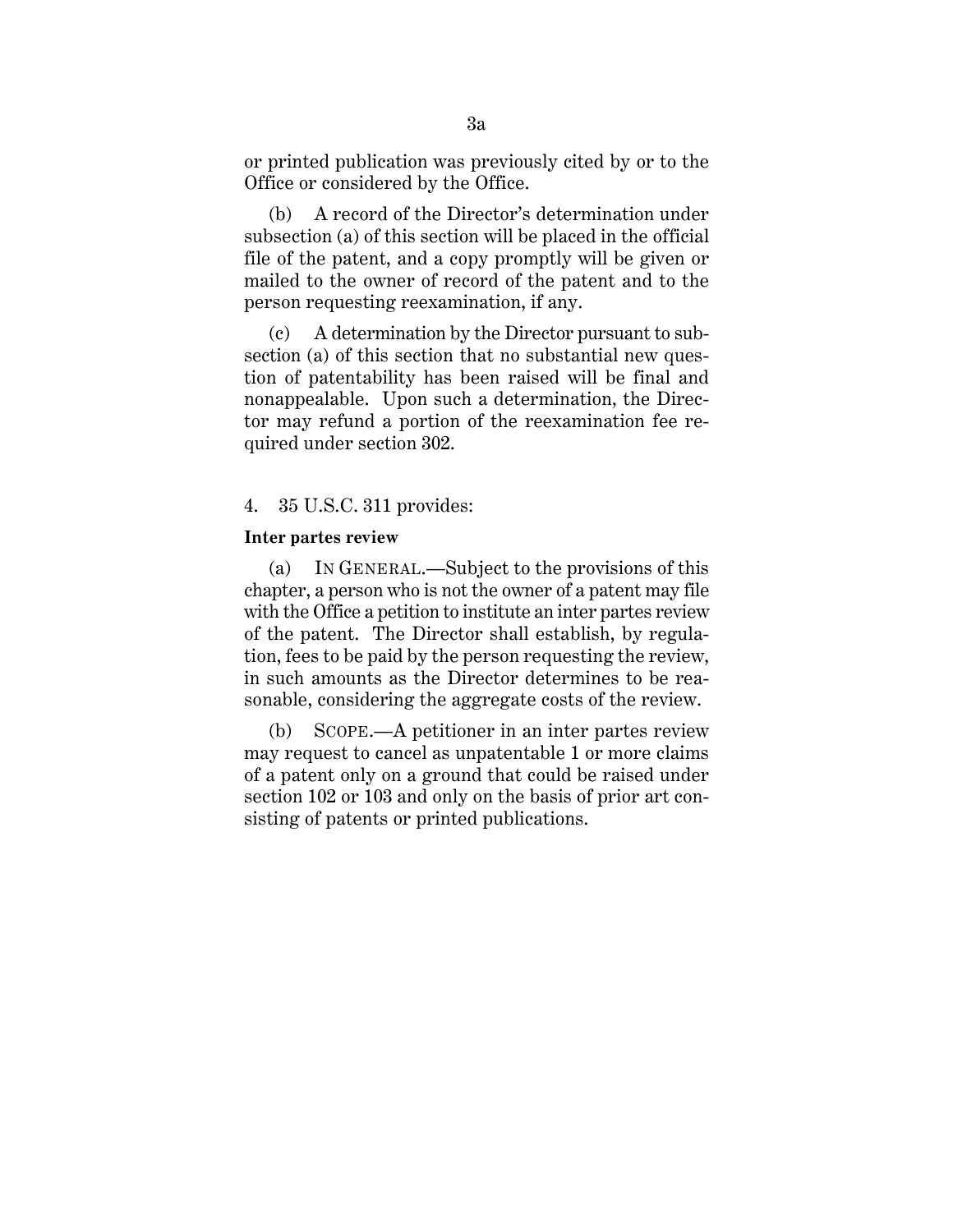(c) FILING DEADLINE.—A petition for inter partes review shall be filed after the later of either—

(1) the date that is 9 months after the grant of a patent; or

(2) if a post-grant review is instituted under chapter 32, the date of the termination of such postgrant review.

### 5. 35 U.S.C. 312 provides:

### **Petitions**

(a) REQUIREMENTS OF PETITION.—A petition filed under section 311 may be considered only if—

(1) the petition is accompanied by payment of the fee established by the Director under section 311;

(2) the petition identifies all real parties in interest;

(3) the petition identifies, in writing and with particularity, each claim challenged, the grounds on which the challenge to each claim is based, and the evidence that supports the grounds for the challenge to each claim, including—

 (A) copies of patents and printed publications that the petitioner relies upon in support of the petition; and

 (B) affidavits or declarations of supporting evidence and opinions, if the petitioner relies on expert opinions;

(4) the petition provides such other information as the Director may require by regulation; and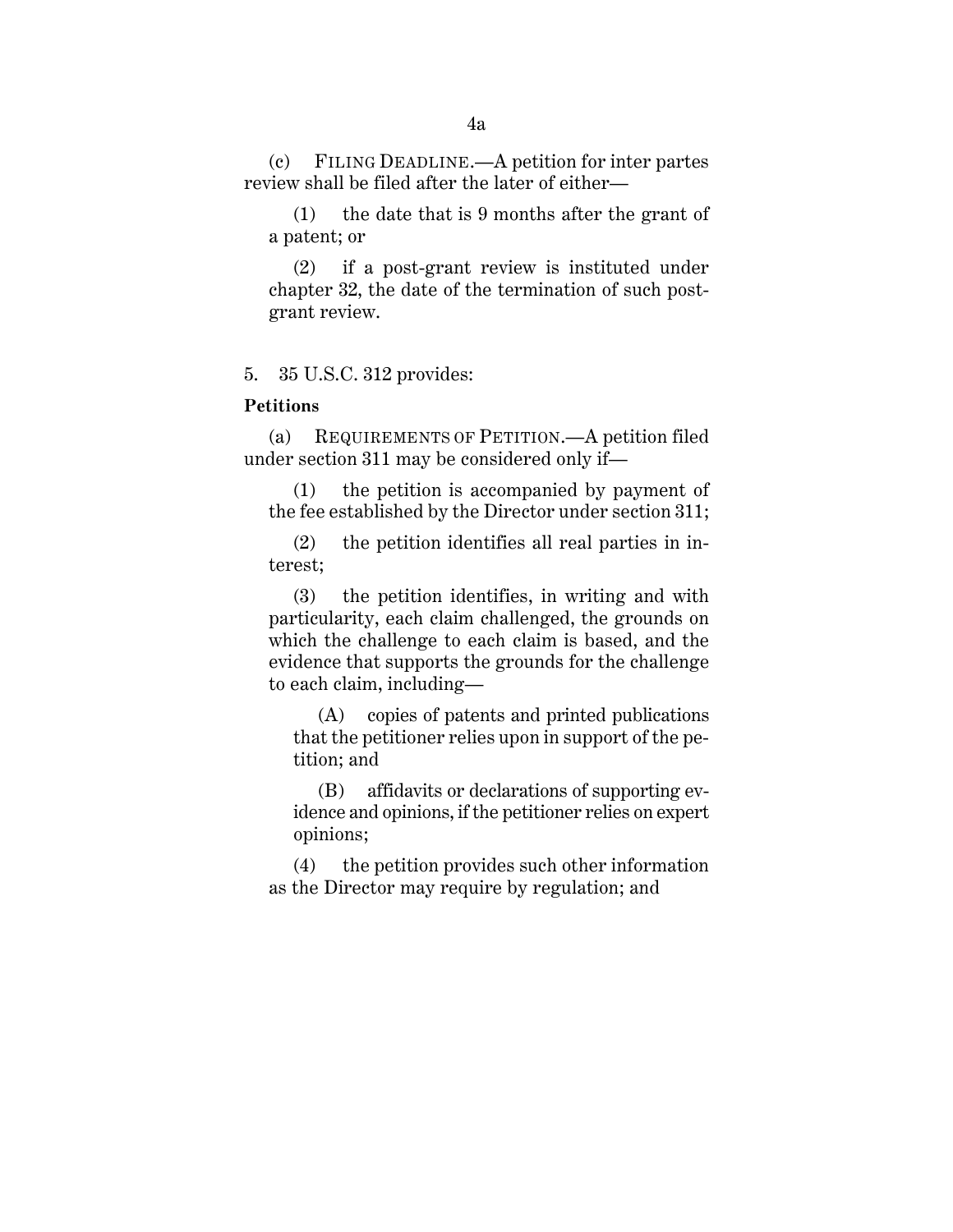(5) the petitioner provides copies of any of the documents required under paragraphs (2), (3), and (4) to the patent owner or, if applicable, the designated representative of the patent owner.

(b) PUBLIC AVAILABILITY.—As soon as practicable after the receipt of a petition under section 311, the Director shall make the petition available to the public.

#### 6. 35 U.S.C. 313 provides:

#### **Preliminary response to petition**

If an inter partes review petition is filed under section 311, the patent owner shall have the right to file a preliminary response to the petition, within a time period set by the Director, that sets forth reasons why no inter partes review should be instituted based upon the failure of the petition to meet any requirement of this chapter.

#### 7. 35 U.S.C. 314 provides:

#### **Institution of inter partes review**

(a) THRESHOLD.—The Director may not authorize an inter partes review to be instituted unless the Director determines that the information presented in the petition filed under section 311 and any response filed under section 313 shows that there is a reasonable likelihood that the petitioner would prevail with respect to at least 1 of the claims challenged in the petition.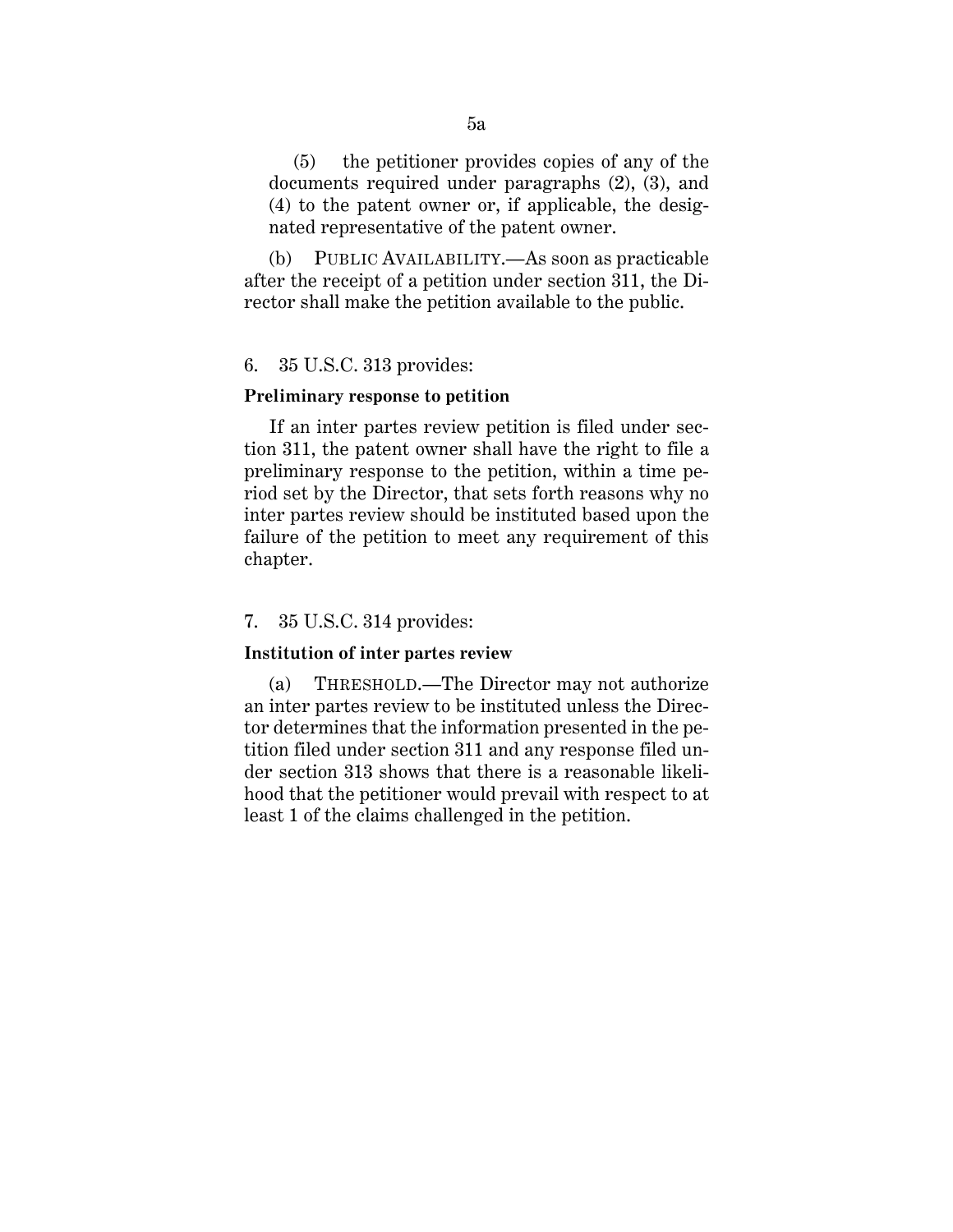(b) TIMING.—The Director shall determine whether to institute an inter partes review under this chapter pursuant to a petition filed under section 311 within 3 months after—

(1) receiving a preliminary response to the petition under section 313; or

(2) if no such preliminary response is filed, the last date on which such response may be filed.

(c) NOTICE.—The Director shall notify the petitioner and patent owner, in writing, of the Director's determination under subsection (a), and shall make such notice available to the public as soon as is practicable. Such notice shall include the date on which the review shall commence.

(d) NO APPEAL.—The determination by the Director whether to institute an inter partes review under this section shall be final and nonappealable.

#### 8. 35 U.S.C. 315 provides:

#### **Relation to other proceedings or actions**

(a) INFRINGER'S CIVIL ACTION.—

(1) INTER PARTES REVIEW BARRED BY CIVIL ACTION.—An inter partes review may not be instituted if, before the date on which the petition for such a review is filed, the petitioner or real party in interest filed a civil action challenging the validity of a claim of the patent.

(2) STAY OF CIVIL ACTION.—If the petitioner or real party in interest files a civil action challenging the validity of a claim of the patent on or after the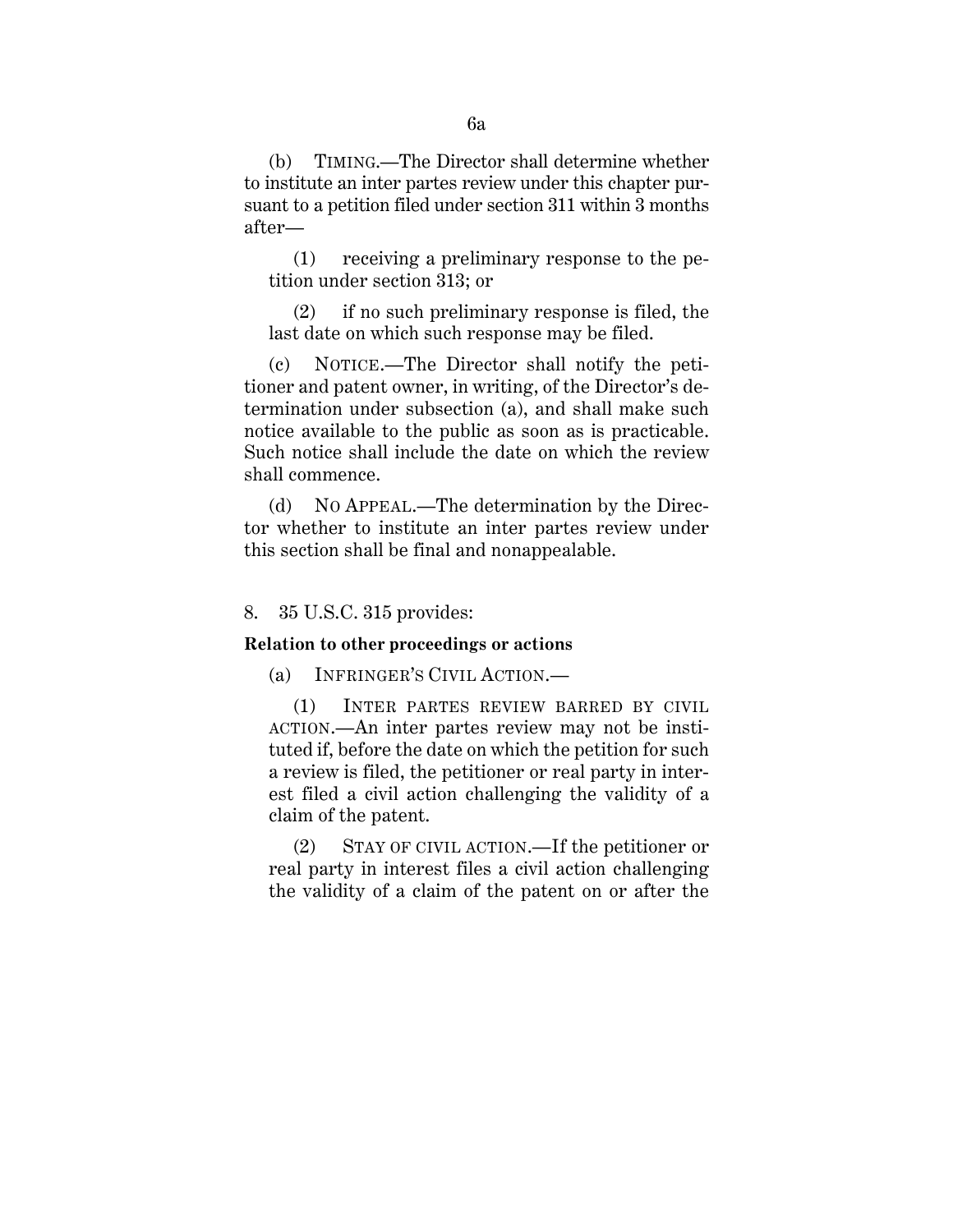date on which the petitioner files a petition for inter partes review of the patent, that civil action shall be automatically stayed until either—

(A) the patent owner moves the court to lift the stay;

(B) the patent owner files a civil action or counterclaim alleging that the petitioner or real party in interest has infringed the patent; or

(C) the petitioner or real party in interest moves the court to dismiss the civil action.

(3) TREATMENT OF COUNTERCLAIM.—A counterclaim challenging the validity of a claim of a patent does not constitute a civil action challenging the validity of a claim of a patent for purposes of this subsection.

(b) PATENT OWNER'S ACTION.—An inter partes review may not be instituted if the petition requesting the proceeding is filed more than 1 year after the date on which the petitioner, real party in interest, or privy of the petitioner is served with a complaint alleging infringement of the patent. The time limitation set forth in the preceding sentence shall not apply to a request for joinder under subsection (c).

(c) JOINDER.—If the Director institutes an inter partes review, the Director, in his or her discretion, may join as a party to that inter partes review any person who properly files a petition under section 311 that the Director, after receiving a preliminary response under section 313 or the expiration of the time for filing such a response, determines warrants the institution of an inter partes review under section 314.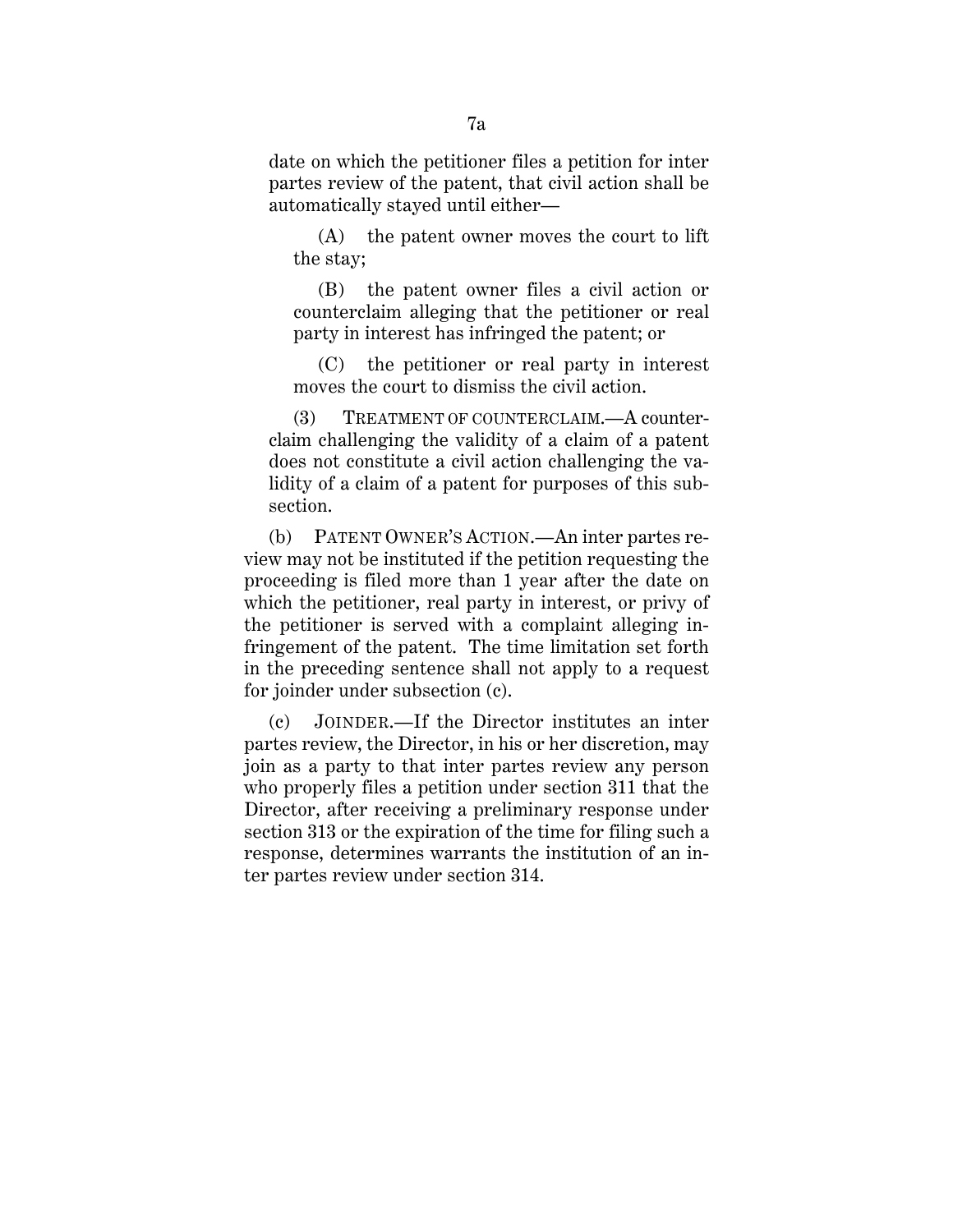(d) MULTIPLE PROCEEDINGS.—Notwithstanding sections 135(a), 251, and 252, and chapter 30, during the pendency of an inter partes review, if another proceeding or matter involving the patent is before the Office, the Director may determine the manner in which the inter partes review or other proceeding or matter may proceed, including providing for stay, transfer, consolidation, or termination of any such matter or proceeding.

(e) ESTOPPEL.—

(1) PROCEEDINGS BEFORE THE OFFICE.—The petitioner in an inter partes review of a claim in a patent under this chapter that results in a final written decision under section 318(a), or the real party in interest or privy of the petitioner, may not request or maintain a proceeding before the Office with respect to that claim on any ground that the petitioner raised or reasonably could have raised during that inter partes review.

(2) CIVIL ACTIONS AND OTHER PROCEEDINGS.— The petitioner in an inter partes review of a claim in a patent under this chapter that results in a final written decision under section 318(a), or the real party in interest or privy of the petitioner, may not assert either in a civil action arising in whole or in part under section 1338 of title 28 or in a proceeding before the International Trade Commission under section 337 of the Tariff Act of 1930 that the claim is invalid on any ground that the petitioner raised or reasonably could have raised during that inter partes review.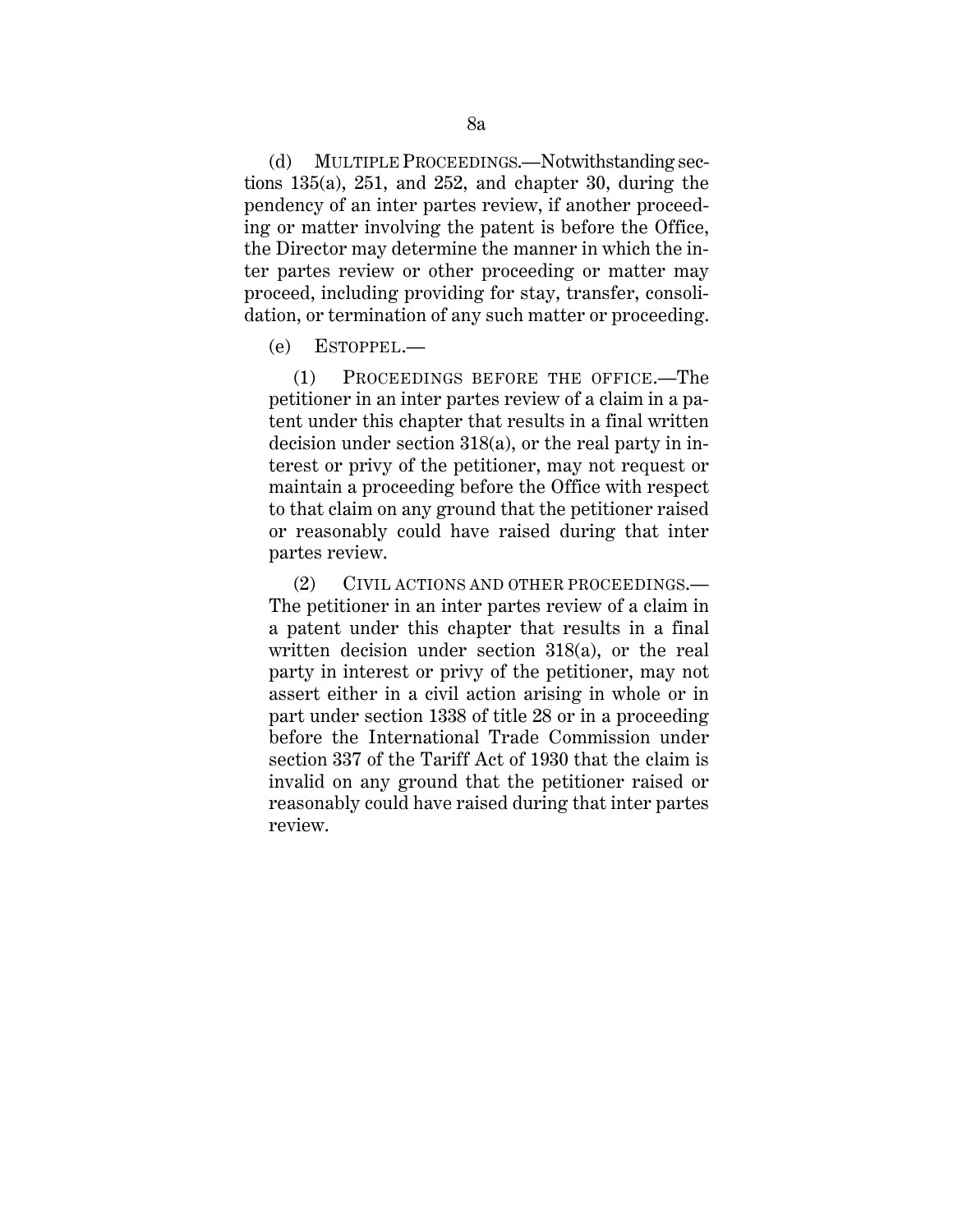9. 35 U.S.C. 316 provides:

#### **Conduct of inter partes review**

(a) REGULATIONS.—The Director shall prescribe regulations—

(1) providing that the file of any proceeding under this chapter shall be made available to the public, except that any petition or document filed with the intent that it be sealed shall, if accompanied by a motion to seal, be treated as sealed pending the outcome of the ruling on the motion;

(2) setting forth the standards for the showing of sufficient grounds to institute a review under section 314(a);

(3) establishing procedures for the submission of supplemental information after the petition is filed;

(4) establishing and governing inter partes review under this chapter and the relationship of such review to other proceedings under this title;

(5) setting forth standards and procedures for discovery of relevant evidence, including that such discovery shall be limited to—

 (A) the deposition of witnesses submitting affidavits or declarations; and

 (B) what is otherwise necessary in the interest of justice;

(6) prescribing sanctions for abuse of discovery, abuse of process, or any other improper use of the proceeding, such as to harass or to cause unnecessary delay or an unnecessary increase in the cost of the proceeding;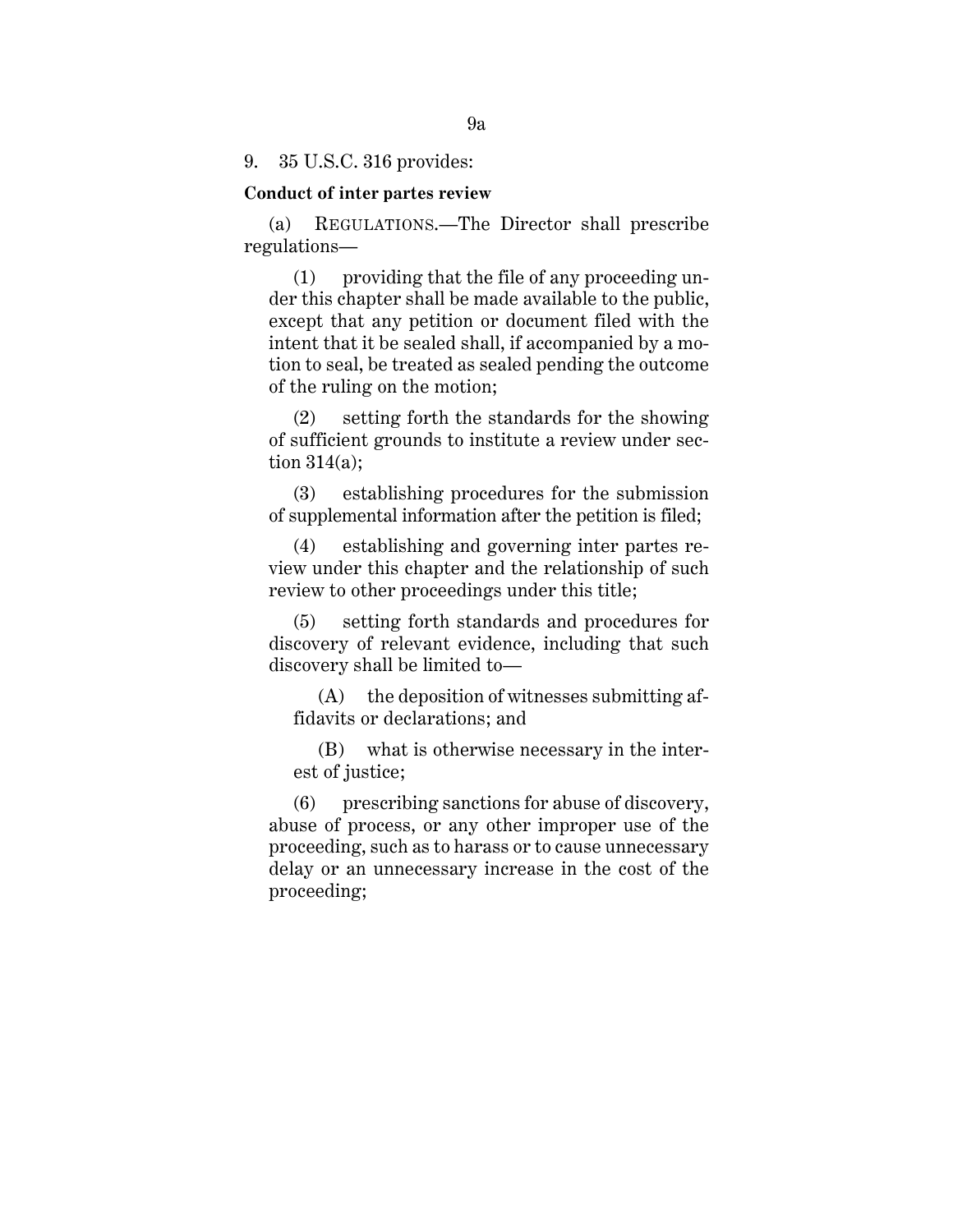(7) providing for protective orders governing the exchange and submission of confidential information;

(8) providing for the filing by the patent owner of a response to the petition under section 313 after an inter partes review has been instituted, and requiring that the patent owner file with such response, through affidavits or declarations, any additional factual evidence and expert opinions on which the patent owner relies in support of the response;

(9) setting forth standards and procedures for allowing the patent owner to move to amend the patent under subsection (d) to cancel a challenged claim or propose a reasonable number of substitute claims, and ensuring that any information submitted by the patent owner in support of any amendment entered under subsection (d) is made available to the public as part of the prosecution history of the patent;

(10) providing either party with the right to an oral hearing as part of the proceeding;

(11) requiring that the final determination in an inter partes review be issued not later than 1 year after the date on which the Director notices the institution of a review under this chapter, except that the Director may, for good cause shown, extend the 1-year period by not more than 6 months, and may adjust the time periods in this paragraph in the case of joinder under section 315(c);

(12) setting a time period for requesting joinder under section 315(c); and

(13) providing the petitioner with at least 1 opportunity to file written comments within a time period established by the Director.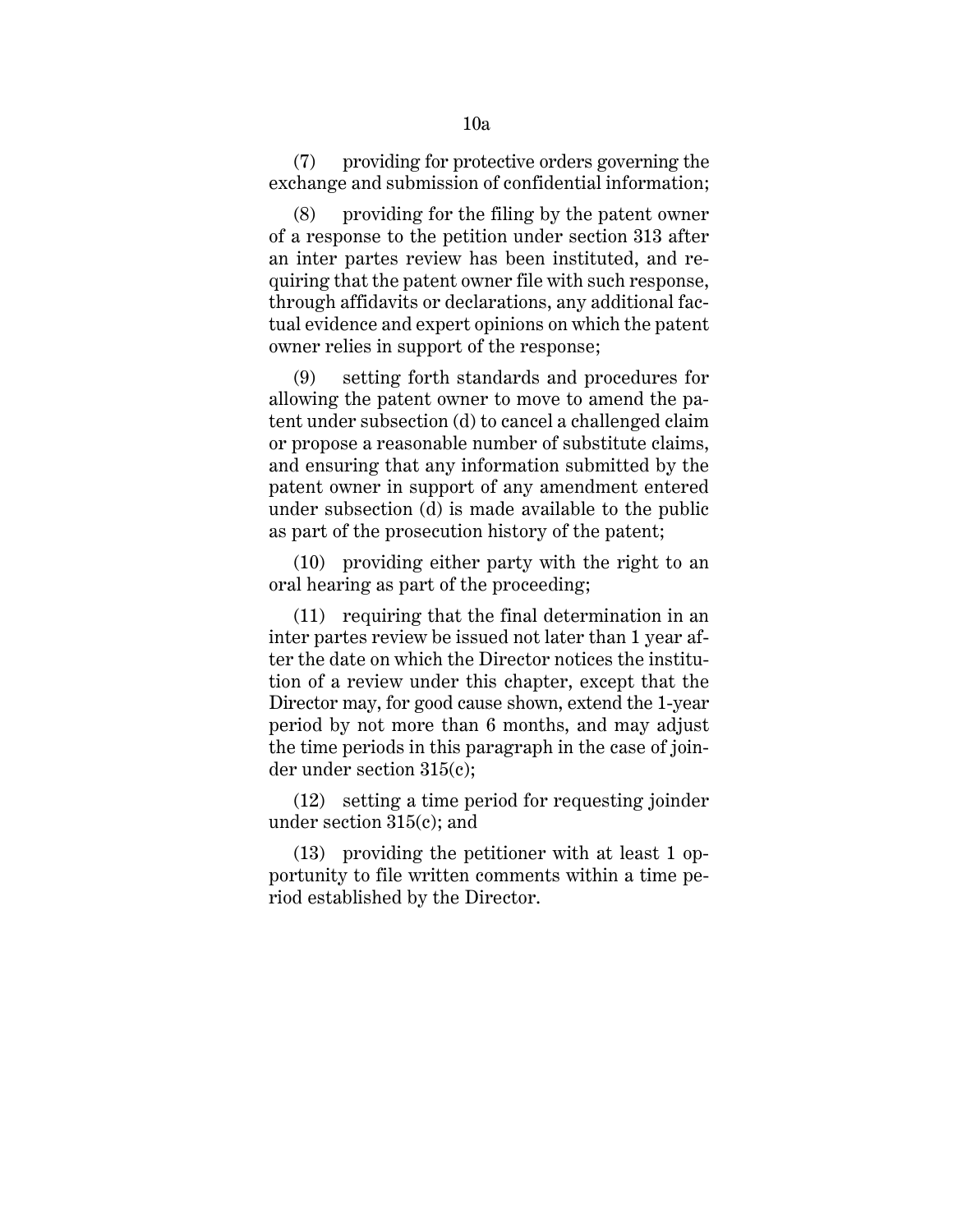(b) CONSIDERATIONS.—In prescribing regulations under this section, the Director shall consider the effect of any such regulation on the economy, the integrity of the patent system, the efficient administration of the Office, and the ability of the Office to timely complete proceedings instituted under this chapter.

(c) PATENT TRIAL AND APPEAL BOARD.—The Patent Trial and Appeal Board shall, in accordance with section 6, conduct each inter partes review instituted under this chapter.

(d) AMENDMENT OF THE PATENT.—

(1) IN GENERAL.—During an inter partes review instituted under this chapter, the patent owner may file 1 motion to amend the patent in 1 or more of the following ways:

(A) Cancel any challenged patent claim.

(B) For each challenged claim, propose a reasonable number of substitute claims.

(2) ADDITIONAL MOTIONS.—Additional motions to amend may be permitted upon the joint request of the petitioner and the patent owner to materially advance the settlement of a proceeding under section 317, or as permitted by regulations prescribed by the Director.

(3) SCOPE OF CLAIMS.—An amendment under this subsection may not enlarge the scope of the claims of the patent or introduce new matter.

(e) EVIDENTIARY STANDARDS.—In an inter partes review instituted under this chapter, the petitioner shall have the burden of proving a proposition of unpatentability by a preponderance of the evidence.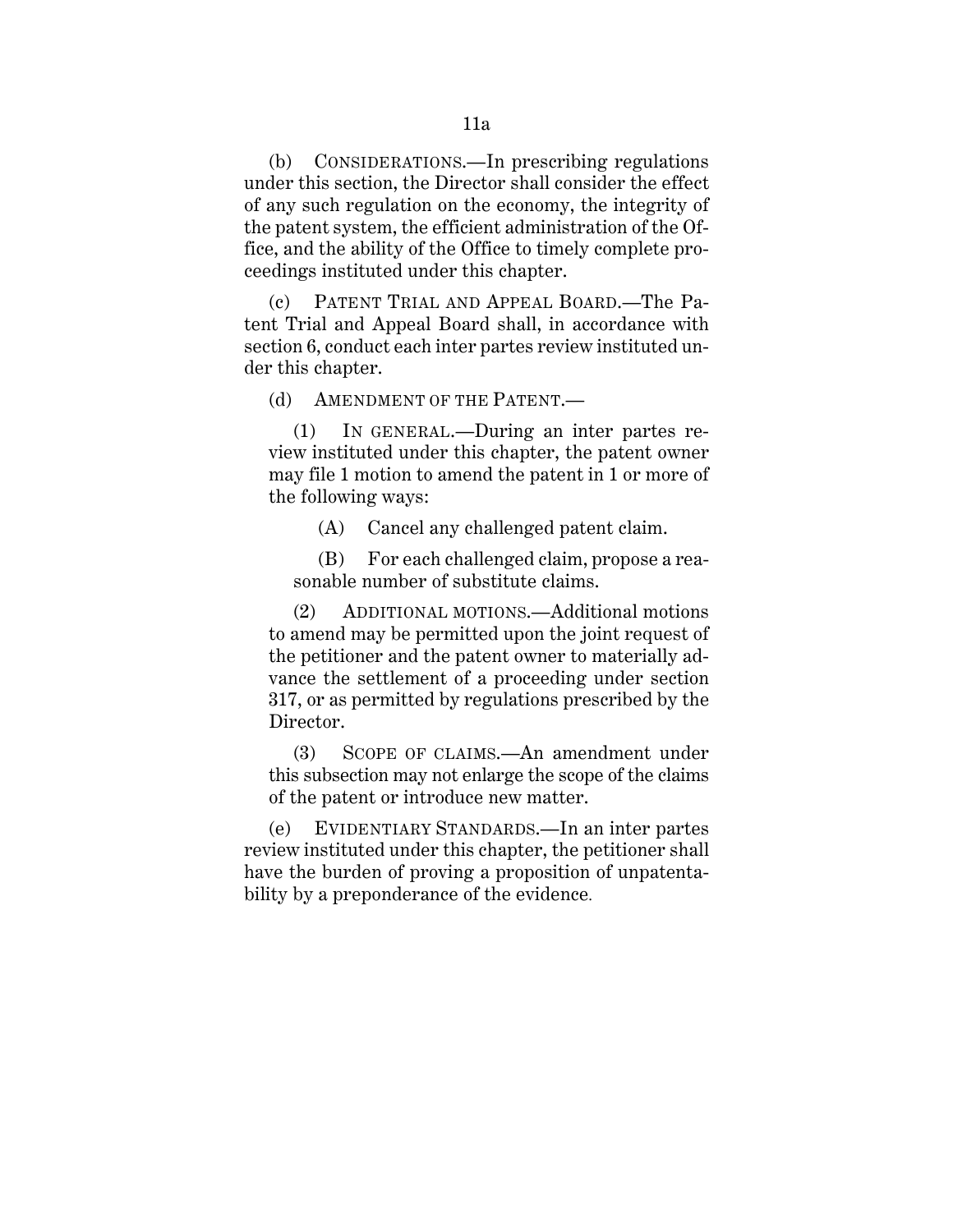#### 10. 35 U.S.C. 317 provides:

#### **Settlement**

(a) IN GENERAL.—An inter partes review instituted under this chapter shall be terminated with respect to any petitioner upon the joint request of the petitioner and the patent owner, unless the Office has decided the merits of the proceeding before the request for termination is filed. If the inter partes review is terminated with respect to a petitioner under this section, no estoppel under section 315(e) shall attach to the petitioner, or to the real party in interest or privy of the petitioner, on the basis of that petitioner's institution of that inter partes review. If no petitioner remains in the inter partes review, the Office may terminate the review or proceed to a final written decision under section 318(a).

(b) AGREEMENTS IN WRITING.—Any agreement or understanding between the patent owner and a petitioner, including any collateral agreements referred to in such agreement or understanding, made in connection with, or in contemplation of, the termination of an inter partes review under this section shall be in writing and a true copy of such agreement or understanding shall be filed in the Office before the termination of the inter partes review as between the parties. At the request of a party to the proceeding, the agreement or understanding shall be treated as business confidential information, shall be kept separate from the file of the involved patents, and shall be made available only to Federal Government agencies on written request, or to any person on a showing of good cause.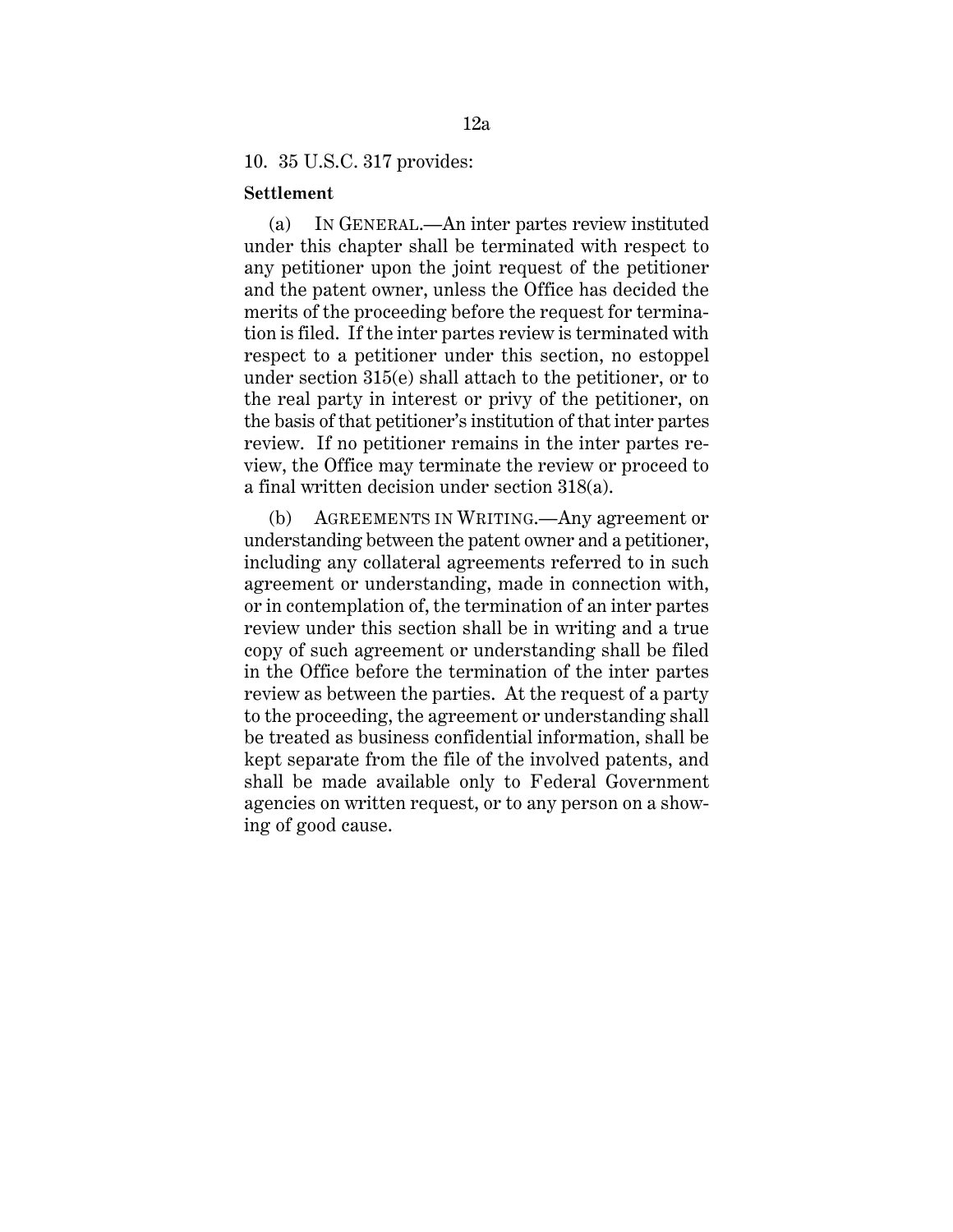#### 11. 35 U.S.C. 318 provides:

#### **Decision of the Board**

 (a) FINAL WRITTEN DECISION.—If an inter partes review is instituted and not dismissed under this chapter, the Patent Trial and Appeal Board shall issue a final written decision with respect to the patentability of any patent claim challenged by the petitioner and any new claim added under section 316(d).

(b) CERTIFICATE.—If the Patent Trial and Appeal Board issues a final written decision under subsection (a) and the time for appeal has expired or any appeal has terminated, the Director shall issue and publish a certificate canceling any claim of the patent finally determined to be unpatentable, confirming any claim of the patent determined to be patentable, and incorporating in the patent by operation of the certificate any new or amended claim determined to be patentable.

(c) INTERVENING RIGHTS.—Any proposed amended or new claim determined to be patentable and incorporated into a patent following an inter partes review under this chapter shall have the same effect as that specified in section 252 for reissued patents on the right of any person who made, purchased, or used within the United States, or imported into the United States, anything patented by such proposed amended or new claim, or who made substantial preparation therefor, before the issuance of a certificate under subsection (b).

(d) DATA ON LENGTH OF REVIEW.—The Office shall make available to the public data describing the length of time between the institution of, and the issuance of a final written decision under subsection (a) for, each inter partes review.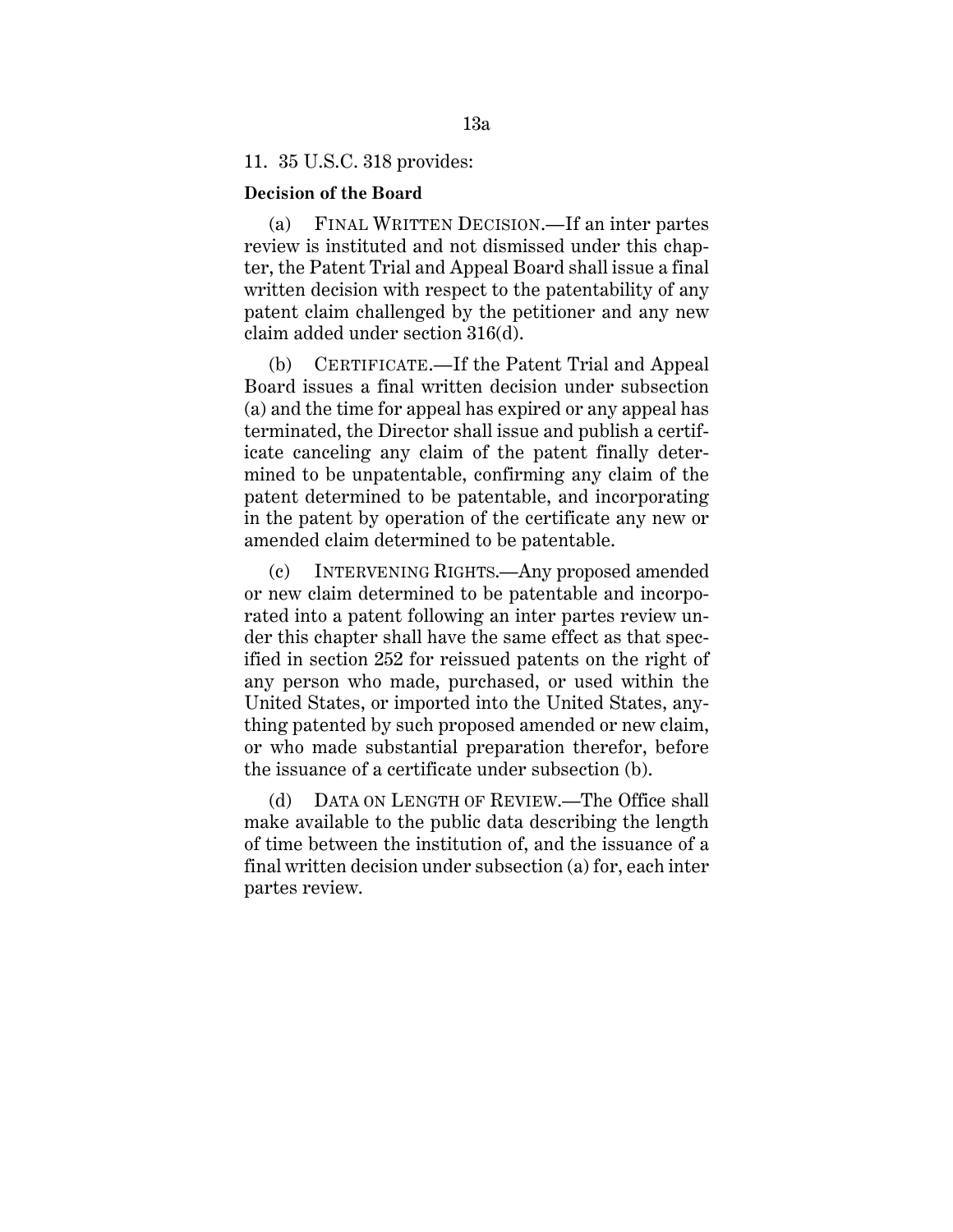#### 12. 35 U.S.C. 319 provides:

#### **Appeal**

A party dissatisfied with the final written decision of the Patent Trial and Appeal Board under section 318(a) may appeal the decision pursuant to sections 141 through 144. Any party to the inter partes review shall have the right to be a party to the appeal.

#### 13. 35 U.S.C. 311 (2000) provides:

#### **Request for inter partes reexamination**

(a) IN GENERAL.—Any person at any time may file a request for inter partes reexamination by the Office of a patent on the basis of any prior art cited under the provisions of section 301.

(b) REQUIREMENTS.—The request shall—

(1) be in writing, include the identity of the real party in interest, and be accompanied by payment of an inter partes reexamination fee established by the Director under section 41; and

(2) set forth the pertinency and manner of applying cited prior art to every claim for which reexamination is requested.

(c) COPY.—Unless the requesting person is the owner of the patent, the Director promptly shall send a copy of the request to the owner of record of the patent.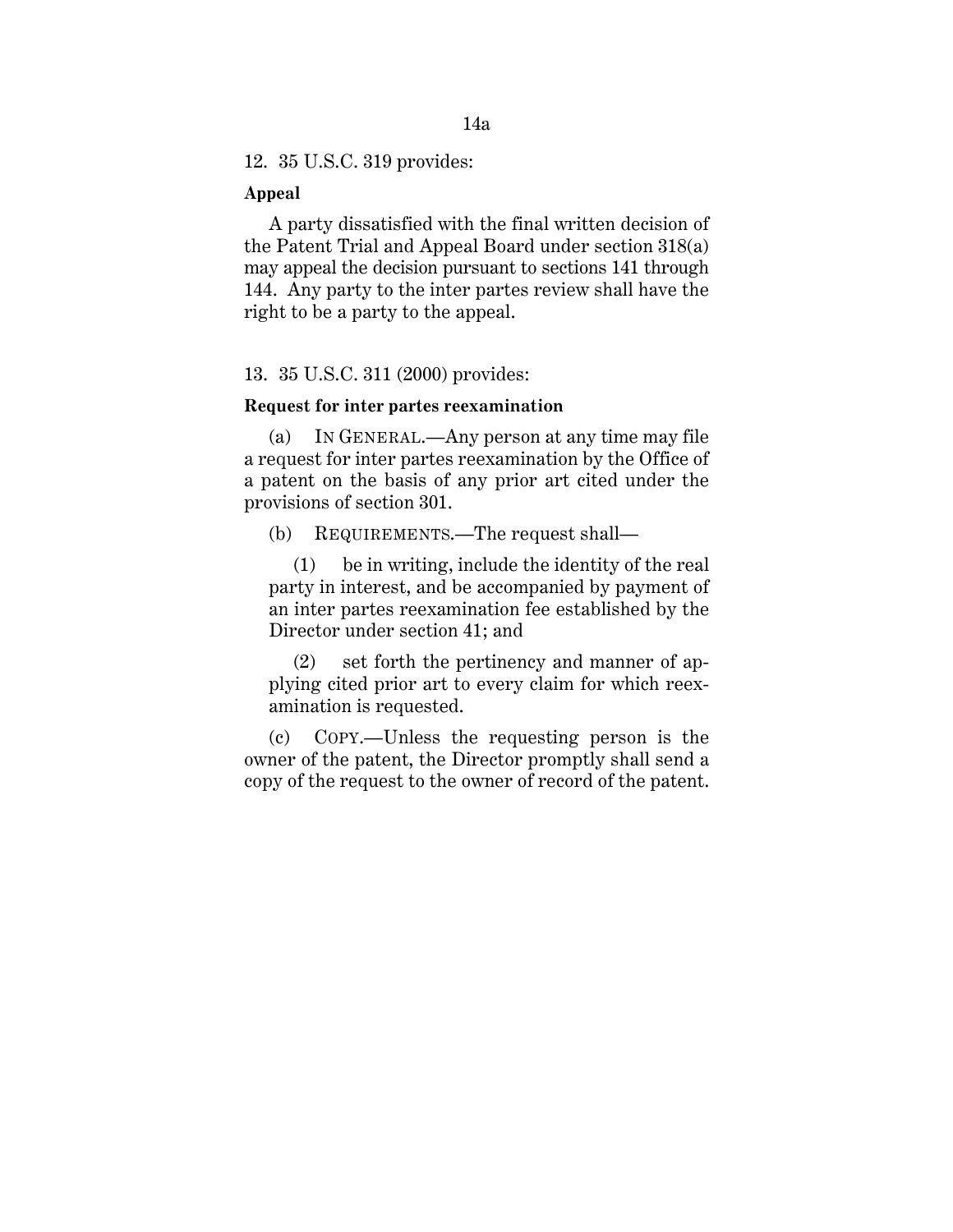## 14. 35 U.S.C. 312 (2000) provides:

#### **Determination of issue by Director**

(a) REEXAMINATION.—Not later than 3 months after the filing of a request for inter partes reexamination under section 311, the Director shall determine whether a substantial new question of patentability affecting any claim of the patent concerned is raised by the request, with or without consideration of other patents or printed publications. On the Director's initiative, and at any time, the Director may determine whether a substantial new question of patentability is raised by patents and publications.

(b) RECORD.—A record of the Director's determination under subsection (a) shall be placed in the official file of the patent, and a copy shall be promptly given or mailed to the owner of record of the patent and to the third-party requester, if any.

(c) FINAL DECISION.—A determination by the Director under subsection (a) shall be final and nonappealable. Upon a determination that no substantial new question of patentability has been raised, the Director may refund a portion of the inter partes reexamination fee required under section 311.

#### 15. 35 U.S.C. 313 (2000) provides:

#### **Inter partes reexamination order by Director**

If, in a determination made under section 312(a), the Director finds that a substantial new question of patentability affecting a claim of a patent is raised, the determination shall include an order for inter partes reexamination of the patent for resolution of the question. The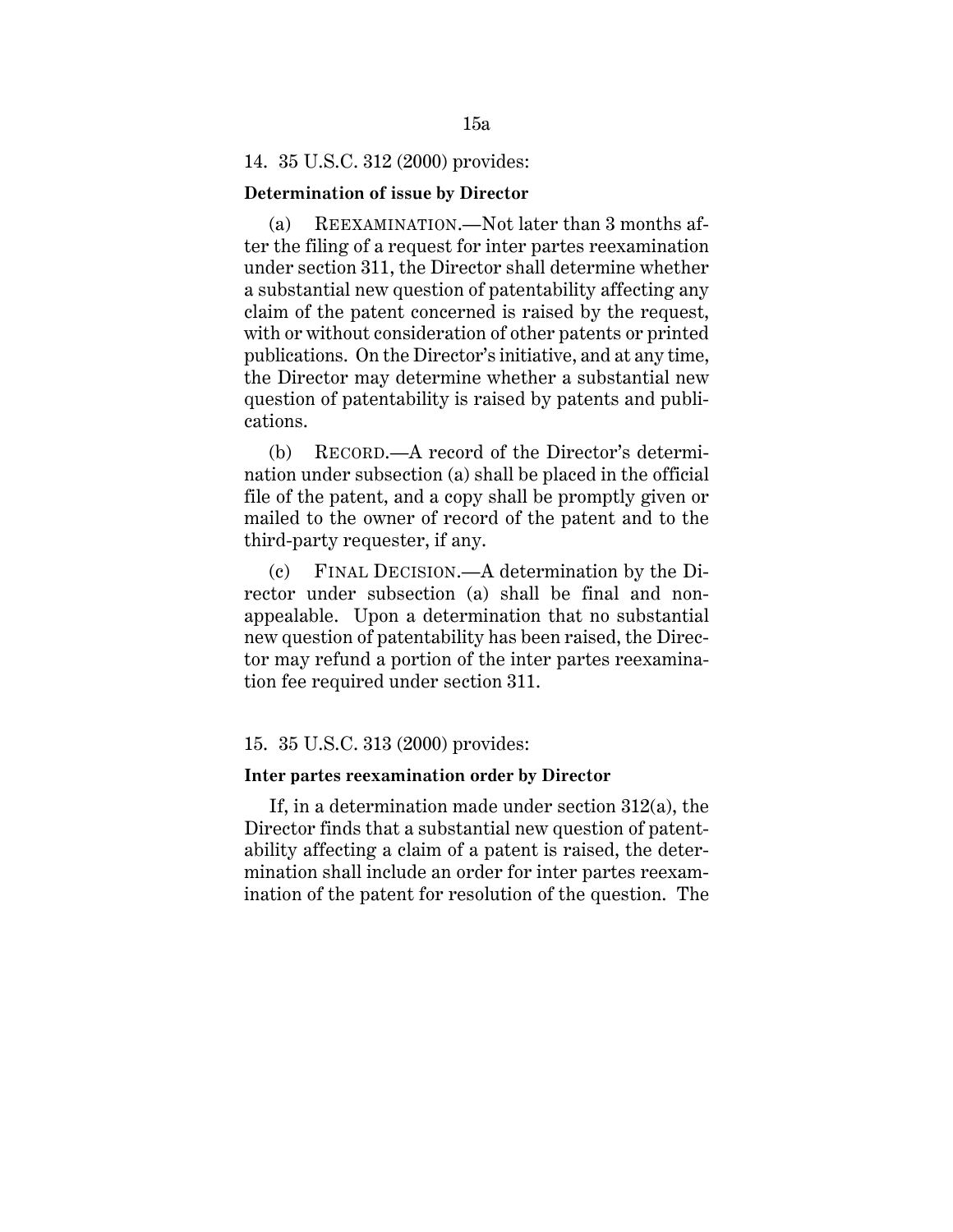order may be accompanied by the initial action of the Patent and Trademark Office on the merits of the inter partes reexamination conducted in accordance with section 314.

#### 16. 35 U.S.C. 314 (2000) provides:

#### **Conduct of inter partes reexamination proceedings**

(a) IN GENERAL.—Except as otherwise provided in this section, reexamination shall be conducted according to the procedures established for initial examination under the provisions of sections 132 and 133. In any inter partes reexamination proceeding under this chapter, the patent owner shall be permitted to propose any amendment to the patent and a new claim or claims, except that no proposed amended or new claim enlarging the scope of the claims of the patent shall be permitted.

(b) RESPONSE.—(1) This subsection shall apply to any inter partes reexamination proceeding in which the order for inter partes reexamination is based upon a request by a third-party requester.

(2) With the exception of the inter partes reexamination request, any document filed by either the patent owner or the third-party requester shall be served on the other party. In addition, the third-party requester shall receive a copy of any communication sent by the Office to the patent owner concerning the patent subject to the inter partes reexamination proceeding.

(3) Each time that the patent owner files a response to an action on the merits from the Patent and Trademark Office, the third-party requester shall have one opportunity to file written comments addressing issues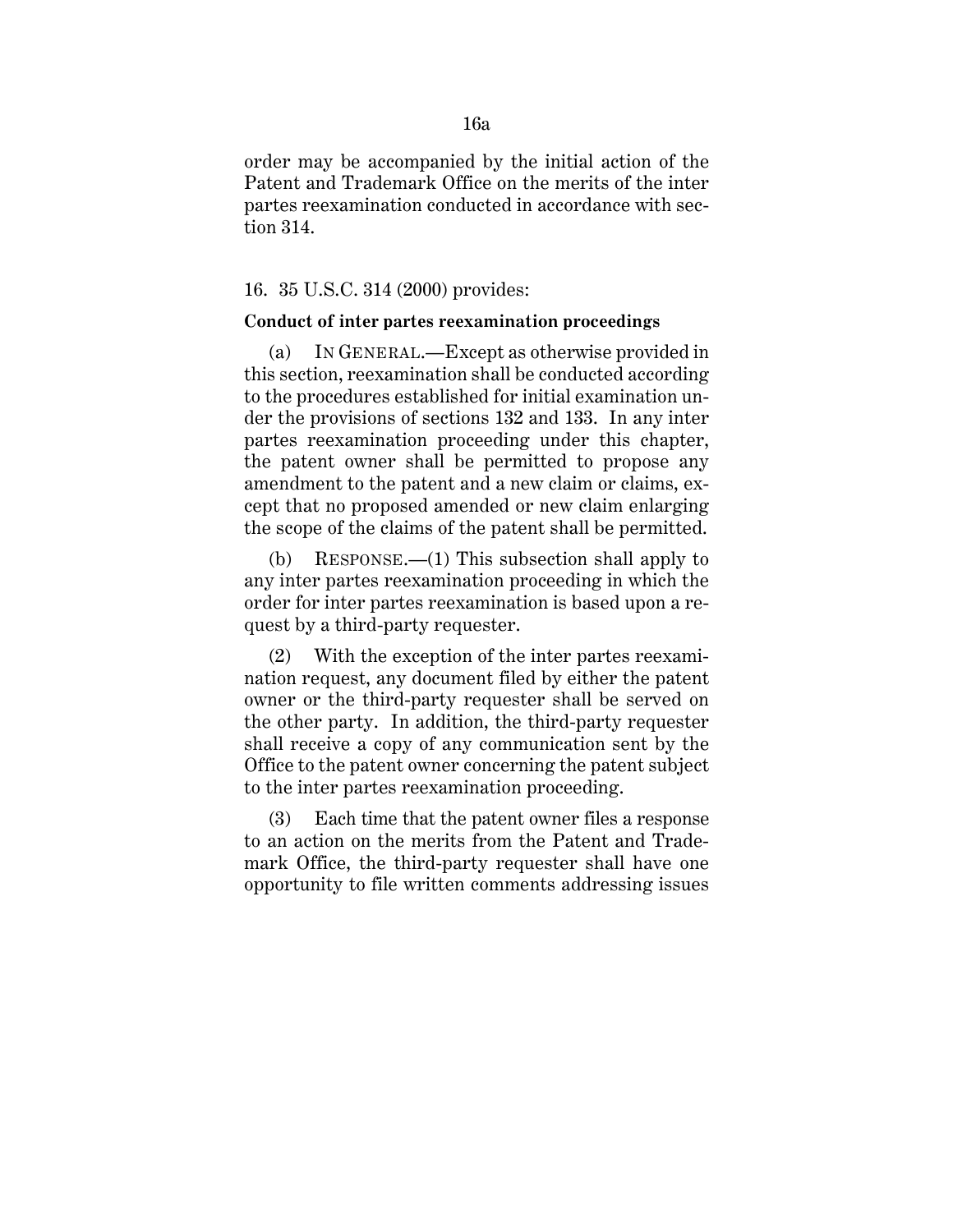raised by the action of the Office or the patent owner's response thereto, if those written comments are received by the Office within 30 days after the date of service of the patent owner's response.

(c) SPECIAL DISPATCH.—Unless otherwise provided by the Director for good cause, all inter partes reexamination proceedings under this section, including any appeal to the Board of Patent Appeals and Interferences, shall be conducted with special dispatch within the Office.

17. 35 U.S.C. 315 (2000) provides:

#### **Appeal**

(a) PATENT OWNER.—The patent owner involved in an inter partes reexamination proceeding under this chapter—

(1) may appeal under the provisions of section 134 and may appeal under the provisions of sections 141 through 144, with respect to any decision adverse to the patentability of any original or proposed amended or new claim of the patent; and

(2) may be a party to any appeal taken by a thirdparty requester under subsection (b).

(b) THIRD-PARTY REQUESTER.—A third-party requester may—

(1) appeal under the provisions of section 134 with respect to any final decision favorable to the patentability of any original or proposed amended or new claim of the patent; or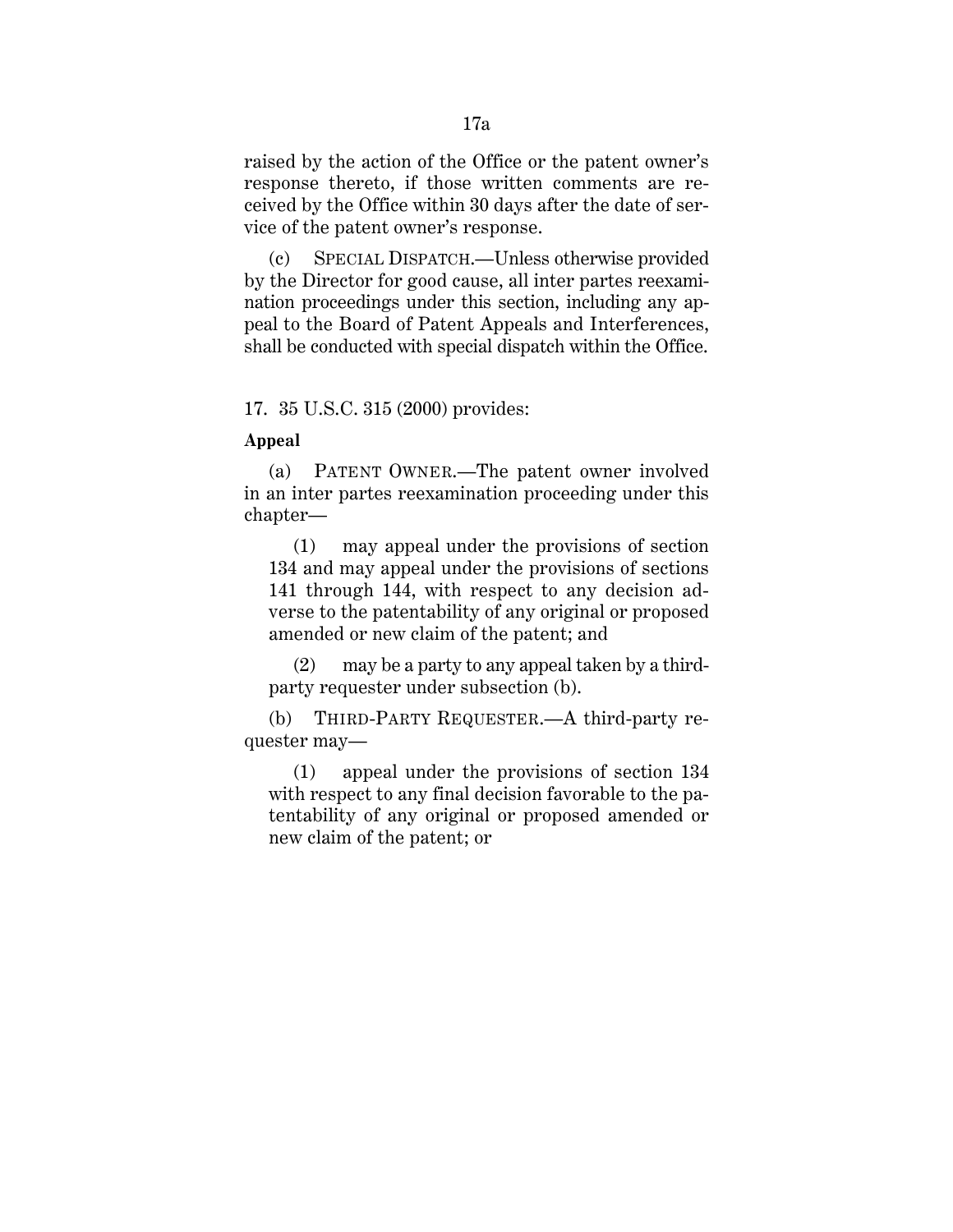(2) be a party to any appeal taken by the patent owner under the provisions of section 134, subject to subsection (c).

(c) CIVIL ACTION.—A third-party requester whose request for an inter partes reexamination results in an order under section 313 is estopped from asserting at a later time, in any civil action arising in whole or in part under section 1338 of title 28, United States Code, the invalidity of any claim finally determined to be valid and patentable on any ground which the third-party requester raised or could have raised during the inter partes reexamination proceedings. This subsection does not prevent the assertion of invalidity based on newly discovered prior art unavailable to the third-party requester and the Patent and Trademark Office at the time of the inter partes reexamination proceedings.

#### 18. 35 U.S.C. 316 (2000) provides:

## **Certificate of patentability, unpatentability, and claim cancellation**

(a) IN GENERAL.—In an inter partes reexamination proceeding under this chapter, when the time for appeal has expired or any appeal proceeding has terminated, the Director shall issue and publish a certificate canceling any claim of the patent finally determined to be unpatentable, confirming any claim of the patent determined to be patentable, and incorporating in the patent any proposed amended or new claim determined to be patentable.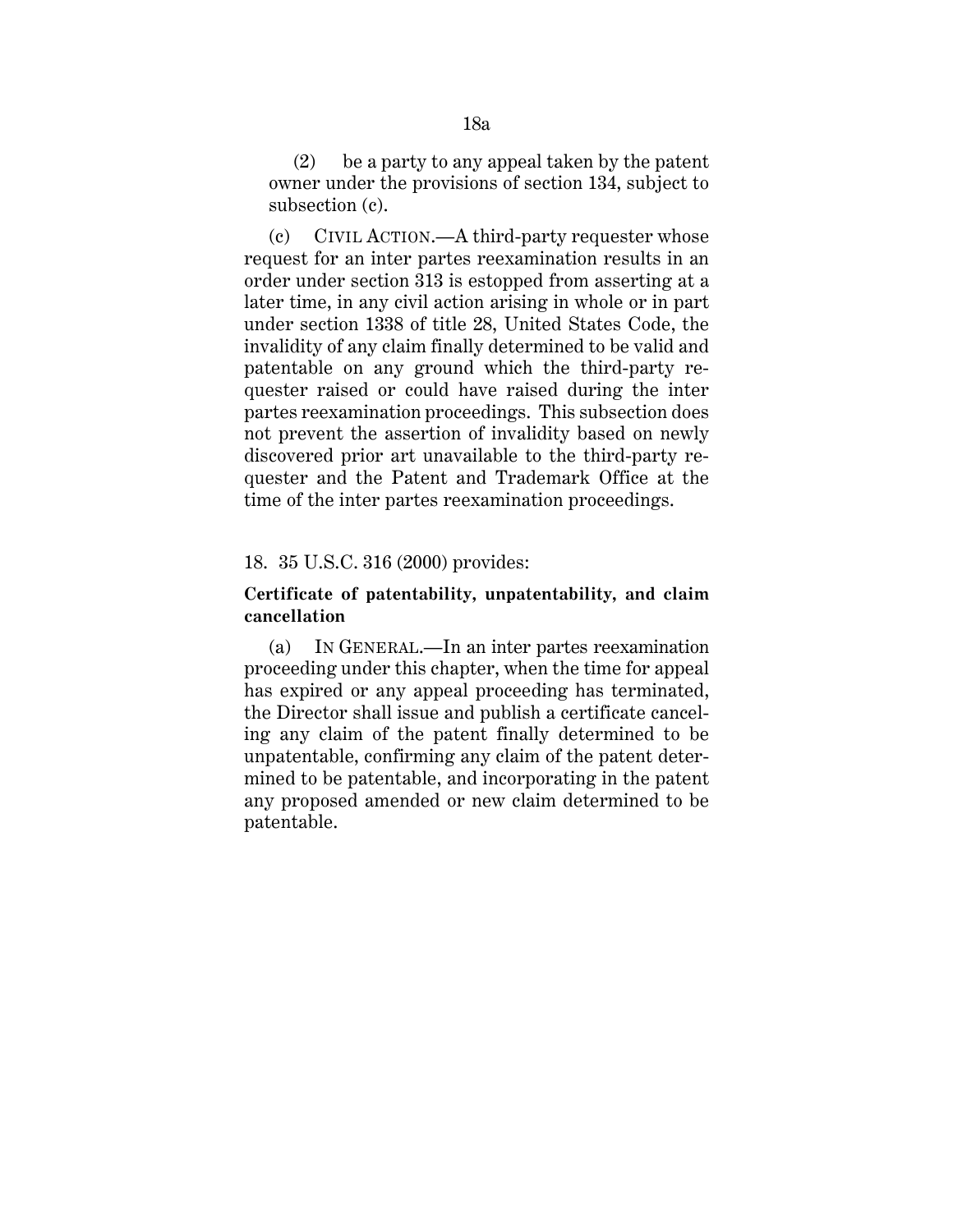(b) AMENDED OR NEW CLAIM.—Any proposed amended or new claim determined to be patentable and incorporated into a patent following an inter partes reexamination proceeding shall have the same effect as that specified in section 252 of this title for reissued patents on the right of any person who made, purchased, or used within the United States, or imported into the United States, anything patented by such proposed amended or new claim, or who made substantial preparation therefor, prior to issuance of a certificate under the provisions of subsection (a) of this section.

#### 19. 35 U.S.C. 317 (2000) provides:

#### **Inter partes reexamination prohibited**

(a) ORDER FOR REEXAMINATION.—Notwithstanding any provision of this chapter, once an order for inter partes reexamination of a patent has been issued under section 313, neither the patent owner nor the third-party requester, if any, nor privies of either, may file a subsequent request for inter partes reexamination of the patent until an inter partes reexamination certificate is issued and published under section 316, unless authorized by the Director.

(b) FINAL DECISION.—Once a final decision has been entered against a party in a civil action arising in whole or in part under section 1338 of title 28, United States Code, that the party has not sustained its burden of proving the invalidity of any patent claim in suit or if a final decision in an inter partes reexamination proceeding instituted by a third-party requester is favorable to the patentability of any original or proposed amended or new claim of the patent, then neither that party nor its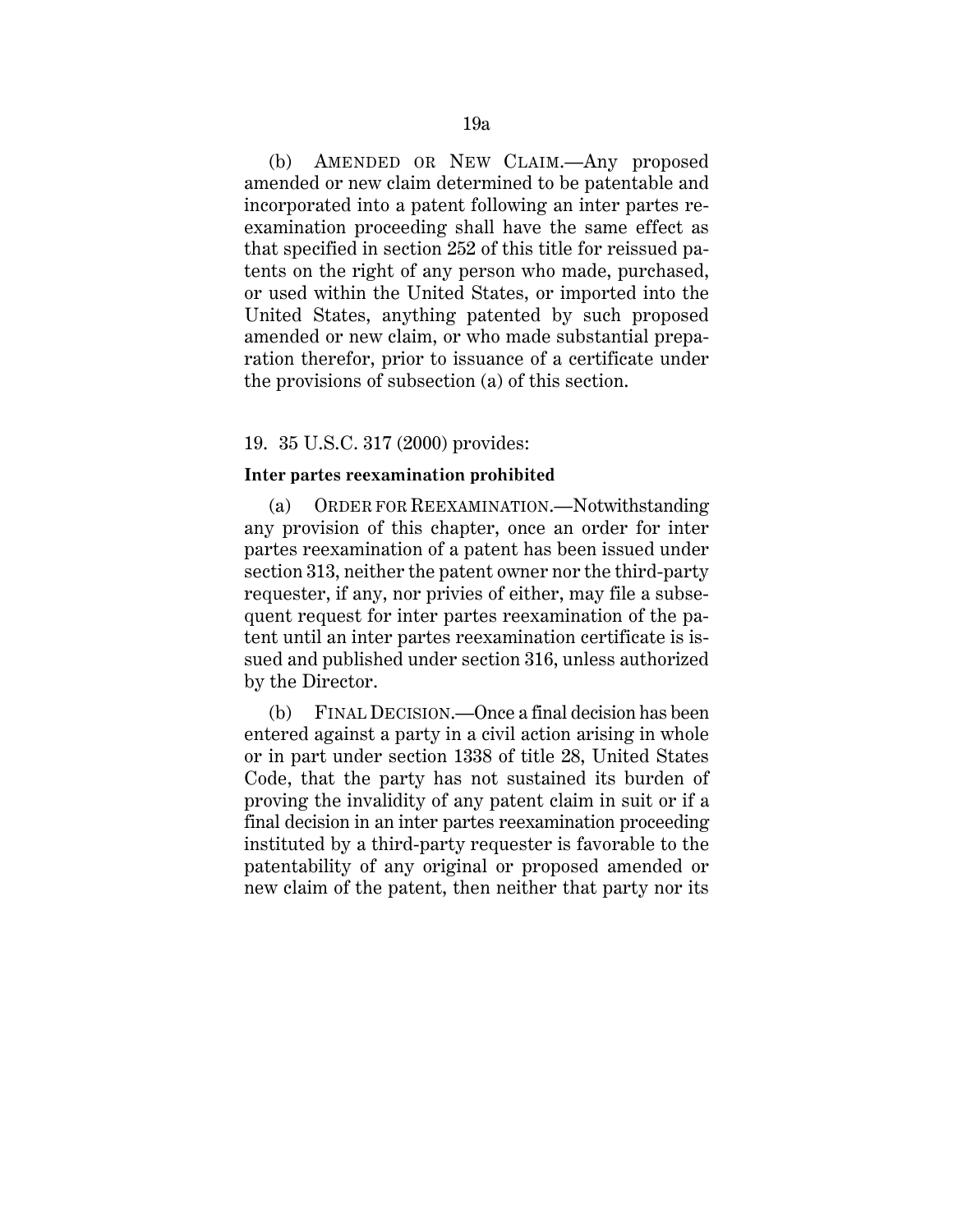privies may thereafter request an inter partes reexamination of any such patent claim on the basis of issues which that party or its privies raised or could have raised in such civil action or inter partes reexamination proceeding, and an inter partes reexamination requested by that party or its privies on the basis of such issues may not thereafter be maintained by the Office, notwithstanding any other provision of this chapter. This subsection does not prevent the assertion of invalidity based on newly discovered prior art unavailable to the third-party requester and the Patent and Trademark Office at the time of the inter partes reexamination proceedings.

#### 20. 35 U.S.C. 318 (2000) provides:

#### **Stay of litigation**

Once an order for inter partes reexamination of a patent has been issued under section 313, the patent owner may obtain a stay of any pending litigation which involves an issue of patentability of any claims of the patent which are the subject of the inter partes reexamination order, unless the court before which such litigation is pending determines that a stay would not serve the interests of justice.

## 21. 35 U.S.C. 303 (Supp. IV 1980) provides:

#### **Determination of issue by Commissioner**

(a) Within three months following the filing of a request for reexamination under the provisions of section 302 of this title, the Commissioner will determine whether a substantial new question of patentability affecting any claim of the patent concerned is raised by the request,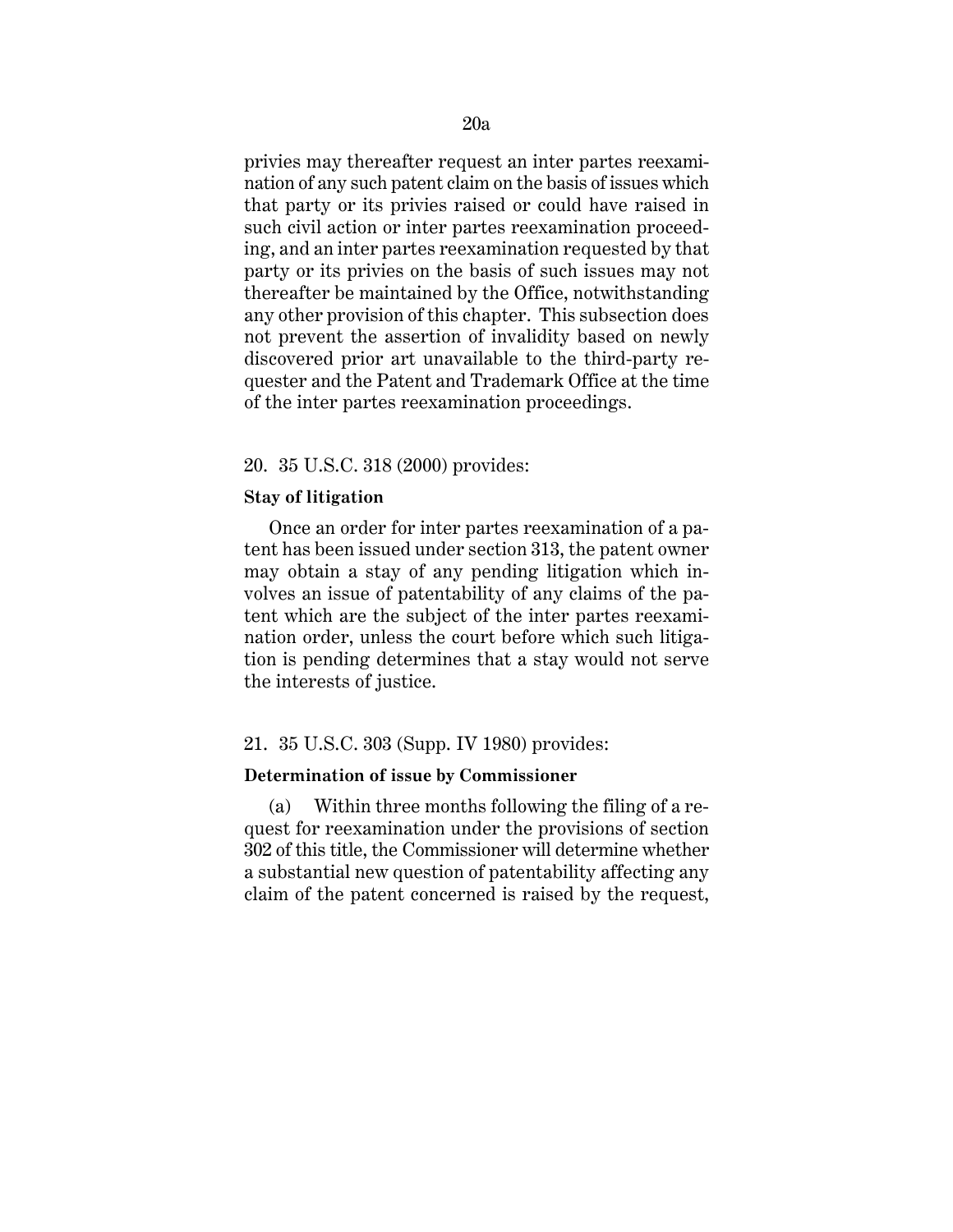with or without consideration of other patents or printed publications. On his own initiative, and any time, the Commissioner may determine whether a substantial new question of patentability is raised by patents and publications discovered by him or cited under the provisions of section 301 of this title.

(b) A record of the Commissioner's determination under subsection (a) of this section will be placed in the official file of the patent, and a copy promptly will be given or mailed to the owner of record of the patent and to the person requesting reexamination, if any

(c) A determination by the Commissioner pursuant to subsection (a) of this section that no substantial new question of patentability has been raised will be final and nonappealable. Upon such a determination, the Commissioner may refund a portion of the reexamination fee required under section 302 of this title.

#### 22. 35 U.S.C. 304 (Supp. IV 1980) provides:

#### **Reexamination order by Commissioner**

If, in a determination made under the provisions of subsection 303(a) of this title, the Commissioner finds that a substantial new question of patentability affecting any claim of a patent is raised, the determination will include an order for reexamination of the patent for resolution of the question. The patent owner will be given a reasonable period, not less than two months from the date a copy of the determination is given or mailed to him, within which he may file a statement on such question, including any amendment to his patent and new claim or claims he may wish to propose, for consideration in the reexamination. If the patent owner files such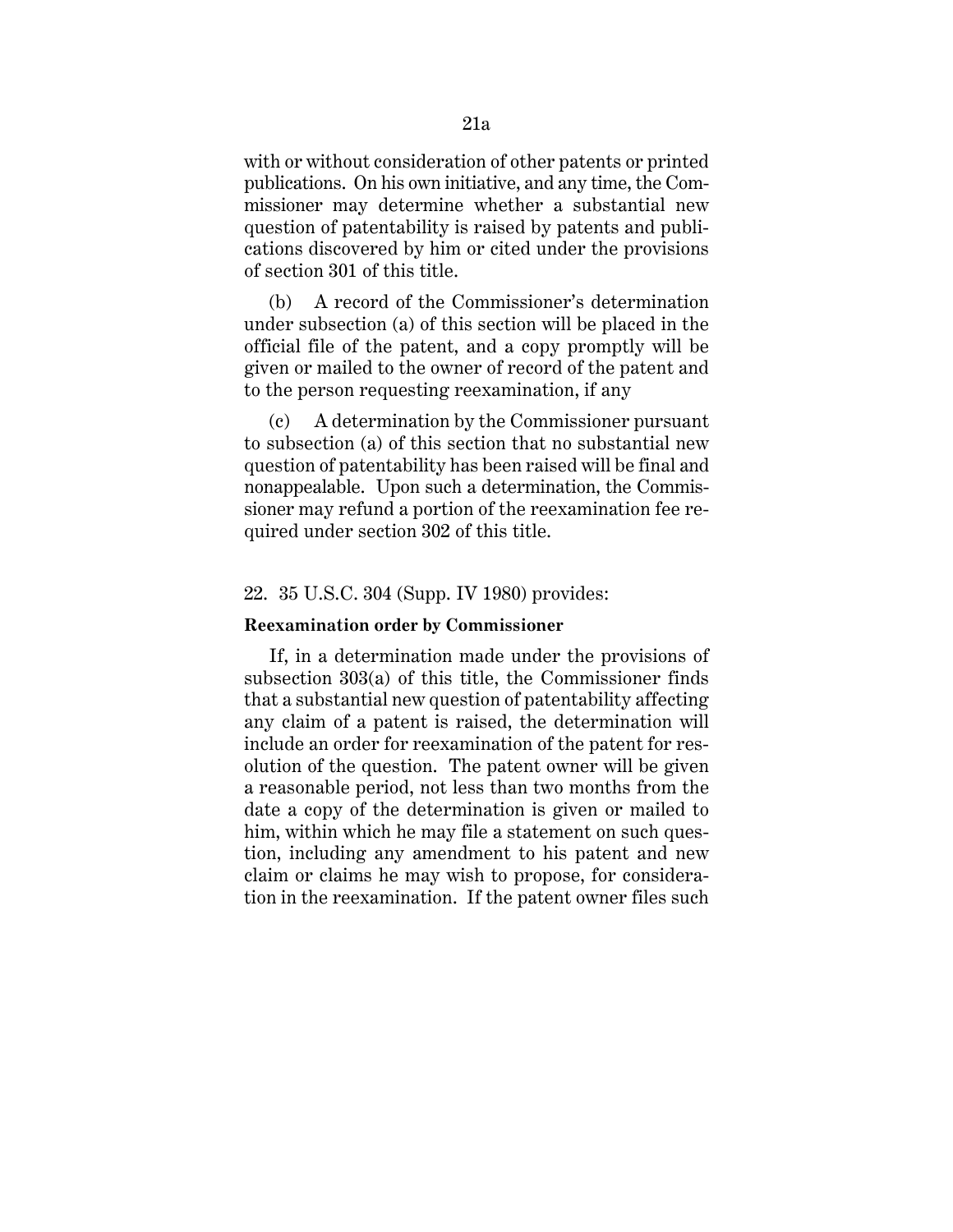a statement, he promptly will serve a copy of it on the person who has requested reexamination under the provisions of section 302 of this title. Within a period of two months from the date of service, that person may file and have considered in the reexamination a reply to any statement filed by the patent owner. That person promptly will serve on the patent owner a copy of any reply filed.

## 23. 35 U.S.C. 305 (Supp. IV 1980) provides:

#### **Conduct of reexamination proceedings**

After the times for filing the statement and reply provided for by section 304 of this title have expired, reexamination will be conducted according to the procedures established for initial examination under the provisions of sections 132 and 133 of this title. In any reexamination proceeding under this chapter, the patent owner will be permitted to propose any amendment to his patent and a new claim or claims thereto, in order to distinguish the invention as claimed from the prior art cited under the provisions of section 301 of this title, or in response to a decision adverse to the patentability of a claim of a patent. No proposed amended or new claim enlarging the scope of a claim of the patent will be permitted in a reexamination proceeding under this chapter. All reexamination proceedings under this section, including any appeal to the Board of Appeals, will be conducted with special dispatch within the Office.